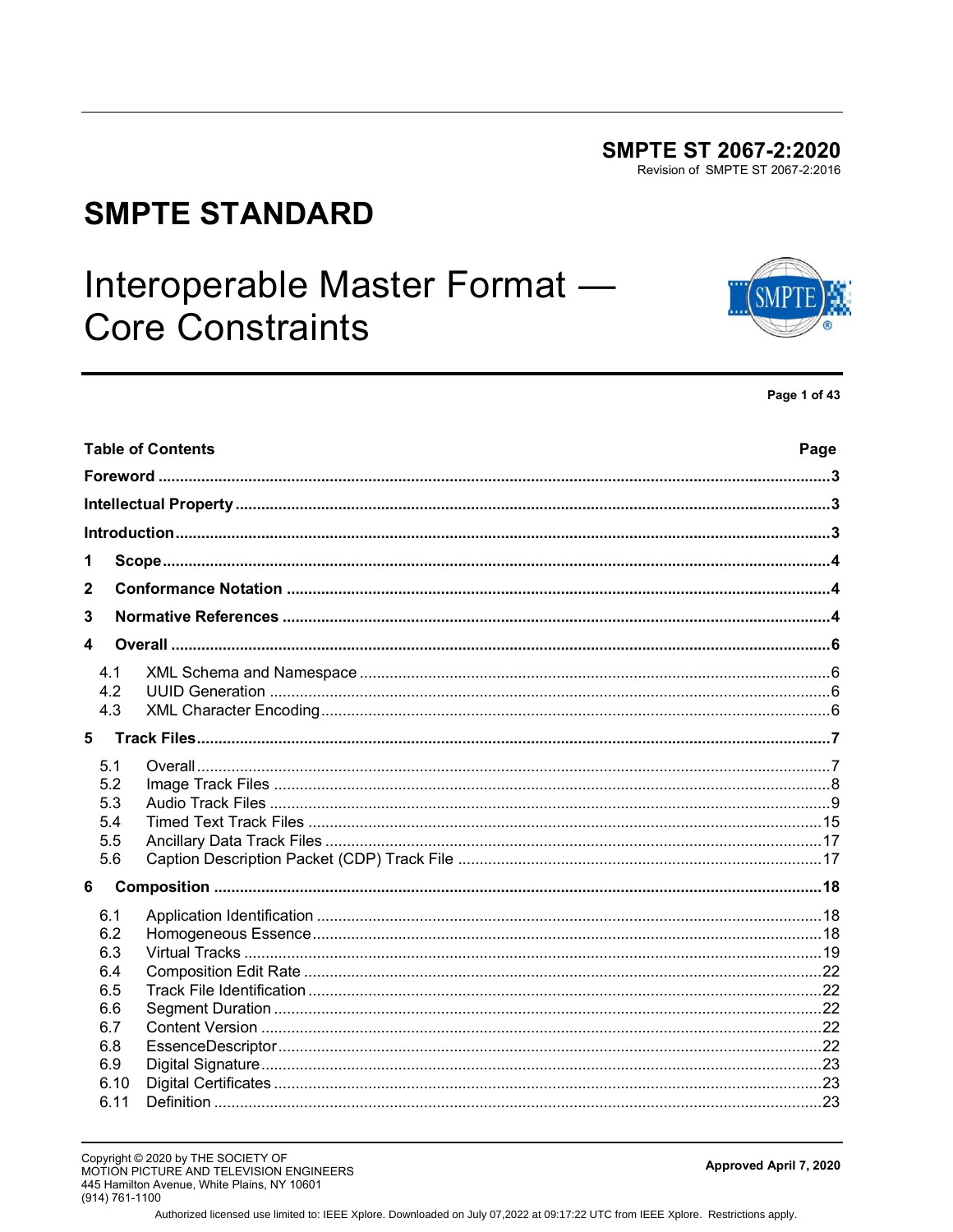| $\overline{7}$ |                |  |
|----------------|----------------|--|
|                | 7.1            |  |
|                | 7.2            |  |
|                | 7.3            |  |
| 8              |                |  |
|                | 8.1            |  |
|                | 8.2            |  |
|                | 8.3            |  |
|                | 8.4            |  |
|                |                |  |
|                | <b>Annex B</b> |  |
|                | B.1            |  |
|                | B.2            |  |
|                | B.3            |  |
|                | B.4            |  |
|                | B.5            |  |
|                | B.6            |  |
|                | <b>Annex C</b> |  |
|                | <b>Annex D</b> |  |
|                | <b>Annex E</b> |  |
|                | E.1            |  |
|                | E.2            |  |
|                | E.3            |  |
|                | <b>Annex F</b> |  |
|                |                |  |
|                | <b>Annex H</b> |  |
|                | <b>Annex I</b> |  |
|                | 1.1            |  |
|                | 1.2            |  |
|                |                |  |
|                |                |  |
|                | K.1            |  |
|                | K.2            |  |
|                | K.3            |  |
|                | K.4            |  |
|                |                |  |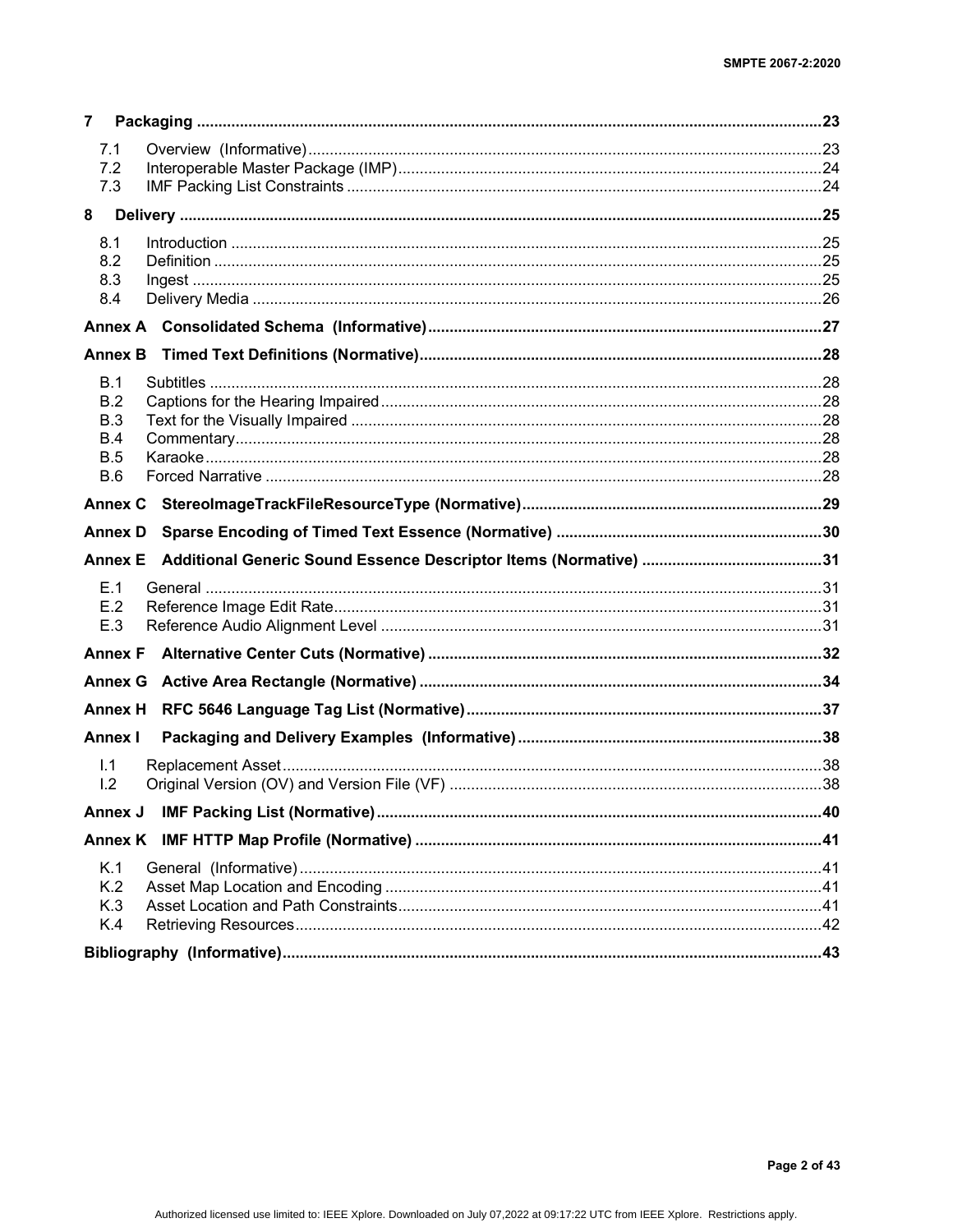# **Foreword**

SMPTE (the Society of Motion Picture and Television Engineers) is an internationally-recognized standards developing organization. Headquartered and incorporated in the United States of America, SMPTE has members in over 80 countries on six continents. SMPTE's Engineering Documents, including Standards, Recommended Practices, and Engineering Guidelines, are prepared by SMPTE's Technology Committees. Participation in these Committees is open to all with a bona fide interest in their work. SMPTE cooperates closely with other standards-developing organizations, including ISO, IEC and ITU.

SMPTE Engineering Documents are drafted in accordance with the rules given in its Standards Operations Manual. This SMPTE Engineering Document was prepared by Technology Committee 35PM.

# **Intellectual Property**

At the time of publication no notice had been received by SMPTE claiming patent rights essential to the implementation of this Engineering Document. However, attention is drawn to the possibility that some of the elements of this document may be the subject of patent rights. SMPTE shall not be held responsible for identifying any or all such patent rights.

# **Introduction**

This section is entirely informative and does not form an integral part of this Engineering Document.

A single TV or movie title is transformed into multiple content versions (airline edits, special edition, languages…) These versions, which share common assets sourced from high-quality source masters, are ultimately made available to multiple distribution channels (Internet, optical media, broadcast...) across multiple territories and over the span of many months to over a year.

The IMF is a file-based framework that allows these high-quality versions, called Compositions, to be efficiently represented, managed, played back, processed and transformed on file-based systems. For example, it facilitates the generation of multiple outputs of the same Composition (through instructions contained in an Output Profile List defined in other documents) to accommodate the specific needs of distribution channels. Since management and processing of Compositions are performed across multiple devices and service providers, interoperability is desirable.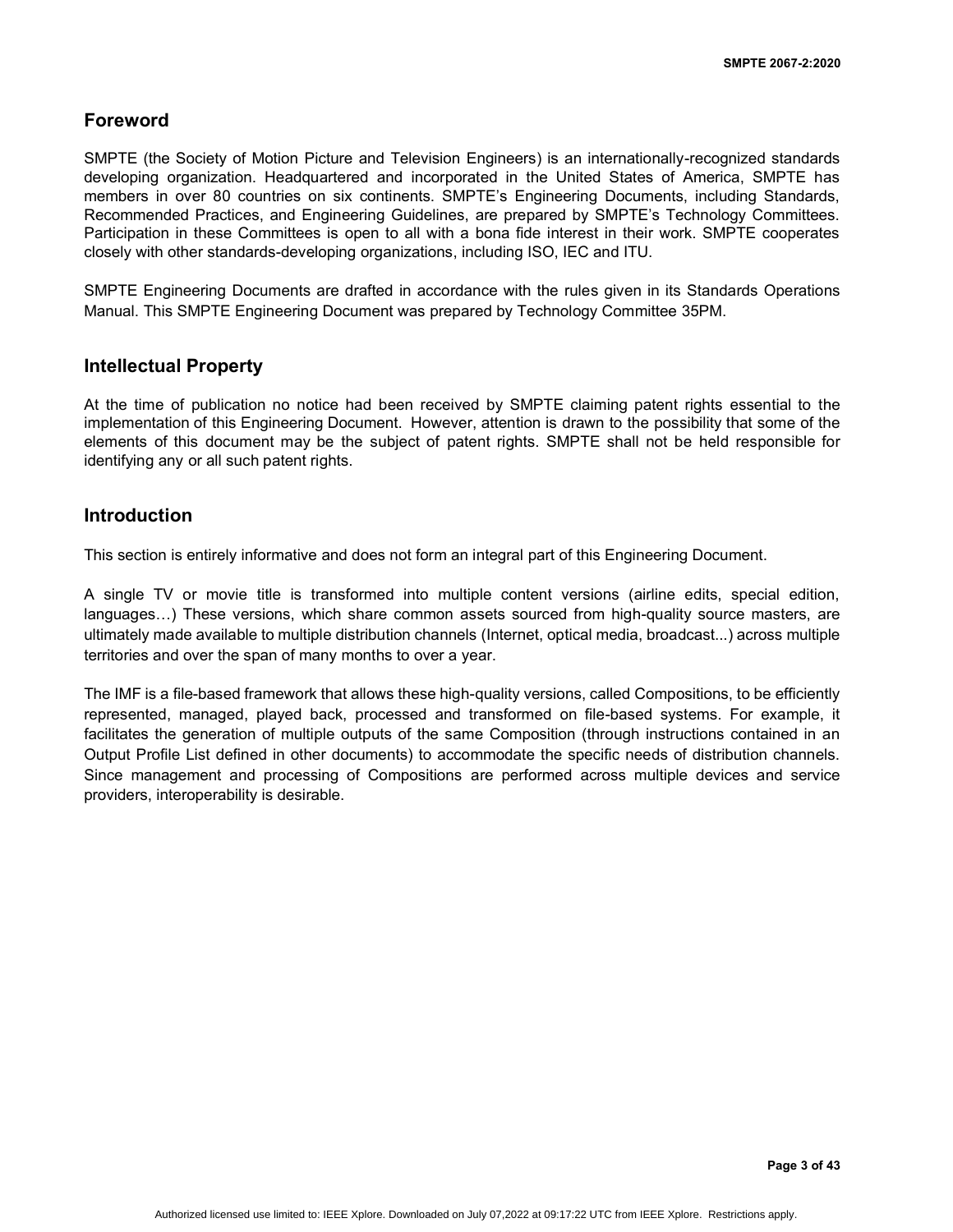# **1 Scope**

This document specifies provisions used by multiple IMF Applications. These provisions include essence and metadata constraints, but exclude image essence constraints, which are specified along with other parameters by each IMF Application.

# **2 Conformance Notation**

Normative text is text that describes elements of the design that are indispensable or contains the conformance language keywords: "shall", "should", or "may". Informative text is text that is potentially helpful to the user, but not indispensable, and can be removed, changed, or added editorially without affecting interoperability. Informative text does not contain any conformance keywords.

All text in this document is, by default, normative, except: the Introduction, any section explicitly labeled as "Informative" or individual paragraphs that start with "Note:"

The keywords "shall" and "shall not" indicate requirements strictly to be followed in order to conform to the document and from which no deviation is permitted.

The keywords, "should" and "should not" indicate that, among several possibilities, one is recommended as particularly suitable, without mentioning or excluding others; or that a certain course of action is preferred but not necessarily required; or that (in the negative form) a certain possibility or course of action is deprecated but not prohibited.

The keywords "may" and "need not" indicate courses of action permissible within the limits of the document.

The keyword "reserved" indicates a provision that is not defined at this time, shall not be used, and may be defined in the future. The keyword "forbidden" indicates "reserved" and in addition indicates that the provision will never be defined in the future.

A conformant implementation according to this document is one that includes all mandatory provisions ("shall") and, if implemented, all recommended provisions ("should") as described. A conformant implementation need not implement optional provisions ("may") and need not implement them as described.

Unless otherwise specified, the order of precedence of the types of normative information in this document shall be as follows: Normative prose shall be the authoritative definition; Tables shall be next; then formal languages; then figures; and then any other language forms.

# **3 Normative References**

The following standards contain provisions which, through reference in this text, constitute provisions of this engineering document. At the time of publication, the editions indicated were valid. All standards are subject to revision, and parties to agreements based on this engineering document are encouraged to investigate the possibility of applying the most recent edition of the standards indicated below.

SMPTE ST 330:2011, Unique Material Identifier (UMID)

SMPTE ST 334-1:2015, Vertical Ancillary Data Mapping of Caption Data and Other Related Data

SMPTE ST 377-1:2011, Material Exchange Format (MXF) — File Format Specification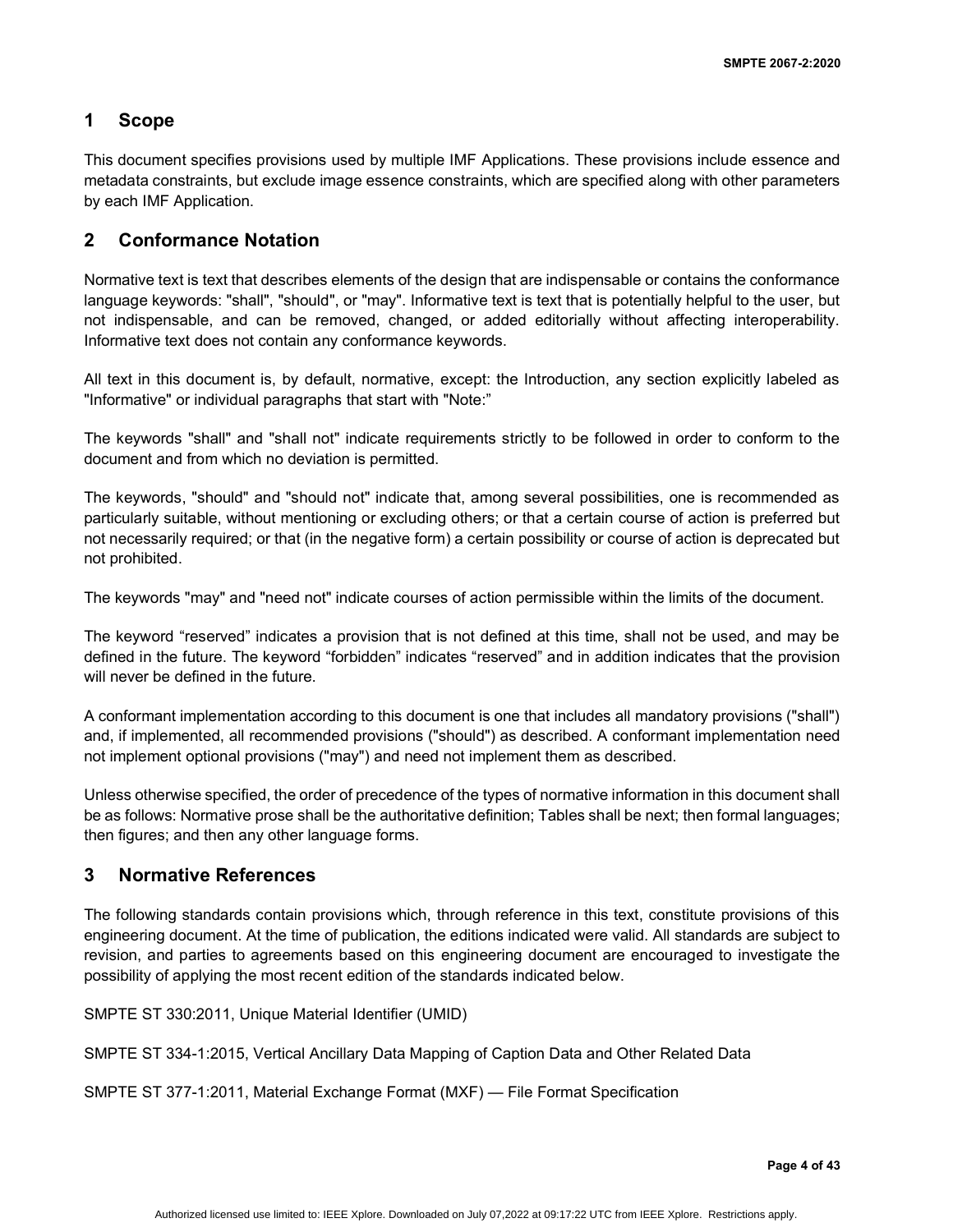SMPTE ST 377-4:2012, MXF Multichannel Audio Labeling Framework

SMPTE ST 382:2007, Material Exchange Format — Mapping AES3 and Broadcast Wave Audio into the MXF Generic Container

SMPTE ST 400:2012, SMPTE Labels Structure

SMPTE ST 429-5:2017, D-Cinema Packaging — Timed Text Track File

SMPTE ST 429-6:2006, D-Cinema Packaging — MXF Track File Essence Encryption

SMPTE ST 429-8:2007, D-Cinema Packaging — Packing List

SMPTE ST 429-9:2014, D-Cinema Packaging — Asset Mapping and File Segmentation

SMPTE ST 430-2:2017, D-Cinema Operations — Digital Certificate

SMPTE ST 436-1:2013, MXF Mappings for VI Lines and Ancillary Data Packets

SMPTE ST 2001-1:2015, XML Representation of SMPTE Registered Data — Mapping Rules

SMPTE ST 2029:2009, Uniform Resource Names for SMPTE Resources

SMPTE ST 2067-3:2020, Interoperable Master Format — Composition Playlist

SMPTE ST 2067-5:2020, Interoperable Master Format — Essence Component

SMPTE ST 2067-8:2013, Interoperable Master Format — Common Audio Labels

SMPTE ST 2067-9:2018, Interoperable Master Format — Sidecar Composition Map

SMPTE ST 2067-100:2014, Interoperable Master Format — Output Profile List

ISO/IEC 14496-22:2019, Open Font Format

IEC 61966-2-1:1999, Multimedia systems and equipment - Colour measurement and management - Part 2-1: Colour management - Default RGB colour space - sRGB

Internet Engineering Task Force (IETF) (December 1997). RFC 2253 — Lightweight Directory Access Protocol (v3): UTF-8 String Representation of Distinguished Names

Internet Engineering Task Force (IETF) (April 2005). RFC 4051 — Additional XML Security Uniform Resource Identifiers (URIs).

Internet Engineering Task Force (IETF) (July 2005). RFC 4122 — A Universally Unique Identifier (UUID) URN Namespace.

Internet Engineering Task Force (IETF) (May 2006). RFC 4539 — Media Type Registration for the Society of Motion Picture and Television Engineers (SMPTE) Material Exchange Format (MXF).

Internet Engineering Task Force (IETF) (September 2009). RFC 5646 — Tags for Identifying Languages.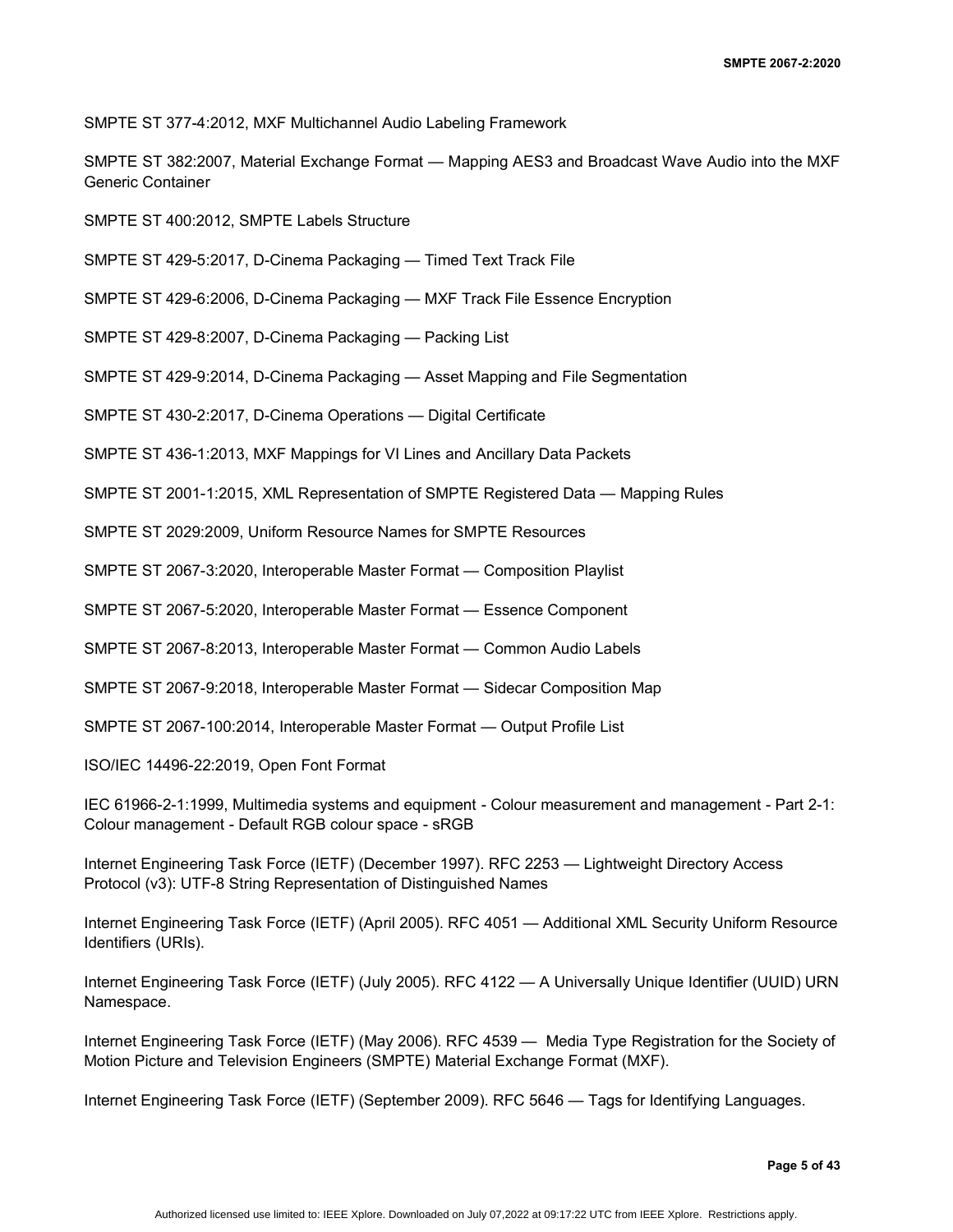World Wide Web Consortium (W3C) (26 November 2008). Extensible Markup Language (XML) 1.0 (Fifth Edition)

World Wide Web Consortium (W3C) (08 November 2018), TTML Profiles for Internet Media Subtitles and Captions 1.1 (IMSC1.1)

World Wide Web Consortium (W3C) (28 October 2004). XML Schema Part 1: Structures (Second Edition)

World Wide Web Consortium (W3C) (11 April 2013). XML Signature Syntax and Processing Version 1.1

#### **4 Overall**

#### **4.1 XML Schema and Namespace**

XML elements defined by this specification shall conform to the XML schema definitions (see W3C XML Schema Part 1: Structures) found in this specification. In the event of a conflict between schema definitions and the prose, the prose shall take precedence.

The XML schema root element shall be as defined in Table 1.

#### **Table 1. XML Schema root element definition**

```
<xs:schema targetNamespace="http://www.smpte-ra.org/ns/2067-2/2020"
   xmlns:cpl="http://www.smpte-ra.org/schemas/2067-3/2016"
   xmlns:cc="http://www.smpte-ra.org/ns/2067-2/2020"
   xmlns:dcml="http://www.smpte-ra.org/schemas/433/2008/dcmlTypes/"
   xmlns:xs="http://www.w3.org/2001/XMLSchema"
    elementFormDefault="qualified" attributeFormDefault="unqualified">
 <xs:import namespace="http://www.smpte-ra.org/schemas/2067-3/2016"/>
 <xs:import namespace="http://www.smpte-ra.org/schemas/433/2008/dcmlTypes/"/>
 <!-- schema definitions found in this document -->
</xs:schema>
```
## **4.2 UUID Generation**

UUID values used by this specification shall be generated as specified in IETF RFC 4122.

Unless specified otherwise, e.g. in Section 7.3.1, UUID values that identify assets or cryptographic information shall be generated using a truly-random or pseudo-random number source, and shall have a Version field value of '4' (or 0100b).

Note: The 'b' suffix on this value indicates a binary encoding, most significant bit (MSB) first.

#### **4.3 XML Character Encoding**

XML documents shall use UTF-8 encoding, as specified in W3C Extensible Markup Language (XML).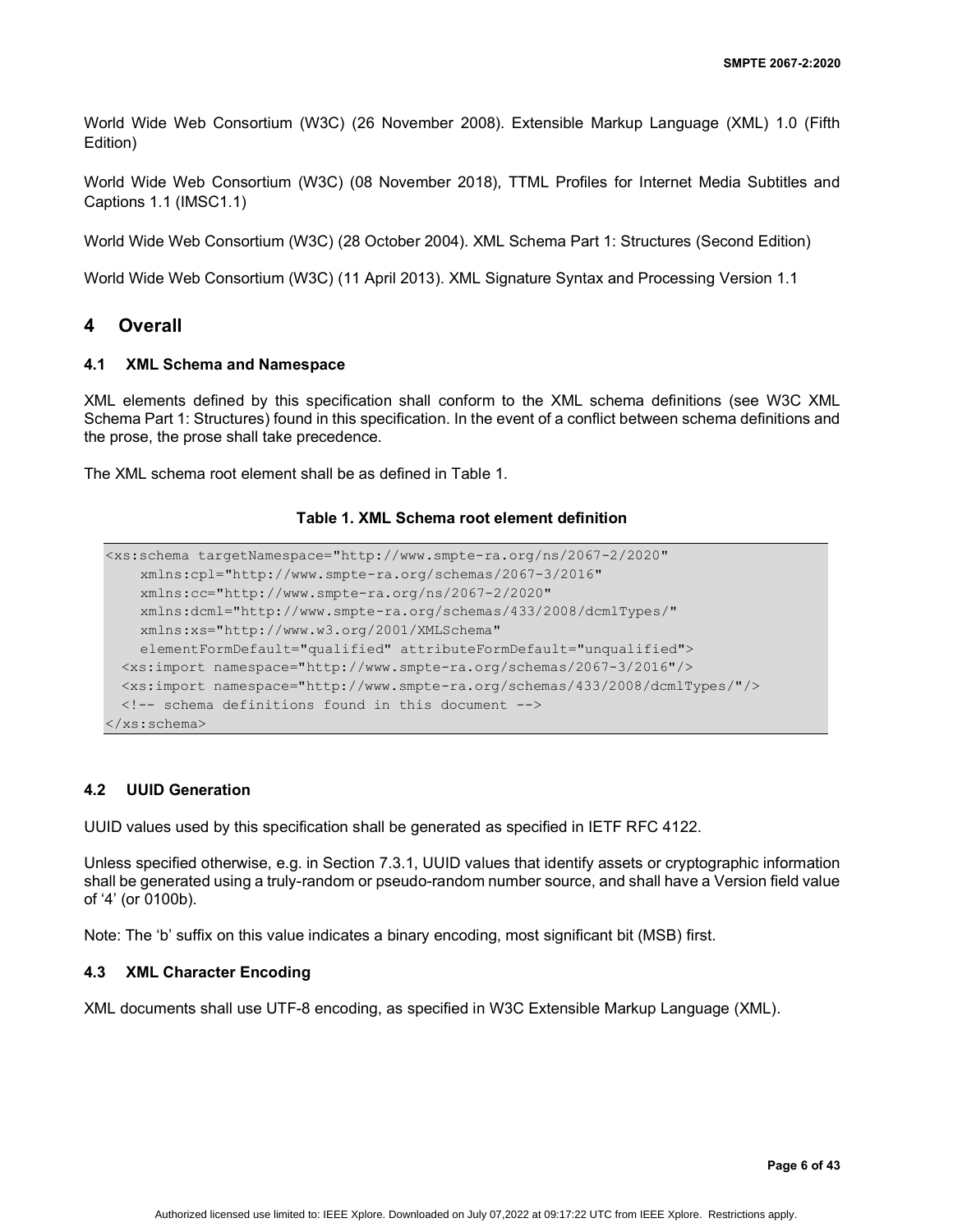# **5 Track Files**

**5.1 Overall**

# **5.1.1 Format**

Track Files shall conform to SMPTE ST 2067-5.

# **5.1.2 Shim Parameters**

Track Files shall be associated with the shim parameter values (see SMPTE ST 2067-5) specified in Table 2.

| <b>Shim Parameter</b>  | Value                                 | <b>Notes</b>                                                                                                         |
|------------------------|---------------------------------------|----------------------------------------------------------------------------------------------------------------------|
| audio_family           | ST 2067-2                             | Section 5.3.2                                                                                                        |
| audio_file_arrangement | ST 382                                | Section 5.3.3                                                                                                        |
| data_family            | CDP (ST334-1),<br>IMSC <sub>1.1</sub> | Sections 5.5 and 5.6                                                                                                 |
| data_file_arrangement  | ST 436-1, ST429-5                     | Section 5.4 and 5.5                                                                                                  |
| sys_item_tc            | true                                  | Metadata in the System Item can be copied or<br>moved to header metadata.                                            |
| partition_spacing      | 60s                                   | Section 5.1.3                                                                                                        |
| index_strategy_frame   | Follow                                | Section 5.1.4                                                                                                        |
| Index_strategy_clip    | Follow                                | Section 5.1.4                                                                                                        |
| track_tag_policy       | none                                  | Section 5.3.6                                                                                                        |
| ingest TC              | none                                  | No dominant source of timecode during ingest<br>is specified.                                                        |
| lead_TC                | <b>CPL</b>                            | The Composition Playlist (CPL) specified in<br>SMPTE ST 2067-3 defines a synthetic<br>timecode Composition timeline. |
| dropframe_tc           | none                                  | No constraints are specified on timecode tracks<br>in Track File header metadata.                                    |

**Table 2. Shim Parameter Values Definitions**

Note: The Composition Playlist specified in SMPTE ST 2067-3 provides synchronization across the Composition timeline and timecode is not used.

The shim parameters listed in Table 3 shall be defined by individual Applications.

|  |  |  | Table 3. Shim Parameter defined by Applications |
|--|--|--|-------------------------------------------------|
|--|--|--|-------------------------------------------------|

| <b>Shim Parameter</b> |  |
|-----------------------|--|
| shim_id               |  |
| gc_type               |  |
| picture_family        |  |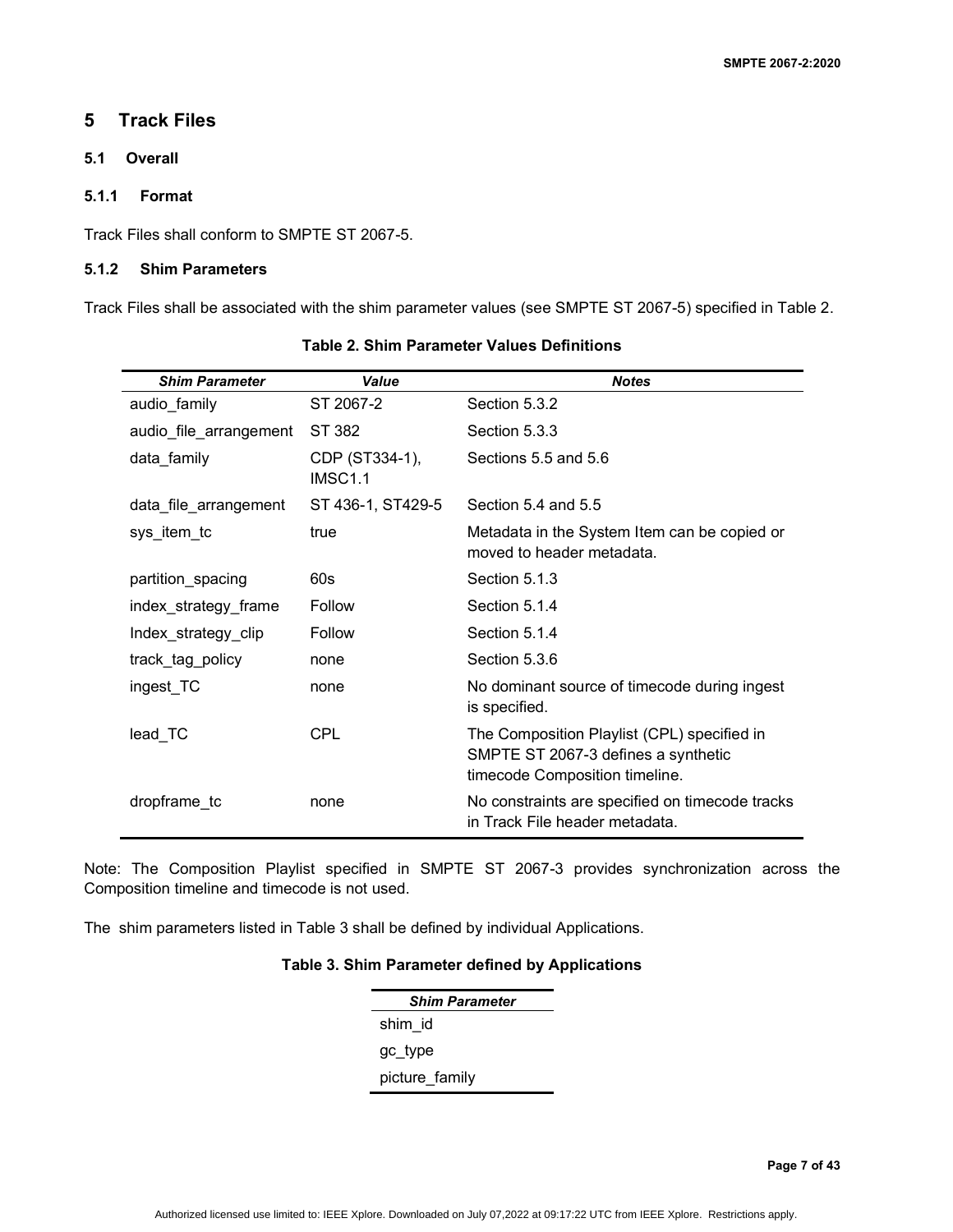picture\_bitrate picture\_format picture\_custom\_ANC picture\_render\_ANC

#### **5.1.3 Body Partition**

With the exception of the last body partition, the body partitions of a frame-wrapped Track File shall occur every  $60+6s$ 

## **5.1.4 Index tables**

At each partition point in a Track File, the index partition shall follow the essence partition that it indexes.

## **5.1.5 Identification**

The Package UID of a given Track File shall be a basic UMID per SMPTE ST 330, having a UUID value in the material number part and a material number generation method of UUID/UL. The Package UID value shall be further constrained as follows:

- Byte 11 of the UL portion of the UMID shall be 0Fh(unidentified material type).
- Byte 12 of the UL portion of the UMID shall be 20h(UUID/UL material number generation method and  $\blacksquare$ undefined instance number generation method).
- The three bytes of the instance number shall be 0 (zero). ٠

Package UID values generated in accordance with the normative provisions of this subsection will thus have the following contents in the first 16 bytes: 060a2b34h 01010105h 01010f20h 13000000h.

#### **5.1.6 MIME Type**

The media type of a Track File shall be application/mxf as specified in IETF RFC 4539.

# **5.1.7 Origin Property**

The Origin Property of all Track items in the top-level File Package shall be zero.

Note: When the Origin Property of a Track items in the top-level File Package is zero, the Zero Point, as defined in SMPTE ST 377-1, refers to the first Content Element in the Essence Element.

# **5.1.8 Empty Essence Elements**

The Structural Components item of the Top-Level File Package shall not reference any Filler component, i.e., the Essence Element of the Essence Container is not empty.

#### **5.2 Image Track Files**

#### **5.2.1 General**

An Image Track File shall conform to Sections 5.1 and 5.2.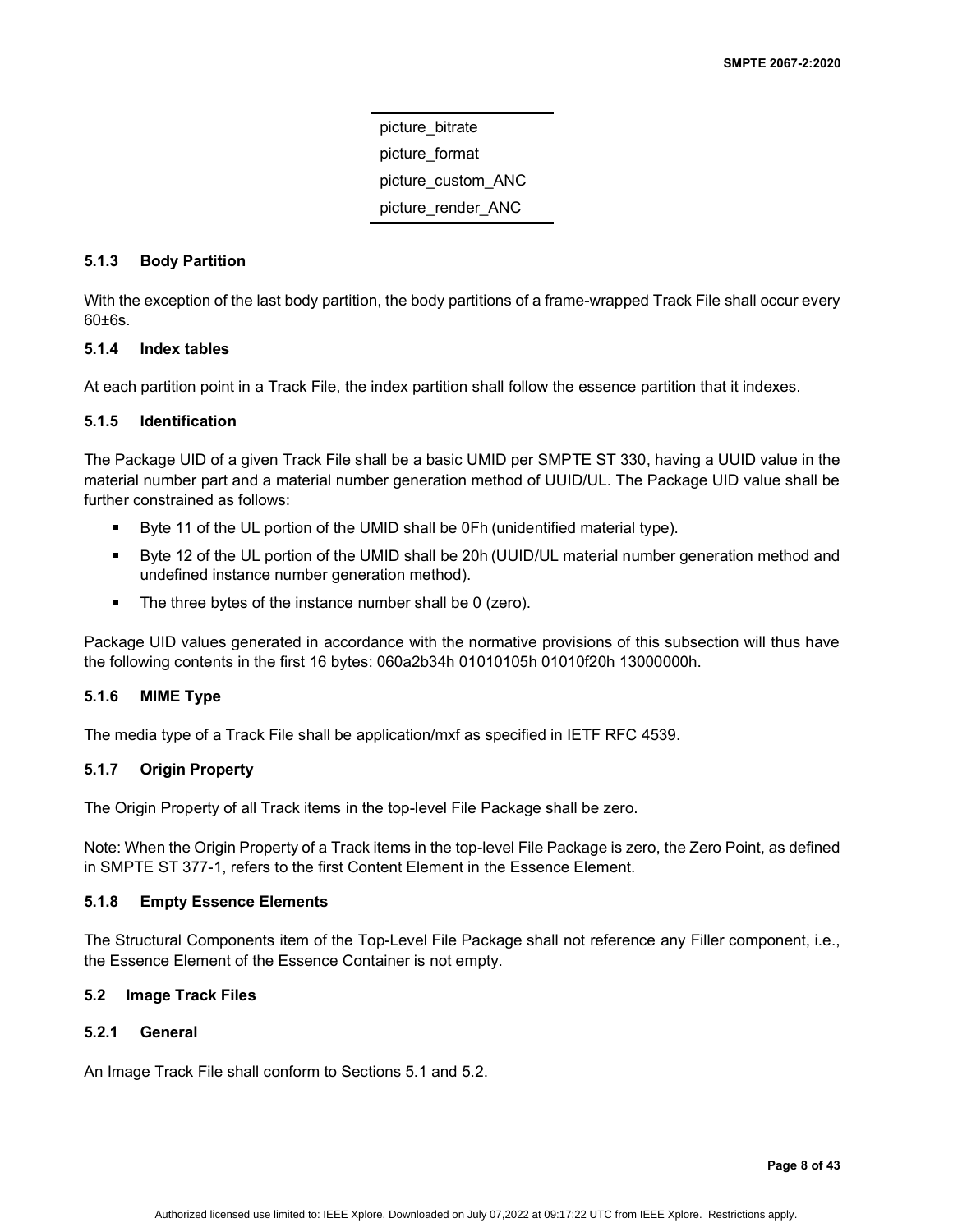An Image Track File primarily contains image essence. This specification does not specify the nature of the image essence.

#### **5.2.2 Alternative Center Cut**

The item defined in Annex F may be present in the Generic Picture Essence Descriptor (see SMPTE ST 377- 1).

#### **5.2.3 Active Area Rectangle**

The items defined in Annex G may be present in the Generic Picture Essence Descriptor (see SMPTE ST 377- 1).

#### **5.2.4 Essence Container Integrity**

The Composition Playlist (SMPTE ST 2067-3) and IMF Packing List (Section 7) allow the integrity of an entire Track File to be checked.

To enable the integrity of individual image frames to be checked, Image Track Files may conform to SMPTE ST 429-6 with the following constraints:

- the value of the Cipher Algorithm ID shall be 00000000.00000000.00000000.00000000 ("No cipher algorithm used").
- the value of the MIC Algorithm ID shall be 060e2b34.04010107.02090202.01000000 ("HMAC-SHA1 with 128-bit key").
- the MIC item shall be present
- Plaintext Offset shall be equal to Source Length
- Cryptographic Key ID shall be equal to 42b5ea14-233d-415c-b7d8-8b2dbd95ad39
- Cipher Key shall be equal to 0xcdea9b5a9bf00a0d564dd5ff0c19757d

#### **5.3 Audio Track Files**

#### **5.3.1 General**

An Audio Track File shall conform to Sections 5.1 and 5.3.

An Audio Track File primarily contains audio essence.

Each Audio Track File is intended to carry a single soundfield group. If the audio that is to be carried consists of more than one soundfield group, then each is carried in its own Audio Track File(s).

Example: 3 Audio Track Files carry a 6+2 Music and Effects content: one containing the "Music and Effects Main" 5.1 soundfield group and two others containing each a monaural soundfield group with a single center channel, one for "Music and Effects Optional" and one for "Dialog Guide". The GroupOfSoundfieldGroupsLabelSubDescriptor (5.3.6.4) is used to associate the soundfield groups with each other.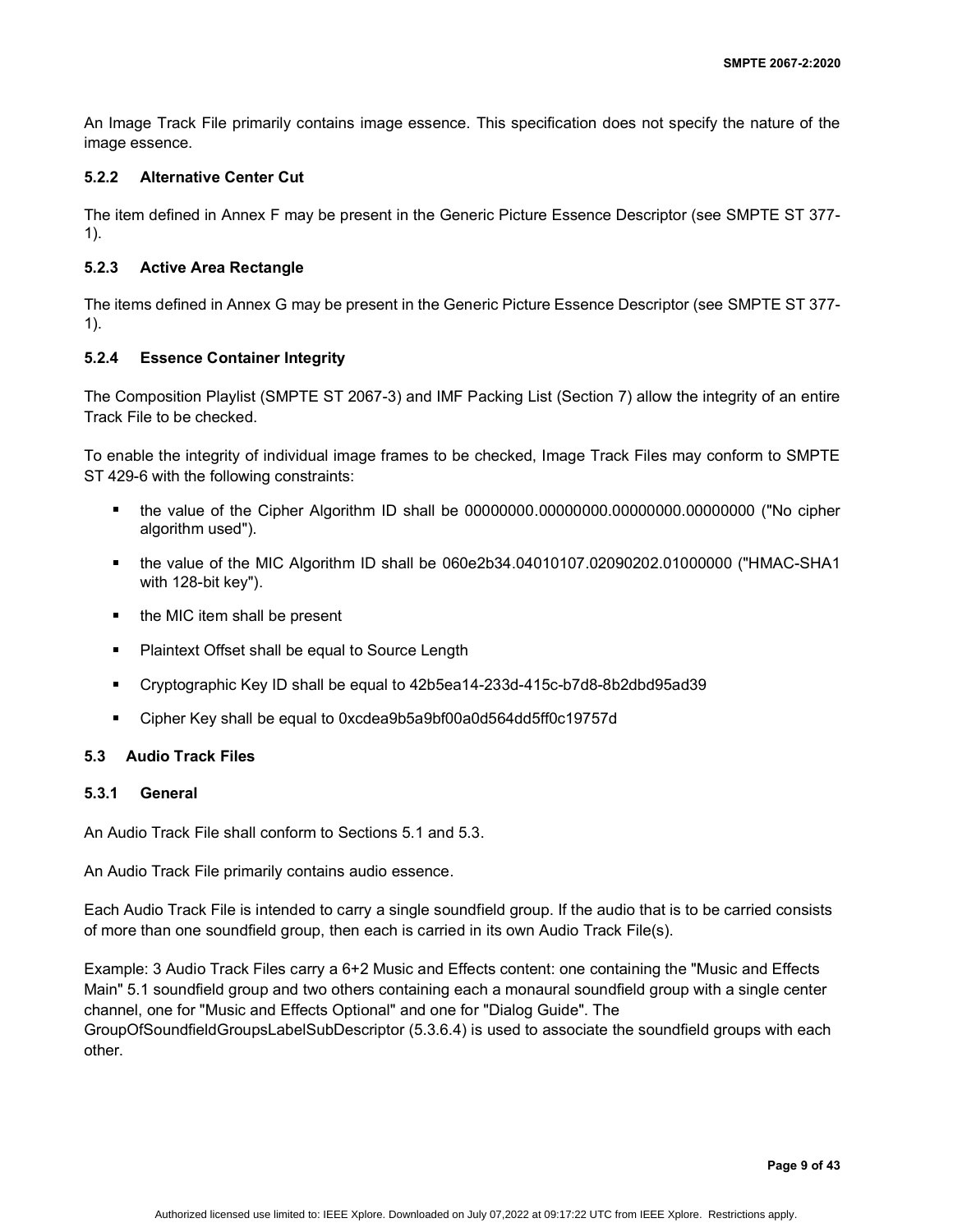#### **5.3.2 Essence**

# **5.3.2.1 General**

The audio essence shall consist of an audio waveform digitally sampled at regular interval into a sequence of audio samples.

# **5.3.2.2 Audio Sampling Rate**

The sampling rate of the audio samples shall be either 48000 Hz or 96000 Hz.

Note: The sampling rates specified above are absolute and specified independently of a video signal. The Composition Playlist (SMPTE ST 2067-3) provides the mechanism to synchronize audio and image essence.

#### **5.3.2.3 Quantization**

Each audio sample shall be uniformly quantized as a 24-bit signed integer in the range [ $-(2^{23})$ ..  $2^{23}$  – 1].

Source audio uniformly quantized using signed integers with lower bit depth, e.g. 16- or 20-bit, shall be padded in the least significant bits to create 24-bit audio samples.

#### **5.3.3 Wrapping**

The audio essence within an Audio Track File shall be:

- clip-wrapped as a Wave Clip-Wrapped Element, as specified in SMPTE ST 382; and
- packed bit-by-bit as specified by AES31-2, as specified in Section 7.2.1 of SMPTE ST 382:2007.

#### **5.3.4 Wave Audio Essence Descriptor**

## **5.3.4.1 General**

The Top-Level File Package shall reference a Wave Audio Essence Descriptor as specified in SMPTE ST 382.

The constraints specified in Table 4 shall apply. Items labeled "shall be present" shall be present in the Wave Audio Essence Descriptor. Items labeled "shall be ignored" shall be ignored if present.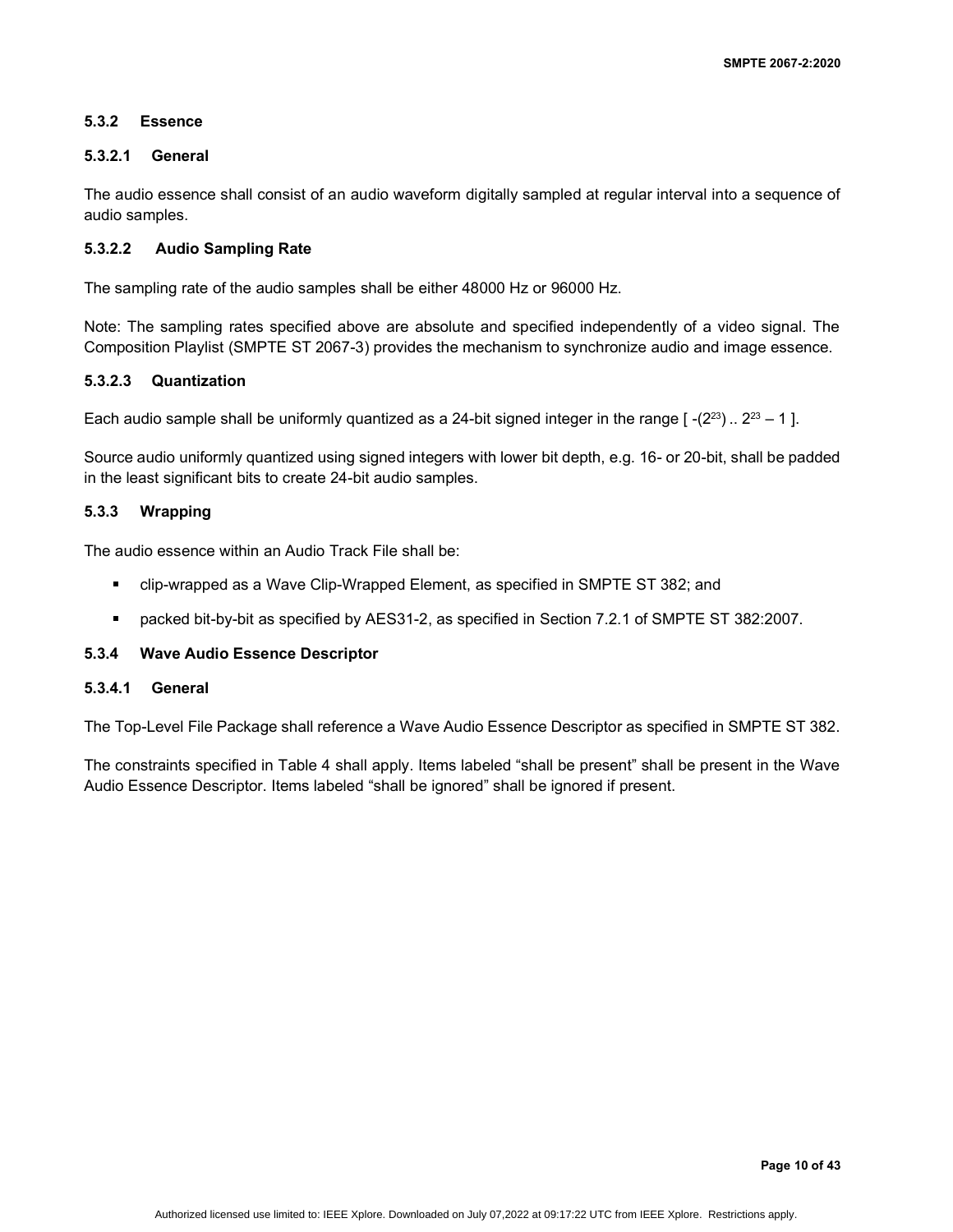| Item                        | <b>Constraints</b>                        |
|-----------------------------|-------------------------------------------|
| Sample Rate                 | Same as "Audio sampling rate"             |
| Audio sampling rate         | See Section 5.3.2.2                       |
| <b>Channel Count</b>        | See Section 5.3.6.6                       |
| Quantization bits           | See Section 5.3.2.3                       |
| Sound Essence Coding        | See Section 7.2.1 of SMPTE ST<br>382:2007 |
| Locked/Unlocked             | Shall be ignored                          |
| Audio Ref Level             | Shall be ignored                          |
| Electro-Spatial Formulation | Shall be ignored                          |
| Dial Norm                   | Shall be ignored                          |
| <b>Channel Assignment</b>   | See Section 5.3.4.2                       |

# **Table 4. Wave Audio Essence Descriptor Constraints**

# **5.3.4.2 Channel Assignment**

The Channel Assignment item shall be present and shall be equal to the UL specified in Table 5.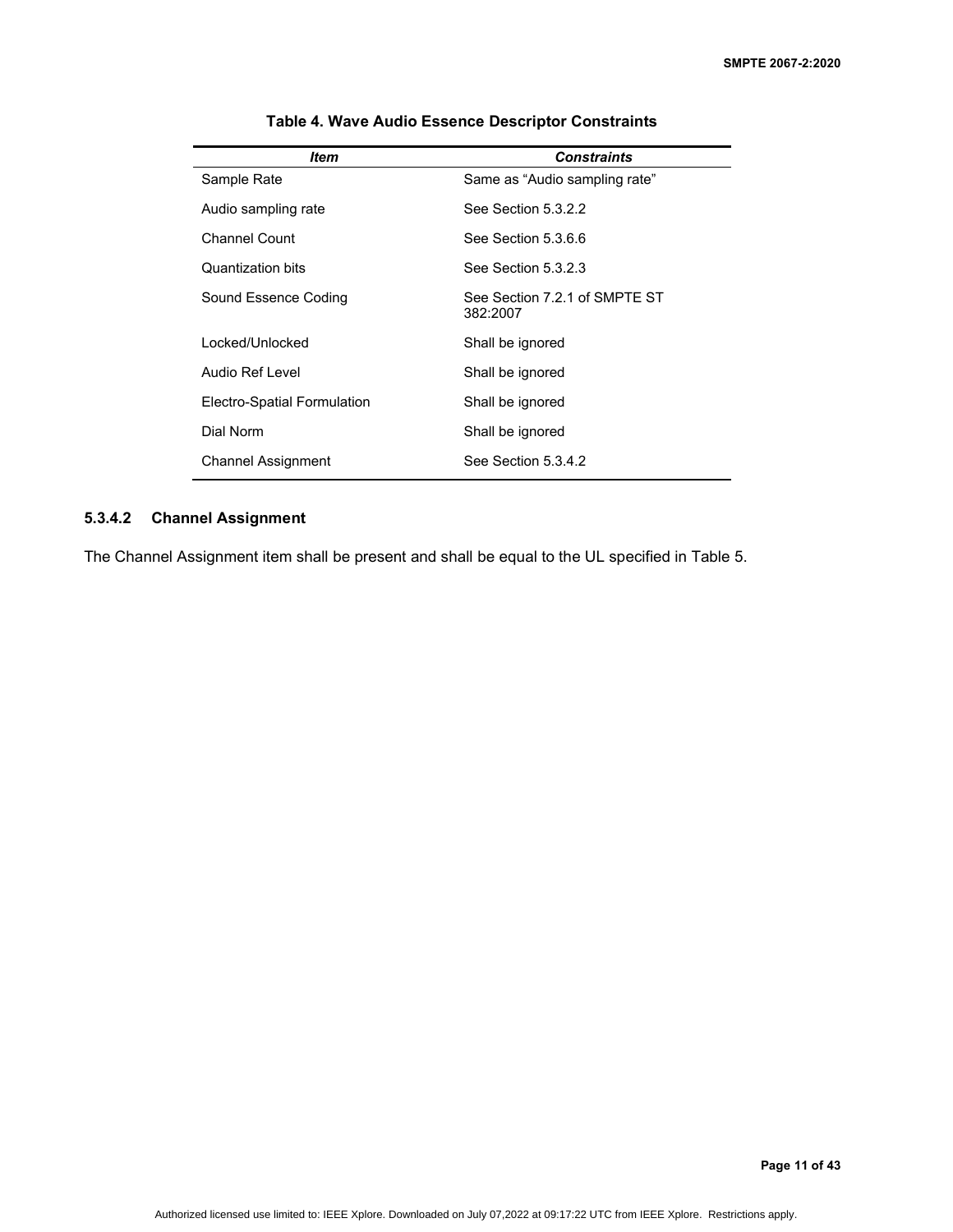| Byte No. | <b>Description</b>                                     | Value<br>(hex)                | <b>Meaning</b>                                                                       |
|----------|--------------------------------------------------------|-------------------------------|--------------------------------------------------------------------------------------|
| $1 - 7$  | <b>Registry Designator</b>                             | See<br><b>SMPTF</b><br>ST 400 |                                                                                      |
| 8        | <b>Registry Version Number</b>                         | 0Dh                           | Version of SMPTE register (see<br>SMPTE ST 400) in which this label first<br>appears |
| 9        | Parametric                                             | 04h                           | Node used to define parametric data                                                  |
| 10       | Sound Essence                                          | 02 <sub>h</sub>               | Identifies sound essence coding                                                      |
| 11       | Sound Coding Characteristics                           | 02 <sub>h</sub>               | Identifies sound coding characteristics                                              |
| 12       | Sound Channel Labeling                                 | 10h                           | Identifies sound channel labeling                                                    |
| 13       | Sound Channel Labeling SMPTE<br>ST2067-2               | 04h                           | Identifies sound channel labeling as<br>defined in SMPTE ST2067-2                    |
| 14       | Application of the MXF Multichannel<br>Audio Framework | 01h                           | Indicates that the MXF Multichannel<br>Audio Framework is used                       |
| 15       | Reserved                                               | 00h                           | Reserved                                                                             |
| 16       | Reserved                                               | 00h                           | Reserved                                                                             |

# **Table 5. Specification of the Channel Assignment Label**

# **5.3.5 Additional Generic Sound Essence Descriptor Items**

The items specified in Annex E shall be subject to the constraints specified in Table 6.

#### **Table 6. Additional Generic Sound Essence Descriptor Items Constraints**

| Item                            | <b>Constraints</b>                                                                                                                                                                                                                                                |
|---------------------------------|-------------------------------------------------------------------------------------------------------------------------------------------------------------------------------------------------------------------------------------------------------------------|
| Reference Audio Alignment Level | Should be present.                                                                                                                                                                                                                                                |
| Reference Image Edit Rate       | Should be present. See Section 6.4.                                                                                                                                                                                                                               |
|                                 | Note: This is the edit rate of the picture essence to which<br>the sound essence was conformed initially. Audio Track<br>Files can be used in Compositions that have different<br>Composition Edit Rates than the value of the Reference<br>Image Edit Rate item. |

## **5.3.6 Multichannel Audio Labeling**

# **5.3.6.1 General**

An Audio Track File shall conform to SMPTE ST 377-4.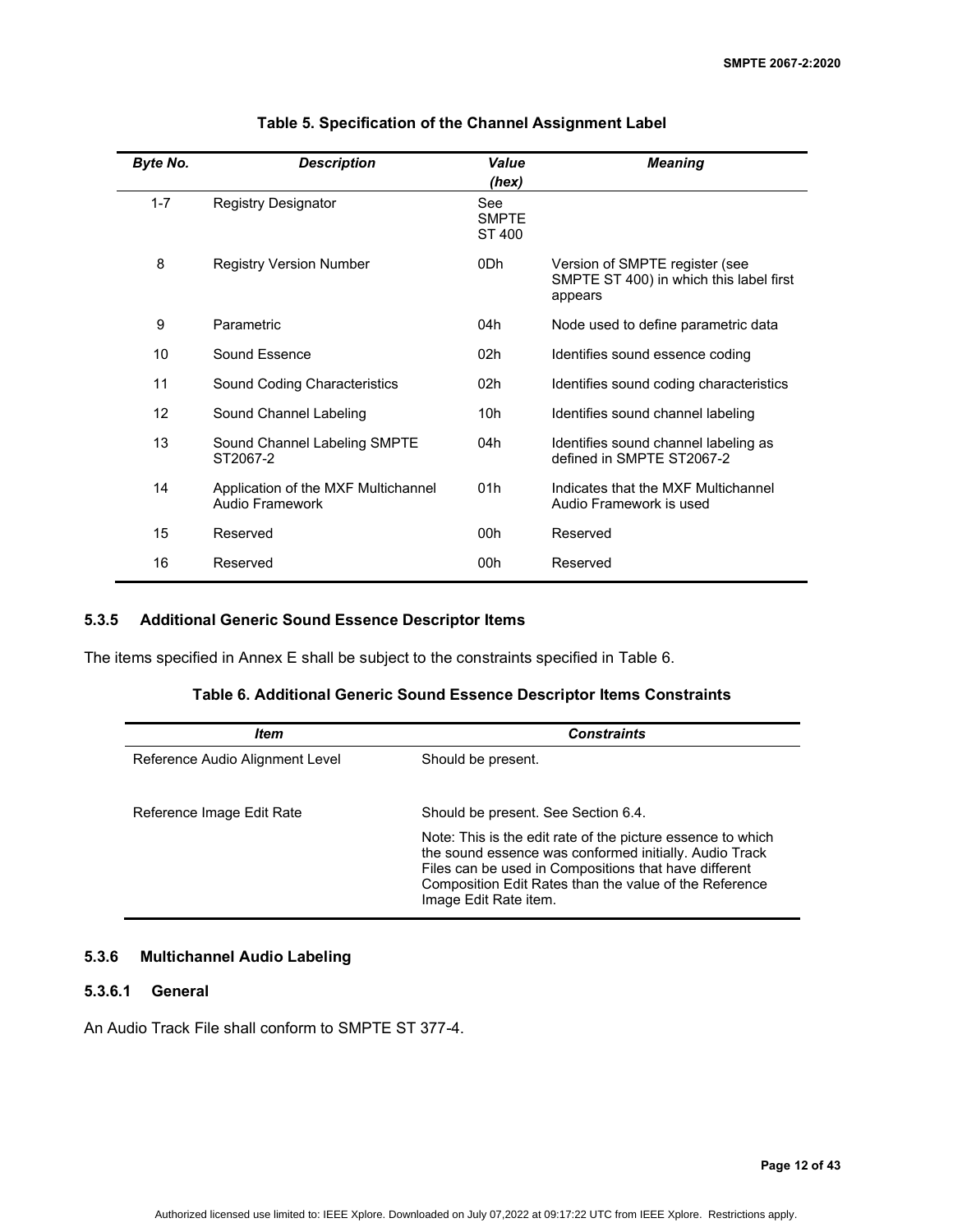#### **5.3.6.2 AudioChannelLabelSubDescriptor Instances**

Each audio channel in an Audio Track File shall be associated with exactly one AudioChannelLabelSubDescriptor instance, and each AudioChannelLabelSubDescriptor instance shall be associated with exactly one audio channel.

Note: The MCA Channel ID item is used to make this association.

### **5.3.6.3 SoundfieldGroupLabelSubDescriptor Instances**

An Audio Track File shall contain exactly one SoundfieldGroupLabelSubDescriptor instance, which all AudioChannelLabelSubDescriptor instances shall reference.

# **5.3.6.4 GroupOfSoundfieldGroupsLabelSubDescriptor Instances**

An Audio Track File shall contain zero or one GroupOfSoundfieldGroupsLabelSubDescriptor.

#### **5.3.6.5 Item Constraints**

Within a given Audio Track File, the constraints of Table 7 shall apply in addition to those specified in SMPTE ST 377-4.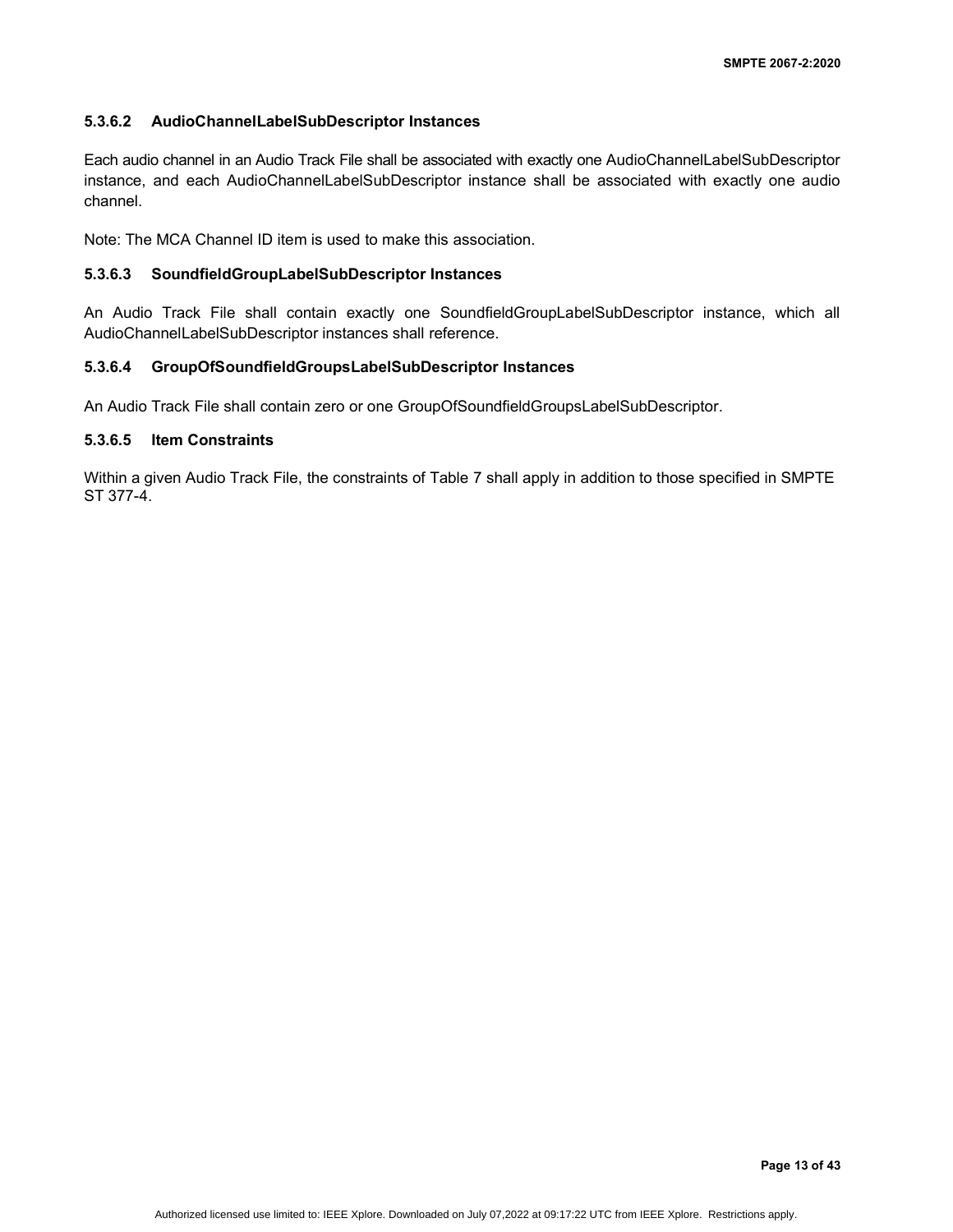| <b>Item</b>                      | <b>AudioChannelLabel</b><br><b>SubDescriptor Constraints</b>                                                                                                  | <b>SoundfieldGroup Label</b><br><b>SubDescriptor Constraints</b>                                                                                                                                               | <b>GroupOfSoundfieldGroups</b><br><b>Label SubDescriptor</b><br><b>Constraints</b> |
|----------------------------------|---------------------------------------------------------------------------------------------------------------------------------------------------------------|----------------------------------------------------------------------------------------------------------------------------------------------------------------------------------------------------------------|------------------------------------------------------------------------------------|
| SoundfieldGroupLinkID            | Shall be present. See<br>Section 5.3.6.3.                                                                                                                     |                                                                                                                                                                                                                |                                                                                    |
| <b>MCA Channel ID</b>            | Shall be present unless the channel<br>ID of the associated audio channel is<br>equal to 1, in which case the item<br>may be omitted. See Section<br>5.3.6.2. | Shall be ignored.                                                                                                                                                                                              |                                                                                    |
| <b>MCA Tag Name</b>              |                                                                                                                                                               | Shall be present.                                                                                                                                                                                              |                                                                                    |
| RFC 5646 Spoken<br>Language      | Shall be ignored.                                                                                                                                             | Shall be equal to the primary<br>spoken language associated<br>with the soundfield group. It<br>shall be absent if and only if the<br>soundfield group is not<br>associated with a primary<br>spoken language. | Shall be ignored.                                                                  |
| <b>MCA Audio Content</b><br>Kind |                                                                                                                                                               |                                                                                                                                                                                                                |                                                                                    |
| <b>MCA Audio Element</b><br>Kind | Shall be ignored.                                                                                                                                             | Shall be present.                                                                                                                                                                                              |                                                                                    |
| <b>MCA Title</b>                 |                                                                                                                                                               |                                                                                                                                                                                                                |                                                                                    |
| <b>MCA Title Version</b>         |                                                                                                                                                               |                                                                                                                                                                                                                |                                                                                    |

# **Table 7. MCA SubDescriptor Constraints**

Other items defined in SMPTE ST 377-4 but not required by this specification may be present and may be safely ignored by implementations.

Note 1: MCA Tag Name contains a human-readable text intended for display to the user. The MCA Label Dictionary ID is used to unambiguously determine the nature of the underlying audio channel, soundfield group or group of soundfield groups.

Note 2: MCA Audio Content Kind, MCA Element Kind, MCA Title and MCA Title Version contain human-readable descriptive text intended for display to the user. Grouping of audio channels and soundfield groups is achieved through SoundfieldGroupLabelSubDescriptor and GroupOfSoundfieldGroupsLabelSubDescriptor, respectively.

#### **5.3.6.6 Common Audio Channels, Soundfield Group and Group of Soundfield Groups**

The following applies for audio channels, soundfield group and group of soundfield groups identified using SMPTE ST 2067-8, which Audio Track Files should use whenever possible.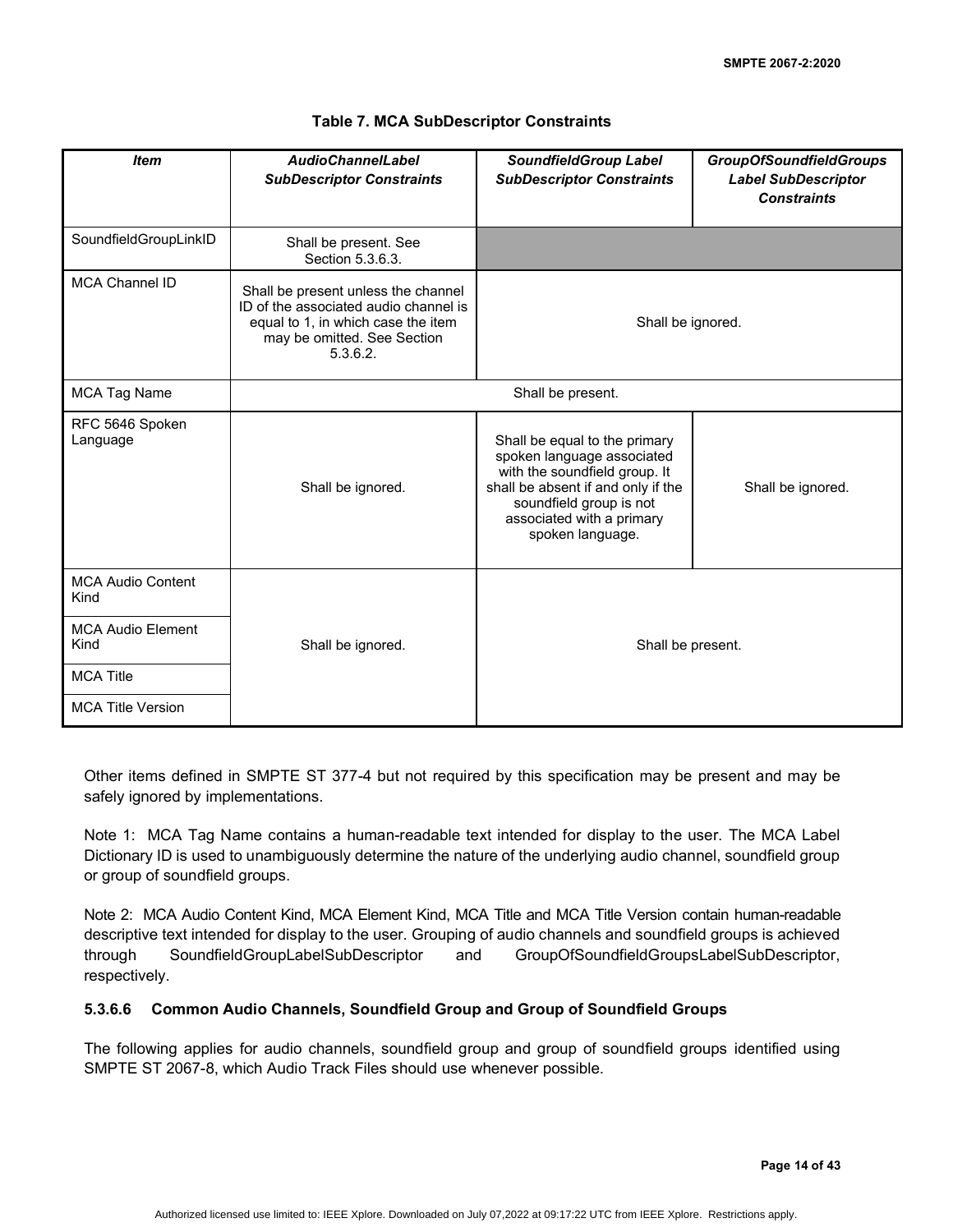The MCA Label Dictionary ID, MCA Tag Symbol and MCA Tag Name item values shall be set according to Table 8.

| <b>SMPTE ST377-4 item</b>      | <b>SMPTE ST 2067-8 parameters</b>                                                                                                                                            |
|--------------------------------|------------------------------------------------------------------------------------------------------------------------------------------------------------------------------|
| <b>MCA Label Dictionary ID</b> | UL parameter value                                                                                                                                                           |
| MCA Tag Symbol                 | Symbol prepended with the string<br>'ch' for audio channels.<br>$\bullet$<br>'sg' for sound field groups.<br>$\bullet$<br>'gg' for groups of soundfield groups.<br>$\bullet$ |
| MCA Tag Name                   | Name                                                                                                                                                                         |

**Table 8. Mapping of SMPTE ST 2067-8 parameters to SMPTE ST 377-4 item values**

Not all audio channels belonging to the soundfield group carried by a given Audio Track File need be present in the Audio Track File, but only AudioChannelLabelSubDescriptor instances associated with audio channels belonging to the given soundfield group shall reference the SoundfieldGroupLabelSubDescriptor associated with that soundfield group.

The use of groups of soundfield groups is optional. A GroupOfSoundfieldGroupsLabelSubDescriptor instance need not be present even though some or all SoundfieldGroupLabelSubDescriptor instances associated with soundfield groups belonging to a given group of soundfield groups are present. However, only SoundfieldGroupLabelSubDescriptor instances associated with soundfield groups belonging to a given group of soundfield groups may reference the GroupOfSoundfieldGroupsLabelSubDescriptor associated with that group of soundfield groups.

# **5.4 Timed Text Track Files**

#### **5.4.1 General**

A Timed Text Track File shall conform to Sections 5.1 and 5.4.

A Timed Text Track File primarily contains Timed Text essence, e.g. subtitle and caption.

The DataEssenceCoding items shall not be present in a Timed Text Track File.

# **5.4.2 Wrapping**

Timed Text Track Files shall conform to SMPTE ST 429-5.

The Timed Text Resource shall contain a single Document Instance that conforms to either the Text or Image Profile specified in W3C TTML Text and Image Profiles for Internet Media Subtitles and Captions 1.1.

The NamespaceURI item of the Timed Text Descriptor shall be equal to a profile designator of a profile to which the Document Instance conforms.

Note: As specified in Section 5.4.1 of W3C TTML Text and Image Profiles for Internet Media Subtitles and Captions 1.1, the NamespaceURI item can contain profile designators other than those defined in W3C TTML Text and Image Profiles for Internet Media Subtitles and Captions 1.1, which are superset of other profiles.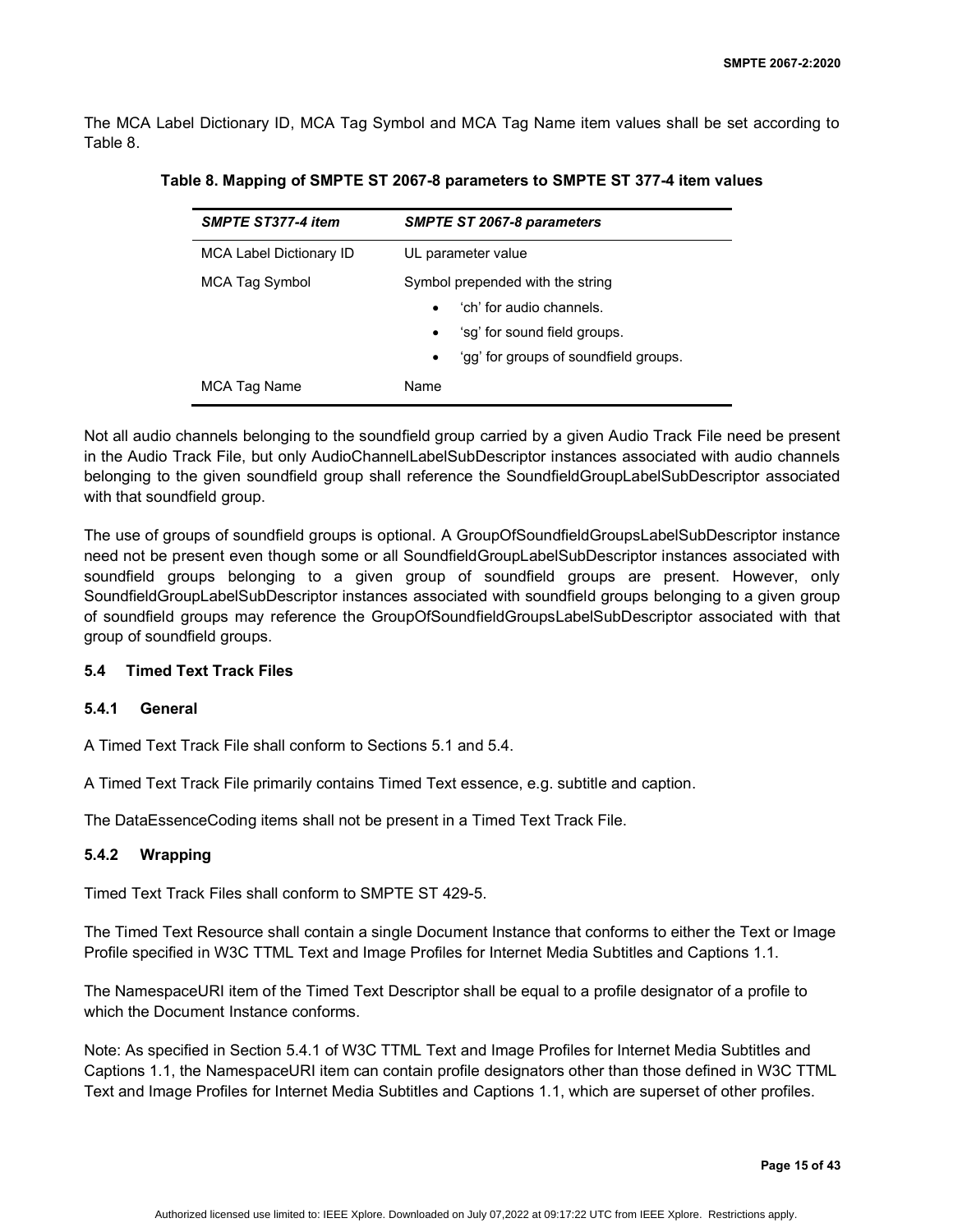Example: The NamespaceURI item of the Timed Text Descriptor can be equal to http://www.w3.org/ns/ttml/profile/imsc1/image

#### **5.4.3 Essence**

Any of the generic font families defined in W3C Timed Text Markup Language may be referenced.

For compatibility with earlier versions of this specification, the metadata element of the head element (see W3C Timed Text Markup Language) may contain a single instance of the TimedTextResourceID element specified in Table 9. The UUID value of this element shall equal the UUID value of the Resource ID item of the TimedTextDescriptor.

# **Table 9. TimedTextResourceID element schema definition**

<xs:element name="TimedTextResourceID" type="dcml:UUIDType"/>

Note: Timed Text Track Files can contain data essence mapped from CEA-608 and CEA-708 using SMPTE RP 2052-10 and SMPTE RP 2052-11, respectively. The data tunnel specified in the latter is not used by this specification.

If the data essence is associated with a single primary language, the xml:lang attribute of the root <tt> element shall identify the primary language.

If the data essence is associated with multiple languages, the xml:lang attribute of the root <tt> element shall be the empty string and the xml:lang attribute of each topmost element associated with a single language shall identify the language contained therein.

#### **5.4.4 RFC 5646 Language Tag List**

The Timed Text Descriptor may contain the RFC 5646 Language Tag List property specified in Annex H. The value of the property shall indicate the languages associated with the data essence within the Timed Text Track File. Absence of the property shall indicate that no language is associated with the Timed Text Track File.

#### **5.4.5 Image Resources**

For each distinct image resource referenced in a Data Essence Track File, an image resource shall be carried as an Ancillary Resource in the same Data Essence Track File.

Note: W3C IMSC 1.1 specifies that each image resource is a PNG image as specified in W3C Portable Network Graphics (PNG) Specification (Second Edition).

The color space of each image resource shall be sRGB, as defined in IEC 61966-2-1.

The MIMEMediaType of each Ancillary Resource containing an image resource shall be "image/png".

The AncillaryResourceID of each Ancillary Resource containing an image resource shall be a Type 5 UUID as specified in IETF RFC 4122, using (i) the image resource URI as the name, (ii) SHA-1 as the algorithm, and (iii) the NameSpace\_URL constant as the Name Space ID.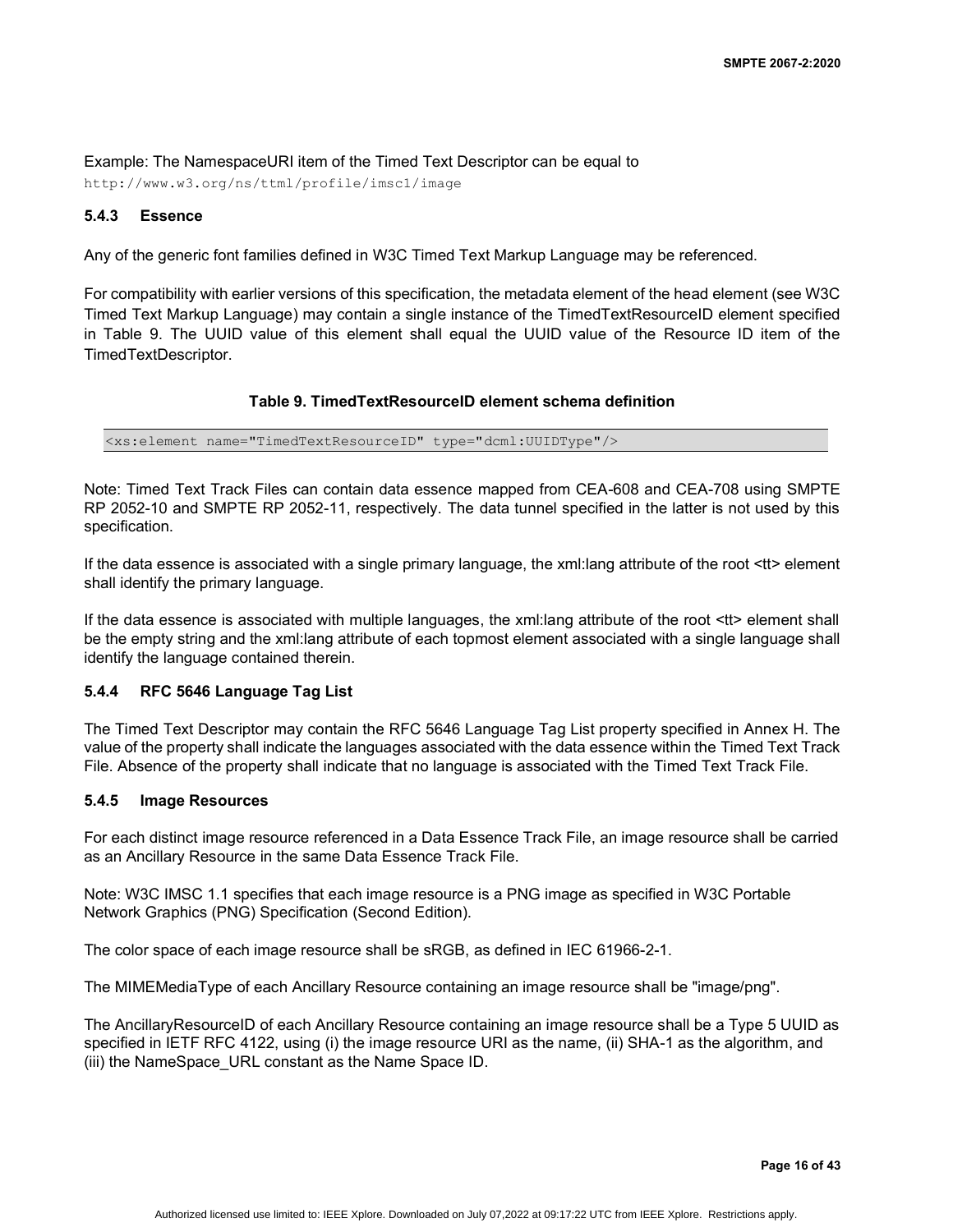Example: the relative URI animage.png would result in an AncillaryResourceID with the value of 1c939cc8 f4b5-503b-9c47-f7445a85ba11.

#### **5.4.6 Font Resources**

For each distinct font family that is (a) referenced in a Timed Text Track File and (b) not a generic font family as defined in W3C Timed Text Markup Language, a font resource shall be carried as an Ancillary Resource in the same Timed Text Track File.

Each font resource shall be a OpenType font file as specified in ISO/IEC 14496-22.

The MIMEMediaType of each Ancillary Resource containing a font resource shall be either "font/otf", as specified in RFC 8081, or "application/x-font-opentype".

The media type "application/x-font-opentype" should not be used, unless compatibility with earlier versions of this specification is desired.

The AncillaryResourceID of each Ancillary Resource containing a font resource shall be a Type 5 UUID as specified in IETF RFC 4122, using (i) the font family name exactly as it appears in the data essence as the name, (ii) SHA-1 as the algorithm, and (iii) b6cc57a0-87e7-4e75-b1c3-3359f3ae8817 as the Name Space ID.

For instance, the URI "Arial" would result in an AncillaryResourceID with the value of fe16f8e4-57a9-56b5 a93c-6c27d6f61619.

Note: The mapping of generic font families to font resources is implementation-dependent, and is never overridden by font resource embedded in the Track File. An author wishing to both specify a generic font family (e.g. proportionalSansSerif) and include the font resources used at authoring (Arial) specifies tts:fontFamily="Arial,default" and embeds the Arial font resource in the Track File.

#### **5.4.7 Mapping of the Root Container Region**

The Root Container Region of the Document Instance shall be mapped to the Display Rectangle (defined by SMPTE ST 377-1) of the Main Image Virtual Track.

Note: This allows the timed text essence to be re-purposed in applications that do define an Active Area, and the timed text essence to be positioned in mattes, if present.

#### **5.5 Ancillary Data Track Files**

An Ancillary Data Track File shall conform to Section 5.1.

An Ancillary Data Track File shall conform to SMPTE ST 436-1.

An Ancillary Data Track File can be used to carry VBI and/or ANC data contained in source material. This specification neither constrains nor specifies this data.

#### **5.6 Caption Description Packet (CDP) Track File**

A CDP Track File is an Ancillary Data Track File (see Section 5.5) that shall contain only the payload defined in SMPTE ST 334-1:2015, Table 1, "Closed captioning (CEA-708) (CDP)" with Section 5.3.1, "Format of the closed captioning (CEA-708) (CDP)" — i.e. only DID=61h (161h) with SDID=1 (101h).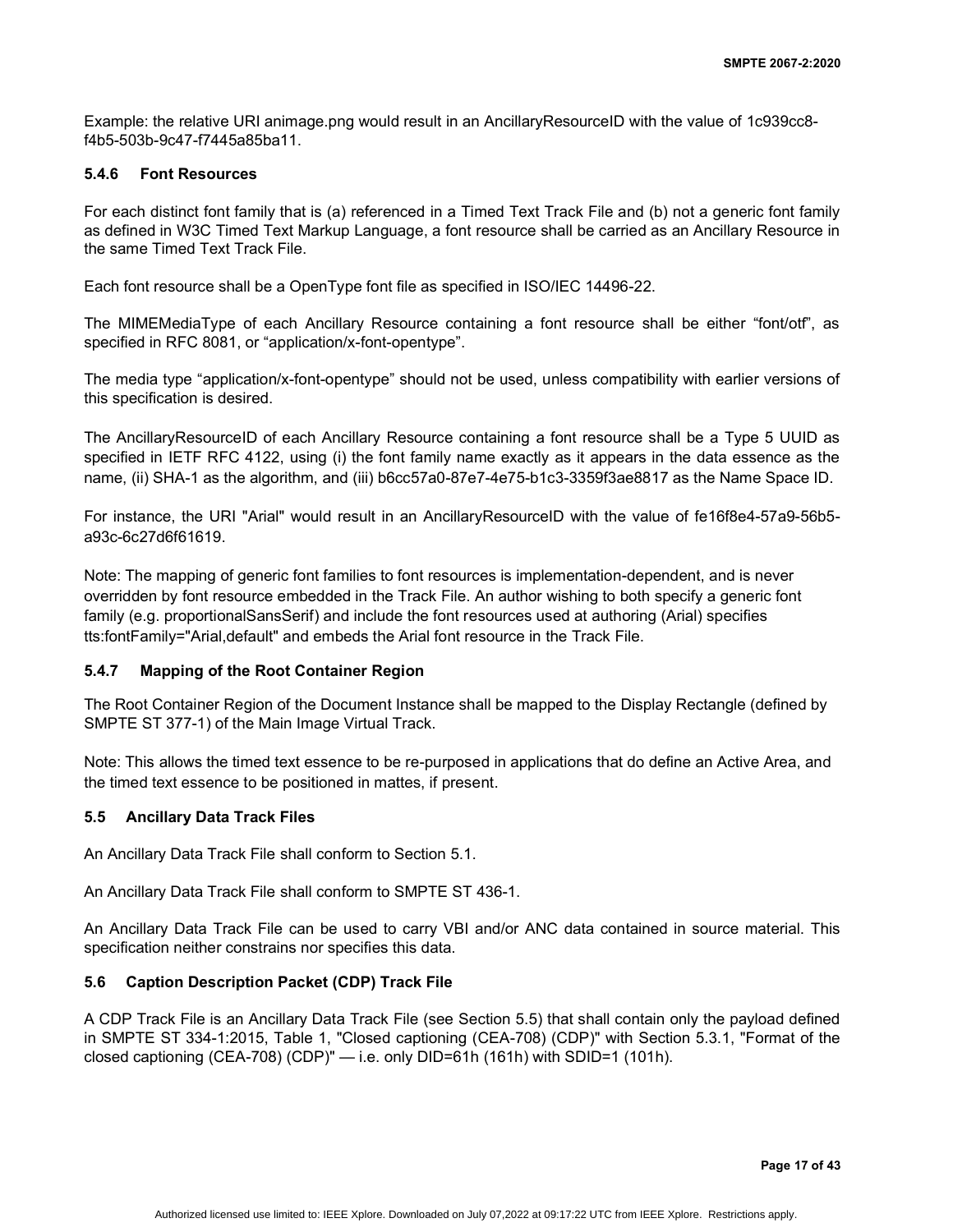Note: CDPs can contain both CEA-708 captions and CEA-608 data – SMPTE ST 334-2 (as referenced in SMPTE ST 334-1) for a description of the CDP payload.

# **6 Composition**

#### **6.1 Application Identification**

The ExtensionProperties element of the Composition Playlist instance shall include a single instance of the ApplicationIdentification element specified in Table 10.

#### **Table 10. XML Schema definition for ApplicationIdentification element**

```
<xs:element name="ApplicationIdentification">
 <xs:simpleType>
    <xs:restriction>
      <xs:simpleType>
        <xs:list itemType="xs:anyURI"/>
      </xs:simpleType>
      <xs:minLength value="1"/>
    </xs:restriction>
 </xs:simpleType>
</xs:element>
```
Each item of the ApplicationIdentification element is an Application ID value, which identifies an Application to which a Composition conforms.

Each Application shall define an Application ID value that uniquely and globally identifies the normative provisions of the Application.

Two Application ID values are identical if and only if they are identical as specified by the Comparing URI References procedure defined in W3C XML Namespaces.

Note: The comparison algorithm above is case-sensitive, regardless of the case-sensitiveness of the underlying URI value. Applications are therefore encouraged to list Application ID values in lowercase whenever possible to reduce the potential for confusion.

#### **6.2 Homogeneous Essence**

## **6.2.1 Audio**

Within a given a composition, the audio essence characteristics listed in Table 11 shall remain constant.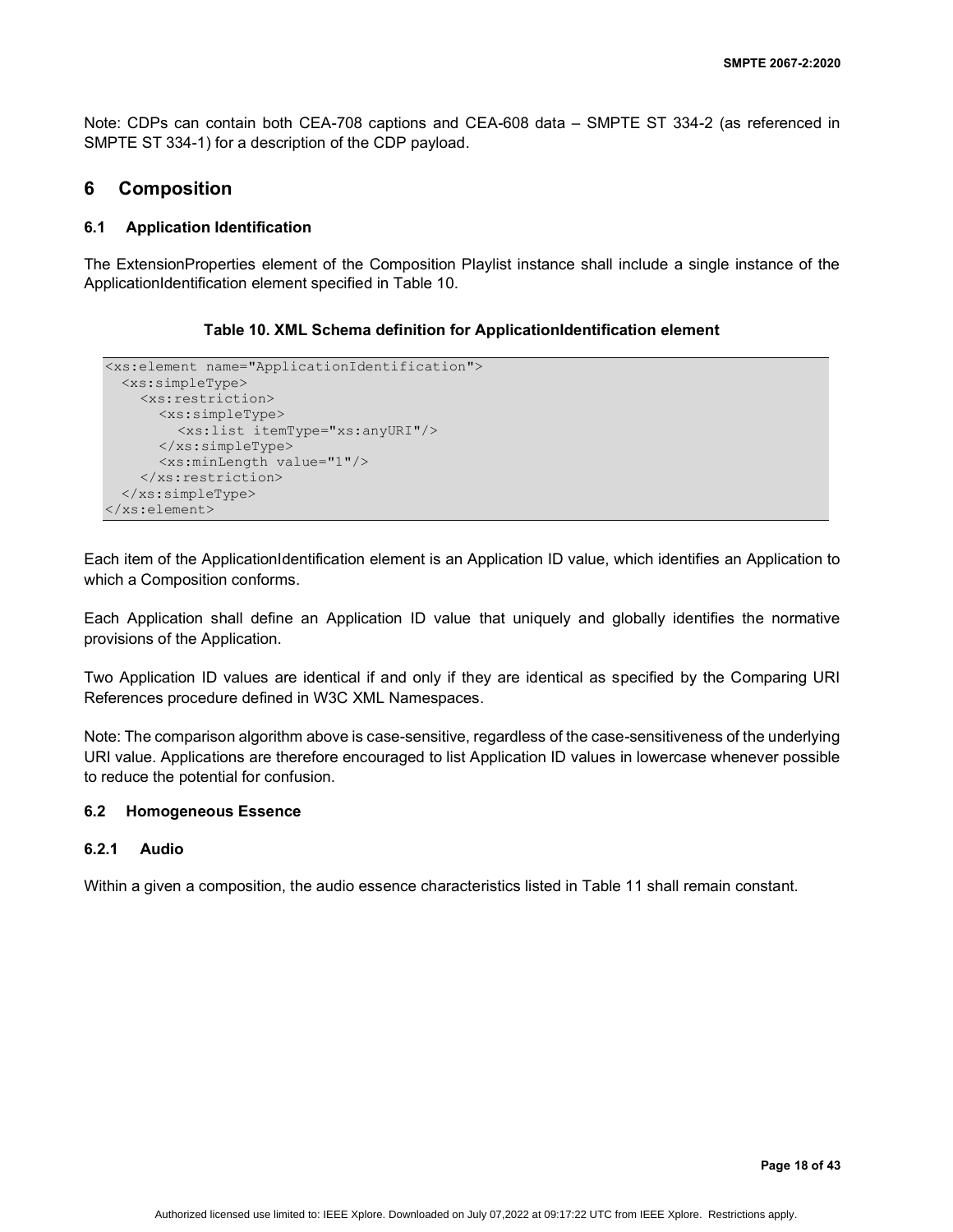| <b>Characteristic</b> | <b>Definition</b>   |
|-----------------------|---------------------|
| Quantization          | See Section 5.3.2.3 |
| Sampling Rate         | See Section 5.3.2.2 |

#### **Table 11. Homogeneous Audio Essence Characteristics**

#### **6.3 Virtual Tracks**

#### **6.3.1 Main Image Virtual Track**

A Composition shall contain exactly one Main Image Virtual Track.

The Main Image Virtual Track shall consist of one or more MainImageSequence elements, as specified in Table 12.

#### **Table 12. MainImageSequence element schema definition**

<xs:element name="MainImageSequence" type="cpl:SequenceType"/>

If the underlying image essence consists of a sequence of pairs of image frames for stereoscopic viewing, a left eye frame and a right eye frame coincident in time, each MainImageSequence element shall contain Resource elements of type StereoImageTrackFileResourceType, as defined in Annex C, that reference two Image Track Files conforming to Section 5.2.

If the underlying image essence is monoscopic, all MainImageSequence elements shall contain Resource elements of type TrackFileResourceType that reference a Track File that conforms to Section 5.2.

The Edit Rate of the Resource elements shall be equal to the value of the Sample Rate item in the Generic Picture Essence Descriptor, as defined by SMPTE ST 377-1, of the underlying essence.

### **6.3.2 Audio Virtual Tracks**

A Composition shall contain zero or more Audio Virtual Tracks.

Each Audio Virtual Track shall consist of one or more MainAudioSequence elements, as specified in Table 13.

#### **Table 13. MainAudioSequence element schema definition**

<xs:element name="MainAudioSequence" type="cpl:SequenceType"/>

All Audio Essence Track Files referenced by a given Virtual Track shall have identical sets of GroupOfSoundfieldGroupsLabelSubDescriptors, SoundfieldGroupLabelSubDescriptors and AudioChannelLabelSubDescriptors instances.

Each MainAudioSequence element shall contain Resource elements of type TrackFileResourceType that reference Audio Track File conforming to Section 5.3.

The Edit Rate of the Resource elements shall be equal to the audio sampling rate of the underlying essence.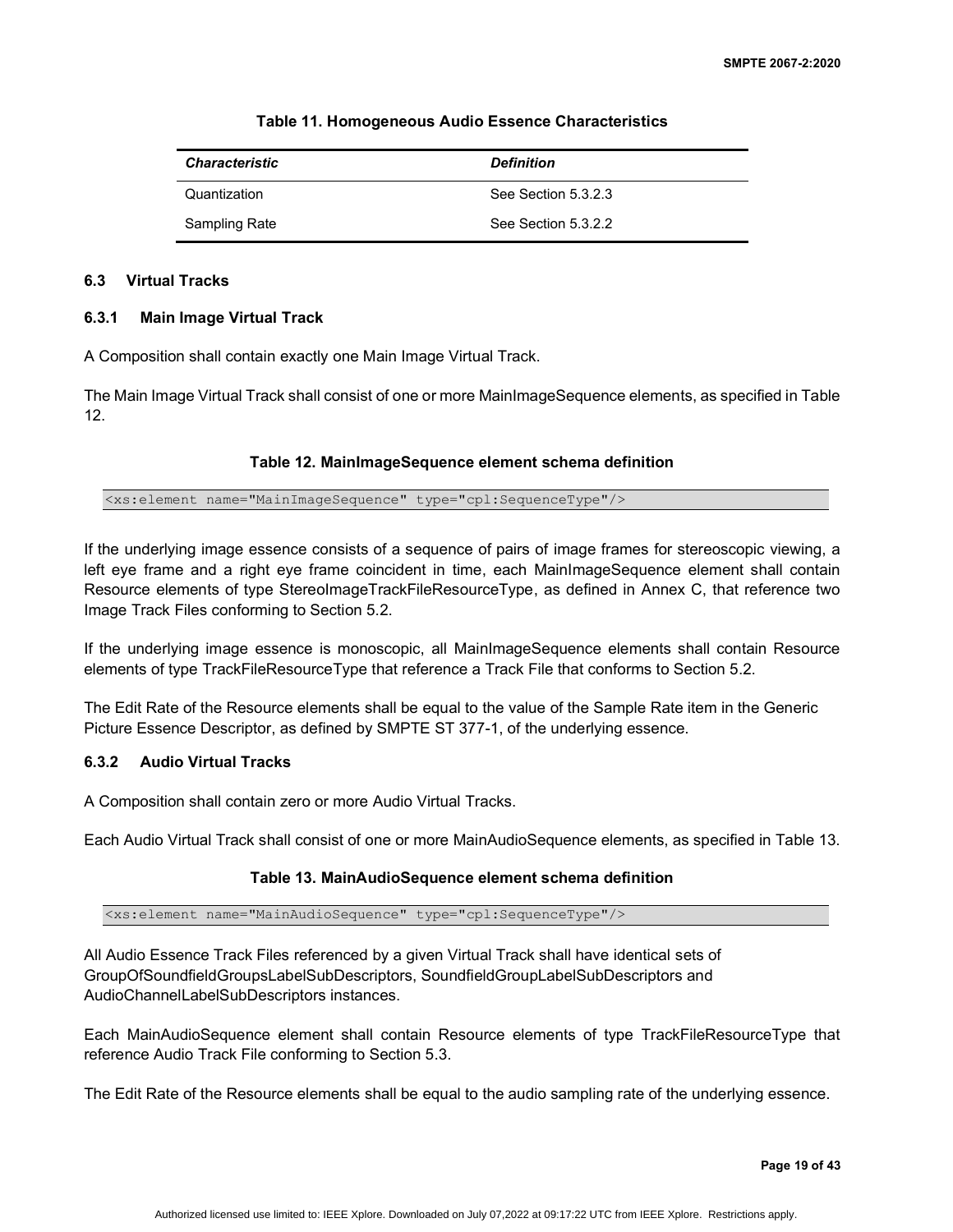## **6.3.3 Timed Text Virtual Tracks**

A Composition shall contain zero or more Timed Text Virtual Tracks.

Each Timed Text Virtual Track shall consist of one or more instances of one of the element specified in Table 14.

#### **Table 14. Timed Text Sequence schema definition**

```
<xs:element name="SubtitlesSequence" type="cpl:SequenceType"/>
<xs:element name="HearingImpairedCaptionsSequence" type="cpl:SequenceType"/>
<xs:element name="VisuallyImpairedTextSequence" type="cpl:SequenceType"/>
<xs:element name="CommentarySequence" type="cpl:SequenceType"/>
<xs:element name="KaraokeSequence" type="cpl:SequenceType"/>
<xs:element name="ForcedNarrativeSequence" type="cpl:SequenceType"/>
```
Each element of Table 14 contains Timed Text of the kind specified in Table 15.

| <b>Data Sequence Element</b>       | Kind of Timed Text Content as defined in Annex B |
|------------------------------------|--------------------------------------------------|
| SubtitlesSequence                  | Subtitle                                         |
| Hearing Impaired Captions Sequence | Captions for the Hearing Impaired                |
| VisuallyImpairedTextSequence       | Text for the Visually Impaired                   |
| CommentarySequence                 | Commentary                                       |
| KaraokeSequence                    | Karaoke                                          |
| ForcedNarrativeSequence            | <b>Forced Narrative</b>                          |

#### **Table 15. Timed Text Element Sequence Content Kind**

Each Resource elements within Timed Text Virtual Track:

- $\blacksquare$ shall be of type TrackFileResourceType
- shall reference a Track File that conform to Section 5.4.
- shall have a native start point, as defined in SMPTE ST 2067-3, corresponding to time coordinate 0 in the timeline of the underlying Timed Text Track File.
- shall have a native duration, as defined in SMPTE ST 2067-3, equal to or larger than the time coordinate after which no element will be active in the timeline of the underlying Timed Text Track File.

Annex D provides guidance in the situation where there is no Timed Text associated with a particular Segment of the Composition.

The edit rate of the Resource elements may be set to any value since Timed Text Essence does not define an Edit Rate. It is usually set to the Composition Edit Rate.

Note: Each Timed Text Virtual Track is sufficient for a complete presentation of the Timed Text Essence contained therein. For example, a Timed Text Virtual Track containing Subtitle Timed Text Essence does not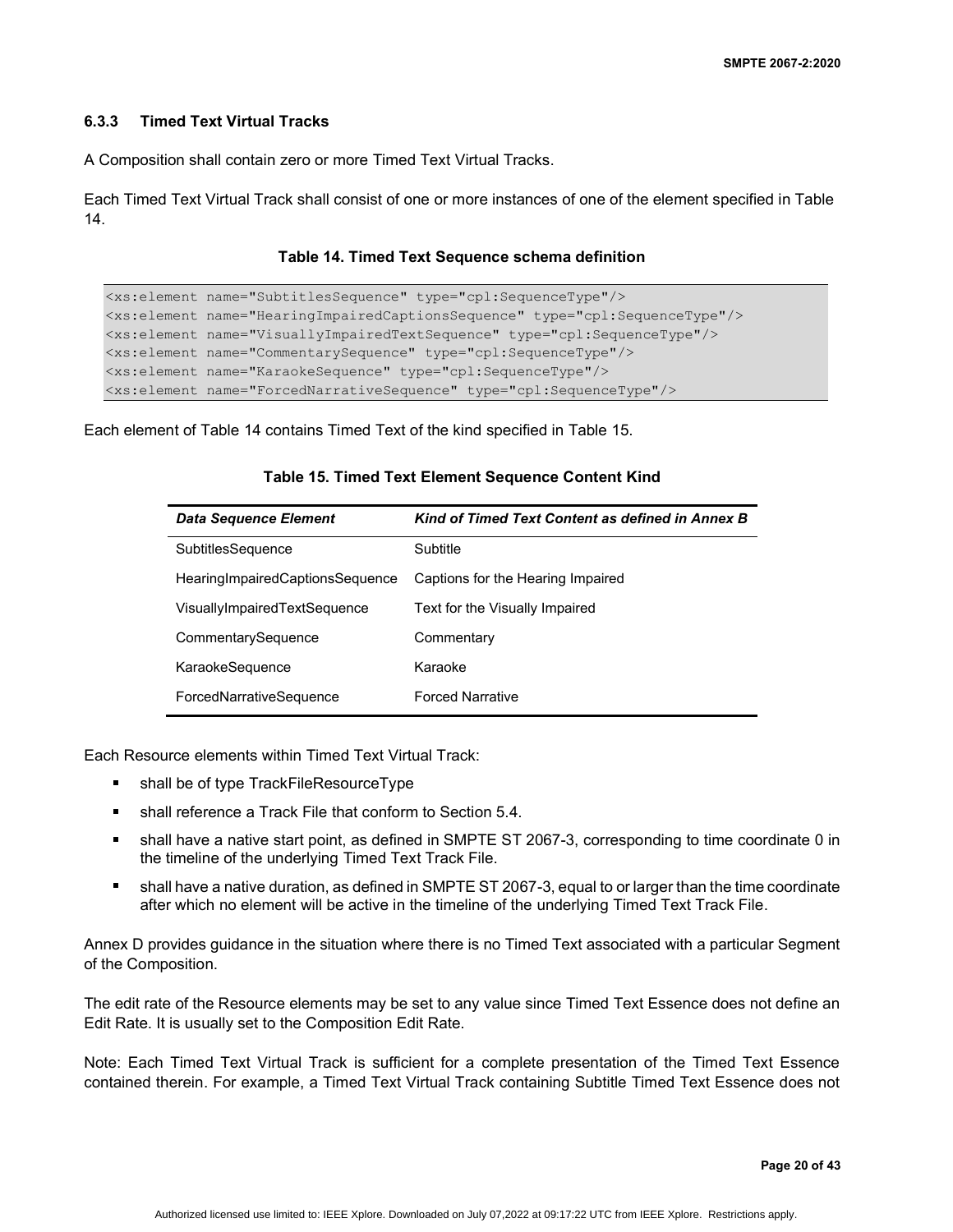depend on any other Timed Text Virtual Track, including any other Forced Narrative Timed Text Virtual Track present in the Composition.

#### **6.3.4 Ancillary Data Virtual Track**

A Composition shall contain zero or more Ancillary Data Virtual Tracks.

Each Ancillary Data Virtual Track shall consist of one or more instances of one of the element specified in Table 16.

#### **Table 16. Ancillary Data Sequence schema definition**

<xs:element name="AncillaryDataSequence" type="cpl:SequenceType"/>

All AncillaryDataSequence elements shall contain Resource elements of type TrackFileResourceType that reference Track File that conform to Section 5.5.

#### **6.3.5 CDP Virtual Track**

For each Timed Text Virtual Track that contains HearingImpairedCaptionsSequence elements as specified in Section 6.3.3, a Composition shall contain zero or one CDP Virtual Track.

Each CDP Virtual Track shall consist of one or more instances of one of the elements specified in Table 17.

#### **Table 17. CDP Sequence schema definition**

```
<xs:element name="CDPSequence">
   <xs:complexType>
    <xs:complexContent>
    <xs:extension base="cpl:SequenceType">
     <xs:sequence>
      <xs:element name="ParentTrackID" type="dcml:UUIDType"/>
      </xs:sequence>
     </xs:extension>
    </xs:complexContent>
   </xs:complexType>
 </xs:element>
```
All CDPSequence elements shall contain Resource elements of type TrackFileResourceType that reference a CDP Track File that conforms to Section 5.6.

The ParentTrackId shall contain the TrackId of the Timed Text Virtual Track associated with the CDP Virtual Track.

### **6.3.6 Main Marker Virtual Track**

A Composition shall contain zero or one Main Marker Virtual Track.

The Main Marker Virtual Track shall consist of one or more MarkerSequence elements specified in SMPTE ST 2067-3.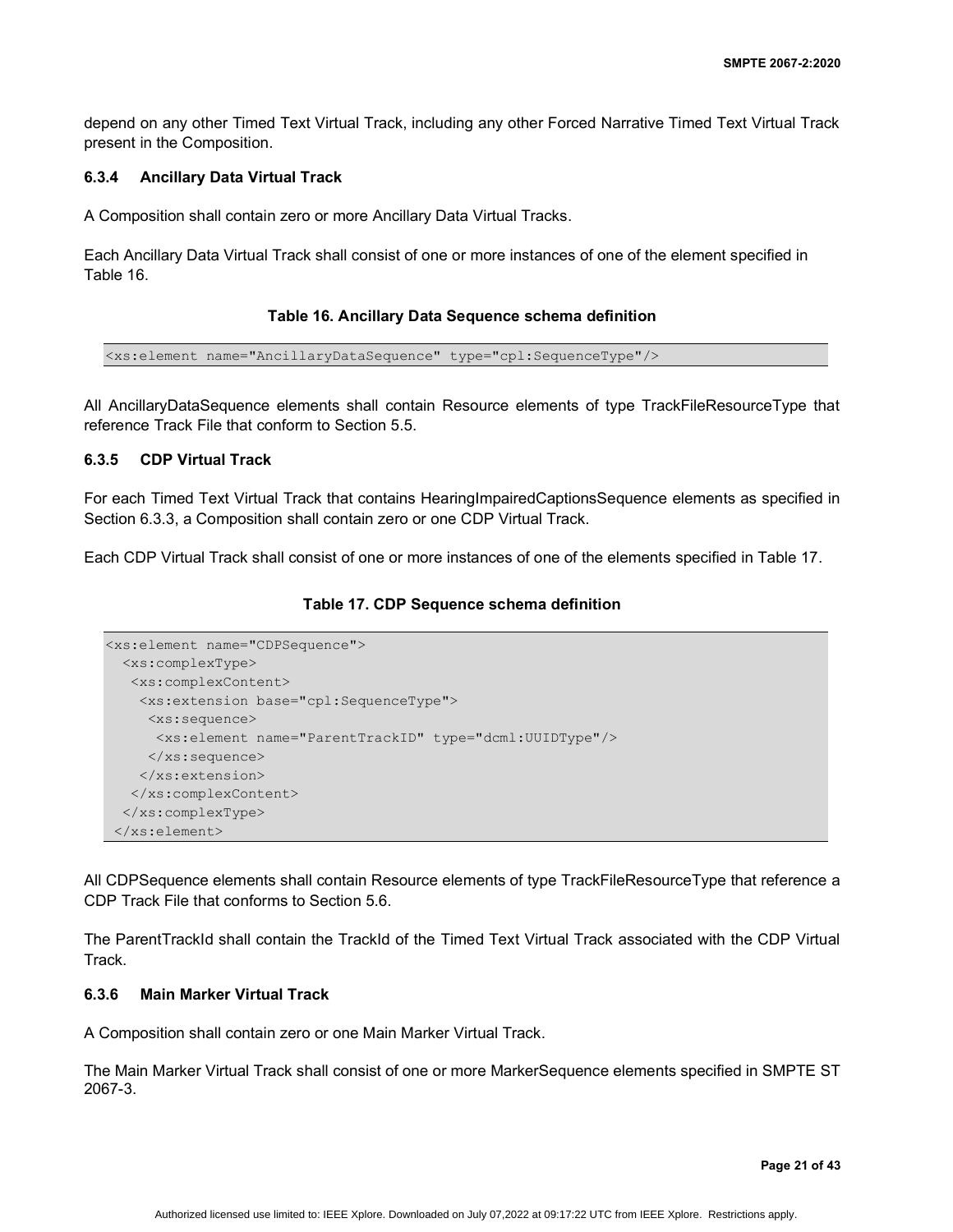#### **6.4 Composition Edit Rate**

The Composition Edit Rate shall be equal to the edit rate of the image essence referenced by the Main Image Virtual Track.

Note: The Composition Edit Rate does not constrain the rate at which implementations can reproduce a Composition. For instance, a Composition with an Edit Rate of 24/1 can be reproduced at 24,000/1,001 frames per second.

# **6.5 Track File Identification**

The UUID value of the TrackFileId element of TrackFileResourceType instances shall be equal to the material number part of the Package UID of the Top-level File Package.

Per the constraints of Section 5.1.5, there is therefore a one-to-one mapping between the value of the TrackFileId element and the complete UMID value of the Package UID of the Top-level File Package of the Track File; and the UUID URN value of the TrackFieldId element shall be considered equivalent to the corresponding complete UMID URN, encoded as specified in Section 8.1 of SMPTE ST 2029:2009.

For instance, a TrackFileId value of

urn:uuid:75b7e2a0-e5cc-11e1-aff1-0800200c9a66

is equivalent to the following UMID

urn:smpte:umid:060a2b34.01010105.01010f20.13000000.75b7e2a0.e5cc11e1.aff10800.200c9a66

#### **6.6 Segment Duration**

The duration of a Segment shall be greater than or equal to the duration of one image essence frame referenced by the Main Image Virtual Track.

#### **6.7 Content Version**

The Id element within each ContentVersion element may contain any valid URI. A few schemes are listed in Table 18 for illustration.

#### **Table 18. Examples of URI schemes for Content Version identification (Informative)**

| Basic UMID (SMPTE ST 2029) |
|----------------------------|
| ISAN (IETF RFC 4246)       |
| UUID (IETF RFC 4122)       |
| Info (IETF RFC 4452)       |

#### **6.8 EssenceDescriptor**

The entire File Descriptor structure (including Sub Descriptors) referenced by the top-level File Package of each Track File referenced by the Composition Playlist shall be mapped to the <xs:any> element of a single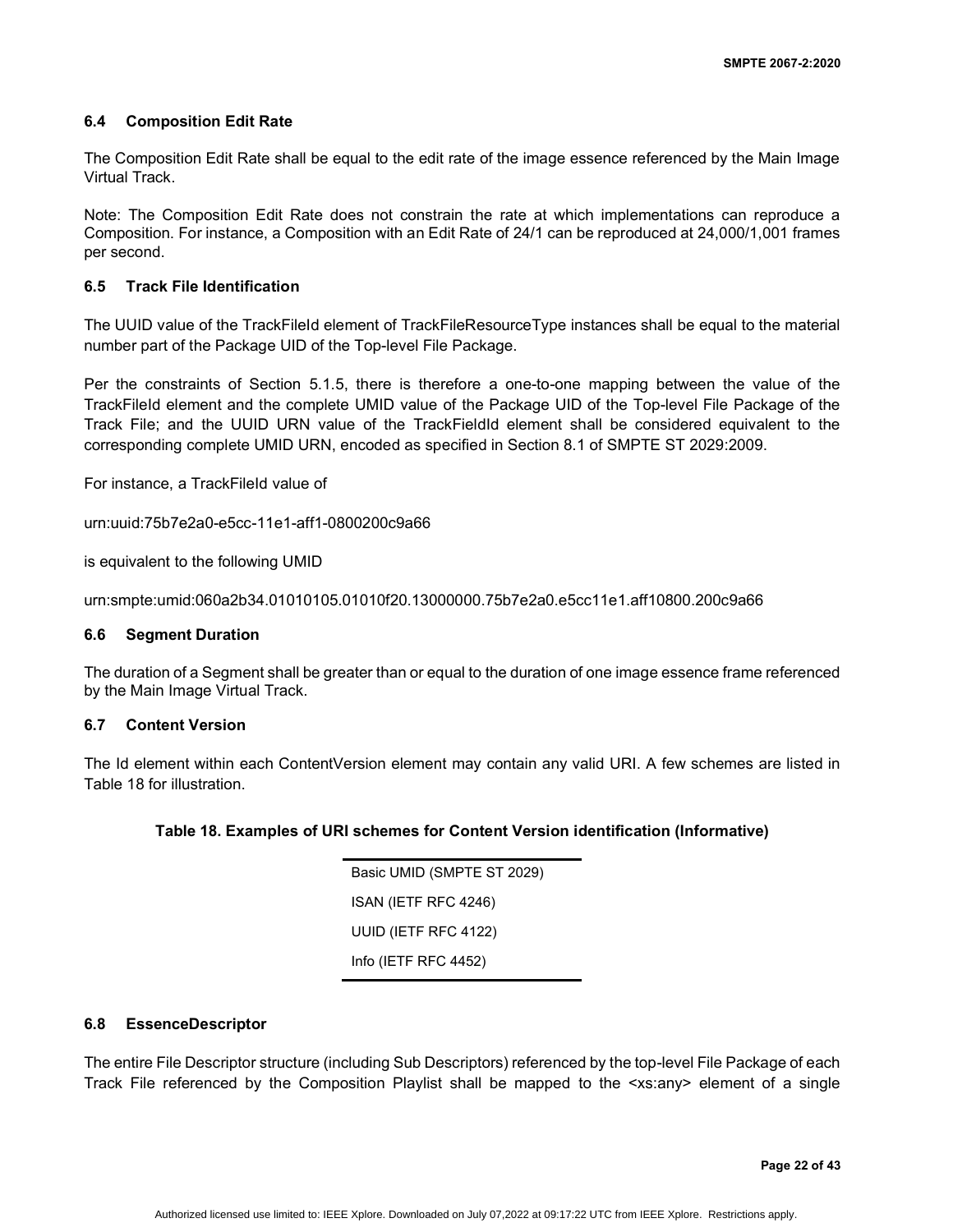EssenceDescriptor element (see Section 6.1.10.1 in SMPTE ST 2067-3:2020) as a single RegXML fragment as specified in SMPTE ST 2001-1.

In particular, instances of the following Descriptors and Sub Descriptors shall be mapped:

- Wave Audio Essence Descriptor (SMPTE ST 382) including the additional items defined in Annex E,
- MCA Label Descriptors (SMPTE ST 377-4),  $\blacksquare$
- $\blacksquare$ ANC Data Descriptor (SMPTE ST 436-1),
- Timed Text Descriptor (SMPTE ST 429-5), and ٠
- Timed Text Resource Descriptor (SMPTE ST 429-5).

# **6.9 Digital Signature**

The Signature element of the Composition Playlist shall satisfy the following constraints:

- The KeyInfo element shall be present and shall contain the entire certificate chain for the signer.
- The Object element shall not be present and the URI attribute of the Reference element shall be the empty string, i.e. the signature is enveloped.
- The Reference element shall contain a single DigestMethod element, with its Algorithm attribute set to the URI value http://www.w3.org/2001/04/xmlenc#sha256.
- The Reference element shall contain a single Transform element, with its Algorithm attribute set to the URI value http://www.w3.org/2000/09/xmldsig#enveloped-signature.
- The CanonicalizationMethod shall be set to the URI value http://www.w3.org/TR/2001/REC-xml-c14n-20010315.
- The SignatureMethod shall be set to the URI value http://www.w3.org/2001/04/xmldsig-more#rsasha256 as defined in IETF RFC 4051.

If X.509 certificates are used as specified in W3C XML Signature Syntax and Processing, then the entire certificate chain shall be carried in the KeyInfo element as a sequence of X509Data elements. Each of the X509Data elements shall correspond to one certificate in the chain, and contain one X509IssuerSerial element and one X509Certificate element. The Distinguished Name value in all X509IssuerName elements shall be compliant with RFC 2253 as specified in W3C XML Signature Syntax and Processing.

# **6.10 Digital Certificates**

If the Signature element is present in a Composition Playlist or a Sidecar Composition Map instance as specified in SMPTE ST 2067-9, the digital certificate used shall conform to SMPTE ST 430-2.

# **6.11 Definition**

A Composition consists of one Composition Playlist, as specified in SMPTE ST 2067-3, and all Assets, e.g Track Files, it references.

# **7 Packaging**

# **7.1 Overview (Informative)**

An Interoperable Master Package (IMP) combines assets into a logical unit intended for delivery and ingest.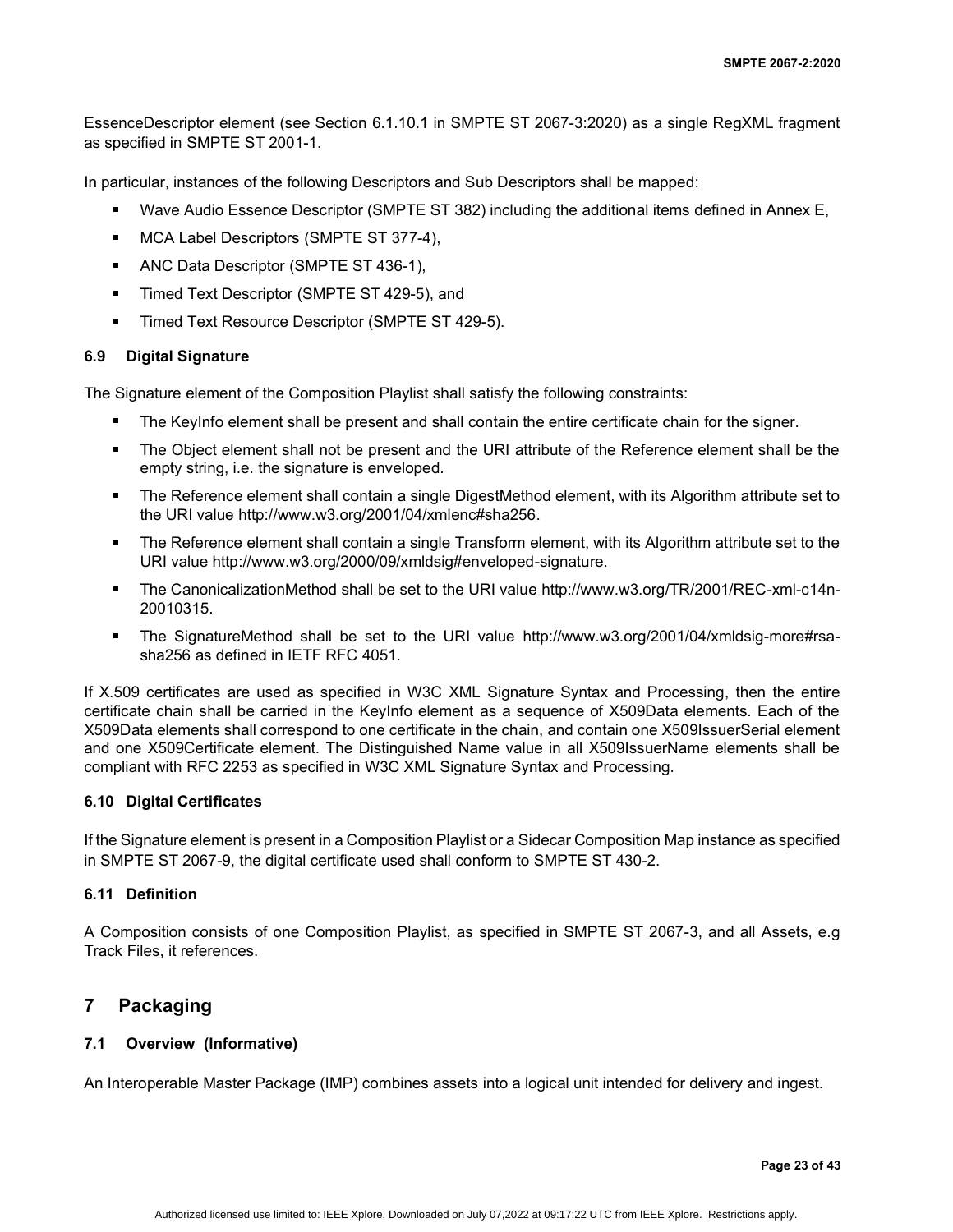Each IMP is defined by a single IMF Packing List, which is an XML document that lists all assets contained in the IMP. To allow the same IMP to be used across multiple delivery media, e.g. HTTP and USB stick, the IMF Packing List uses a unique identifier of each Asset, i.e. its UUID, instead of its actual location, e.g. filename. As a corollary, an IMP cannot be delivered without a mapping of asset identifiers to actual locations, for instance, files on a file system or HTTP resources. The mapping between asset identifiers and asset locations, and thus the delivery of IMPs, is specified in Section 8.

An IMP can contain any combination of assets, and not necessarily complete compositions. Similarly, a given asset can be present in multiple IMPs. As illustrated in Annex I, this flexibility can be used, for instance, for replacing defective Assets or supplementing already delivered Assets, e.g. delivering language versions.

#### **7.2 Interoperable Master Package (IMP)**

An Interoperable Master Package (IMP) consists of one IMF Packing List, as specified in Annex J, and all the assets it references.

#### **7.3 IMF Packing List Constraints**

#### **7.3.1 Asset Identification**

No two Asset elements in a given IMF Packing List instance shall have identical Id elements.

The value of the Id element shall be extracted from the asset as specified in Table 19 for the asset defined therein.

| Asset                       | <i><u><b>Identifier</b></u></i>                                                         |
|-----------------------------|-----------------------------------------------------------------------------------------|
| <b>Composition Playlist</b> | Id element of the CompositionPlaylist<br>instance as specified in SMPTE ST<br>2067-3    |
| <b>Track File</b>           | Material number of the Package UID<br>value of the Top-level File Package.              |
| <b>Output Profile List</b>  | Id element of the OutputProfileList<br>instance as specified in SMPTE ST<br>2067-100    |
| Sidecar Composition Map     | Id element of the<br>SidecarCompositionMap instance as<br>specified in SMPTE ST 2067-9. |

#### **Table 19. Asset Identification**

The Packing List may reference assets not listed in Table 19. For such assets, the Id element shall be a Type 5 UUID as specified in IETF RFC 4122, using (i) the SHA-1 hash of the entire asset as the Type 5 UUID Name, (ii) SHA-1 as the Type 5 UUID Hash Algorithm, and (iii) af86b7ec-4cdf-4f9f-820f-6fd8d3003023 as the Type 5 UUID Name Space ID.

Example: The Packing List can refer to a QC report with media type "application/pdf".

#### **7.3.2 Digital Signature and Certs**

When the Signature element of the IMF Packing List is present, digital certificates in the signer's certificate chain shall conform to the provisions of SMPTE ST 430-2.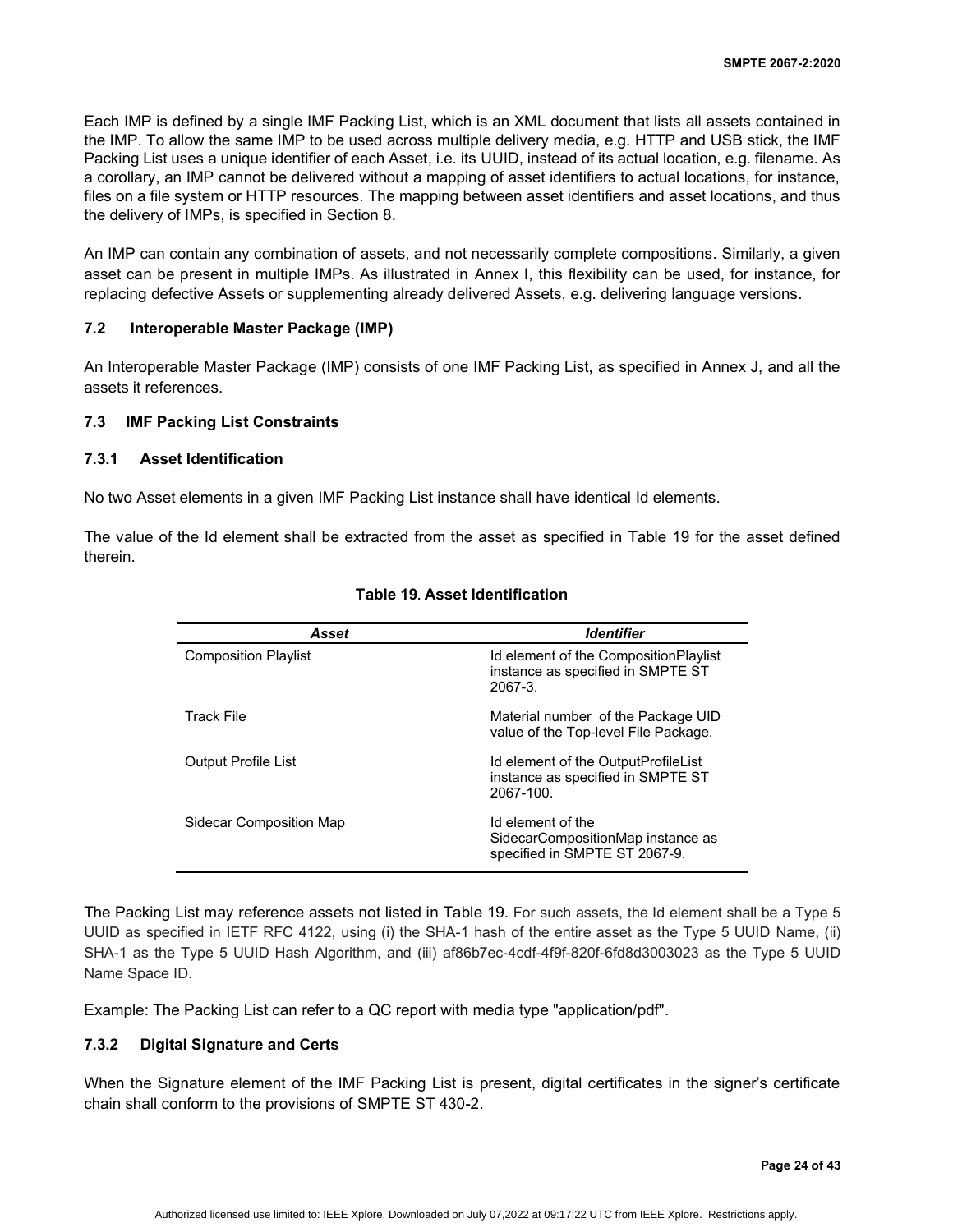## **7.3.3 Group ID**

The GroupId element of the IMF Packing List should not be present, and shall be ignored.

# **8 Delivery**

# **8.1 Introduction**

As illustrated in Figure 1, the mapping of Asset identifiers contained in an IMF Packing List to locations on a delivery medium is accomplished using the Asset Map mechanism specified in SMPTE ST 429-9. Some media, e.g. hard drive, can contain multiple Deliveries.



## **Figure 1. Relationship between Composition, Assets, Packages and Delivery**

#### **8.2 Definition**

A Delivery is a collection of one or more IMPs contained in a single Mapped File Set, as specified in SMPTE ST 429-9.

#### **8.3 Ingest**

A Delivery should be ingested according to the algorithm of Table 20.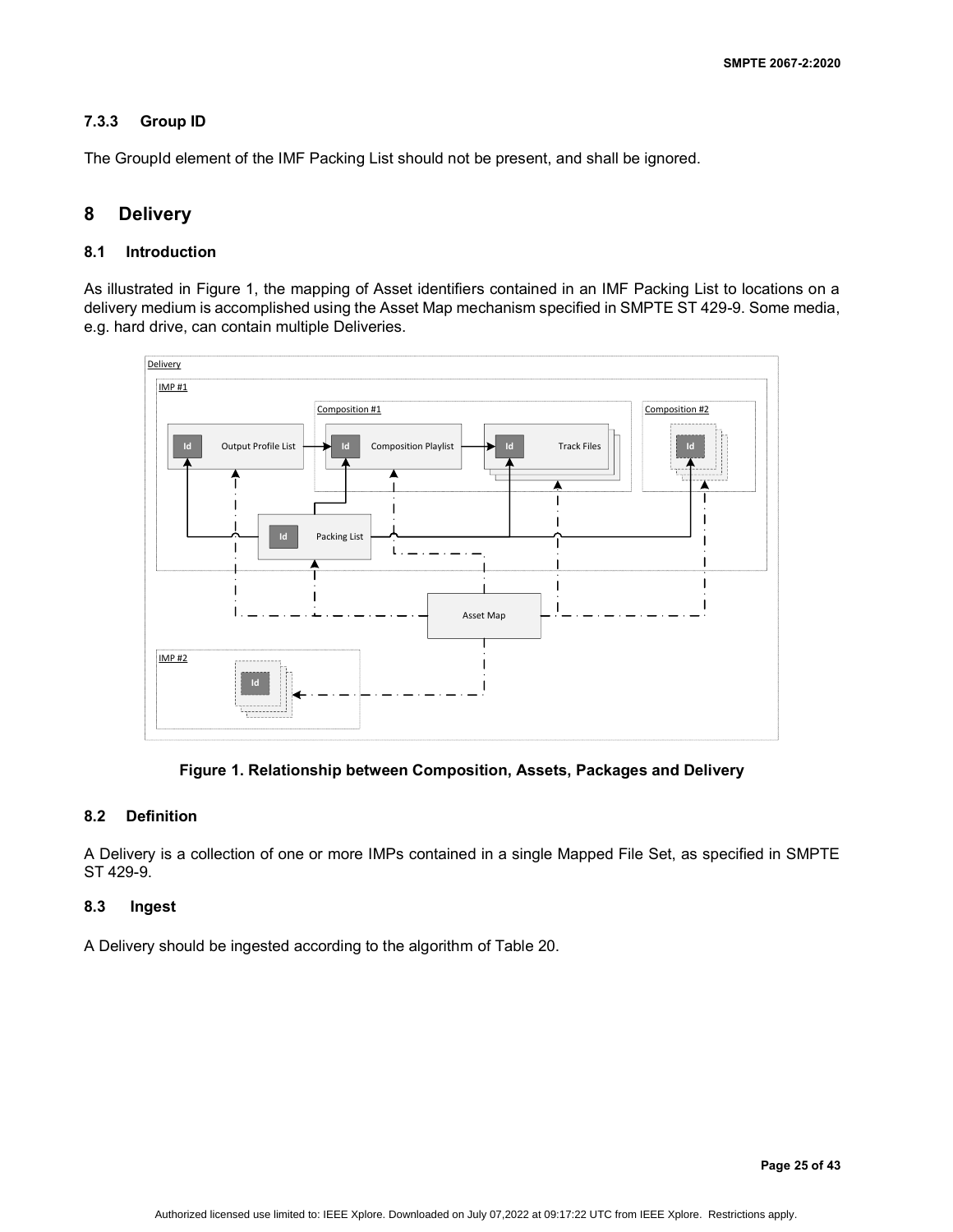#### **Table 20. Delivery Ingest Algorithm**

```
locate and read the Asset Map of the Mapped File Set
for each Packing List in the Asset Map
 locate and open the Packing List
 if the Packing List is selected for ingest
    for each Asset in the Packing List
     find the Path of the Asset using the Asset Map
      locate and ingest the Asset
      validate the message digest of the Asset
```
Specifically:

- since the algorithm specifies that a Packing List is ingested in its entirety, a Packing List should only contain related assets that are intended to be ingested as a group;
- assets not referenced by both an Asset Map and a Packing List should be ignored entirely, e.g. not parsed or queried; and
- assets intended to be ingested should be referenced by both the Packing List and the Asset Map.

Note 1: IMF Packing List and Asset Map structures are not used for the processing of Compositions and can be discarded after ingest. Packing List and Asset Map metadata (e.g. Id, AnnotationText, Creator, etc…) can however be retained for tracking, logging and debugging purposes.

Note 2: No specific structure to Path values, including filename extensions, are specified.

Note 3: Only those Assets that are referenced by a Packing List are ingested. As a result the delivery medium can contain other files that are not ingested, and the Asset Map can reference Assets that are not ingested. This last scenario is useful for future extensions.

Note 4: Multiple factors can determine whether the Packing List is selected for ingest, and are not detailed here. For instance, a user can explicitly request the ingest of a specific Packing List based on the presence of Composition Playlists of interest. Similarly, an implementation can select a Packing List for ingest if the Packing List contains Assets referenced by an already ingested Composition Playlist. As another example, ingest can be based on the validation of a trusted digital signature on the Packing List.

Note 5: The Path values are not necessarily unique across Mapped File Sets. It is therefore the responsibility of the implementation to organize its internal storage mechanisms to prevent collisions across Deliveries.

Note 6: An Asset referenced by the Packing List but not by an Asset Map is not ingested since its location is not specified.

#### **8.4 Delivery Media**

SMPTE ST 429-9 specifies the mapping of Mapped File Sets onto a hierarchical, random-access filesystem which supports long path names and files larger than 4GB.

Annex K specifies the mapping of Mapped File Sets onto HTTP and HTTPS.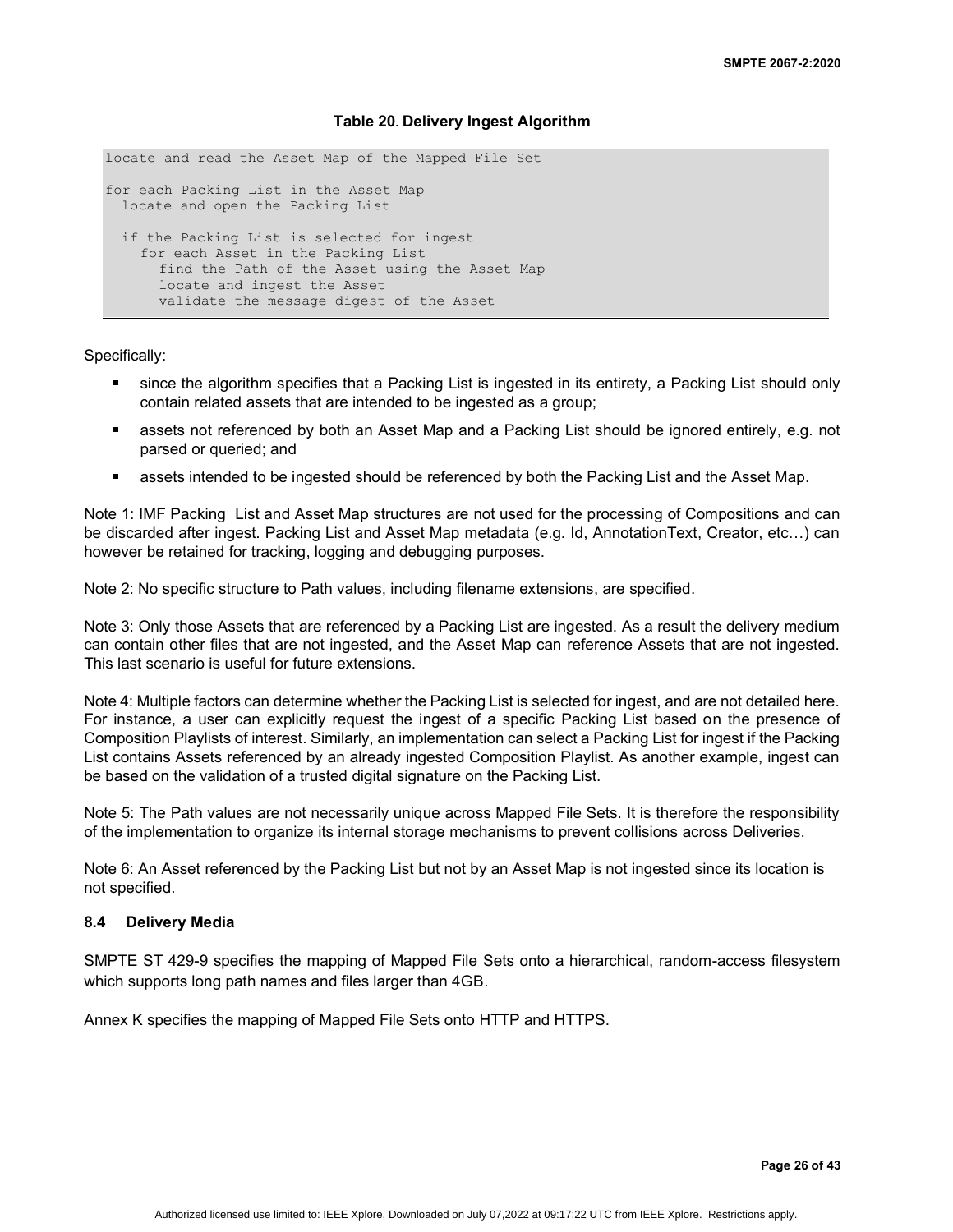# **Annex A Consolidated Schema (Informative)**

This specification is accompanied by the following elements, which are XML schema documents as specified in XML Schema Part 1: Structures.

st2067-2a-2020.xsd st2067-2b-2020.xsd

These elements collects the XML schema definitions defined in this specification. They are informative and, in case of conflict, this specification takes precedence.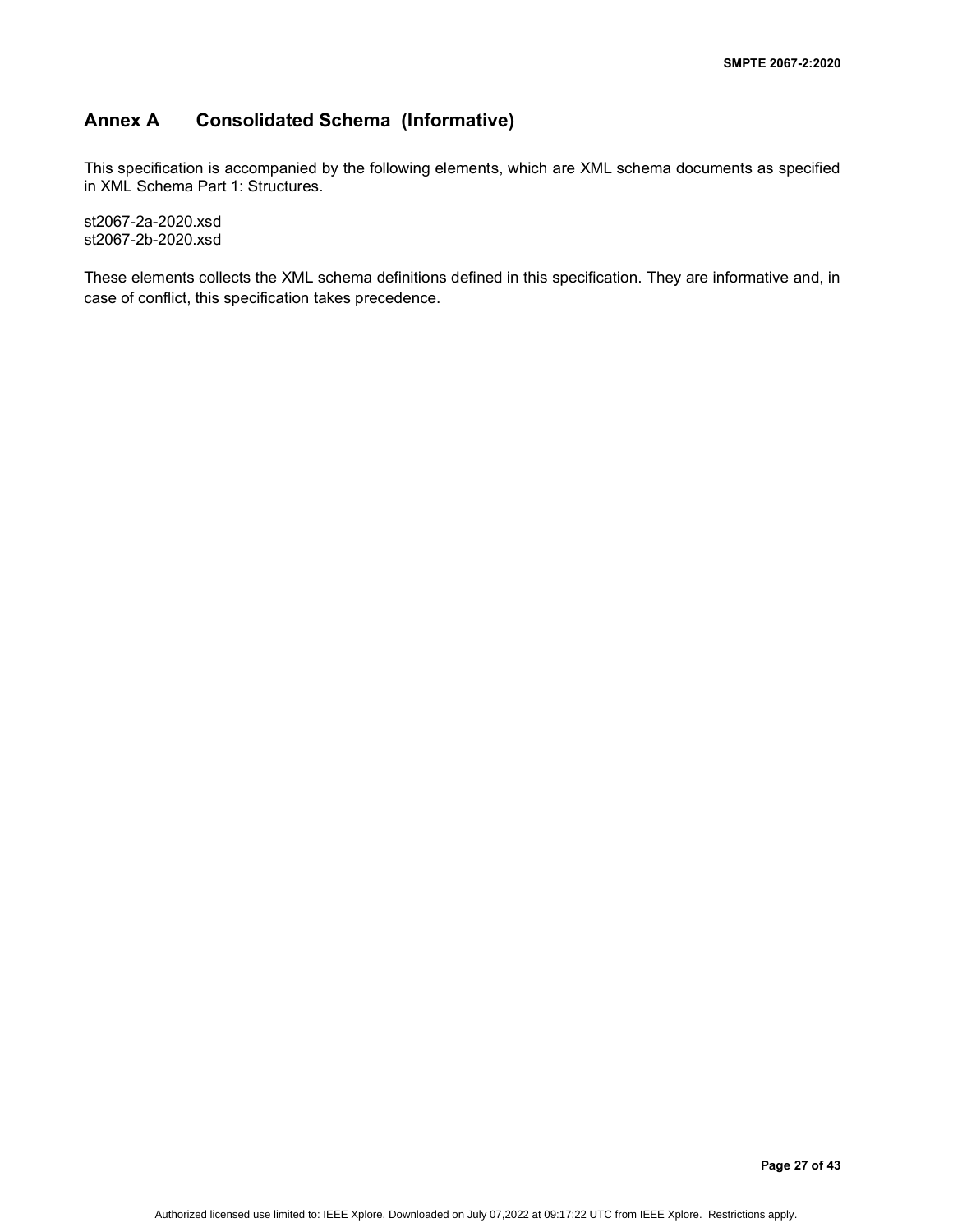# **Annex B Timed Text Definitions (Normative)**

#### **B.1 Subtitles**

Subtitles are a textual representation of the audio track, usually just the dialog and usually in a language other than the audio track dialog, intended for foreign language audience.

#### **B.2 Captions for the Hearing Impaired**

Captions for the Hearing Impaired are a textual representation of the audio track, usually including all sounds, and usually in the same language as the audio track dialog, intended for hearing impaired audiences.

#### **B.3 Text for the Visually Impaired**

Text for the Visually Impaired is a textual description of visual elements of the content and usually in the same language as the audio track dialog, intended for visually impaired audiences.

#### **B.4 Commentary**

Commentary provides extra information about the associated content (e.g. Producer Commentary) usually in the same language as the audio track dialog.

## **B.5 Karaoke**

Karaoke is a textual representation of songs' lyrics, usually in the same language as the associated song.

#### **B.6 Forced Narrative**

Timed text related to foreign or alien language or translation of text that appears in media, such as in a sign, that is intended to be displayed if no other timed text, such as subtitles or captions, is enabled.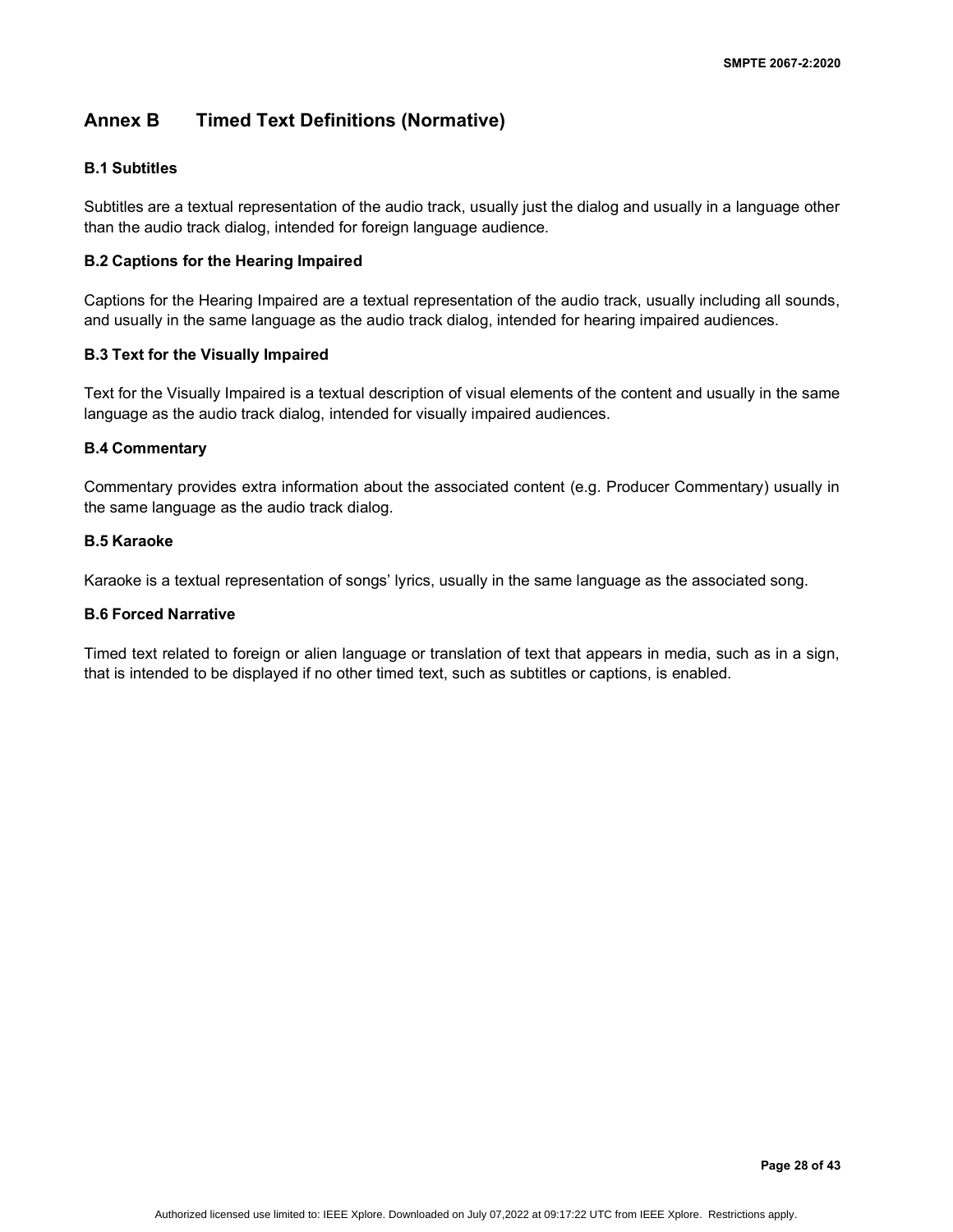# **Annex C StereoImageTrackFileResourceType (Normative)**

The StereoImageTrackFileResourceType shall represent stereoscopic content consisting of two Track Files, each consisting of monoscopic essence. The Track Files referenced by the Left Eye and Right Eye elements shall contain views associated with the left and right eyes of the viewer.

#### **Table C.1. Stereo Image Track File Resource Type schema**

```
<xs:complexType name="StereoImageTrackFileResourceType">
  <xs:complexContent>
   <xs:extension base="cpl:BaseResourceType">
    <xs:sequence>
     <xs:element name="LeftEye" type="cpl:TrackFileResourceType" />
     <xs:element name="RightEye" type="cpl:TrackFileResourceType" />
    </xs:sequence>
   </xs:extension>
  </xs:complexContent>
</xs:complexType>
```
Each of the following elements shall have the same value across an instance of StereoImageTrackFileResourceType and its LeftEye and RightEye elements:

- $\blacksquare$ SourceDuration; and
- $\blacksquare$ EditRate.

The RepeatCount of each of the LeftEye and RightEye elements shall be equal to 1.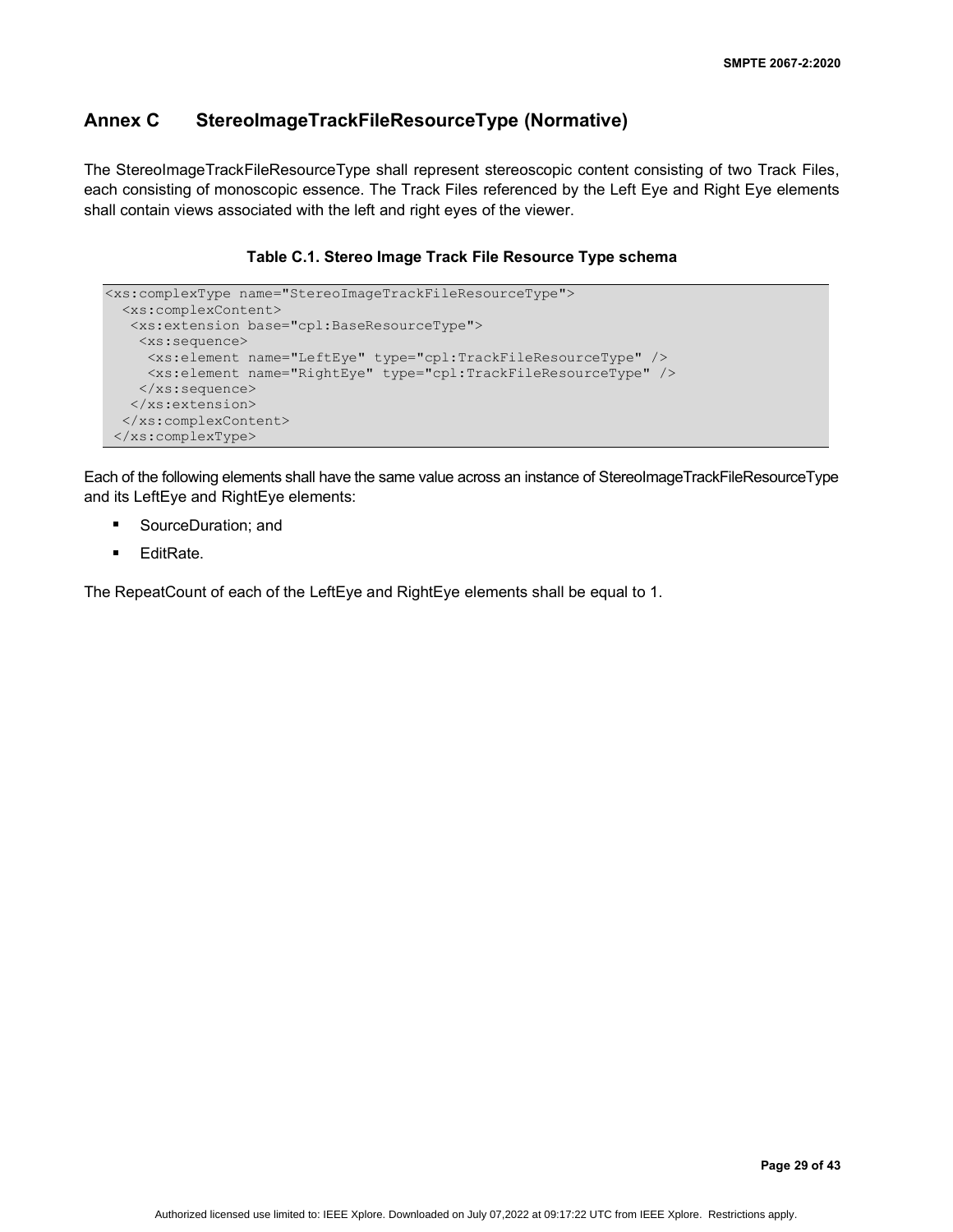# **Annex D Sparse Encoding of Timed Text Essence (Normative)**

In some situations, the Timed Text essence underlying a virtual track may be altogether absent from a given Segment, e.g. a Sequence within a Composition may not have any captions associated with it. In these situations, the Sequence associated with the virtual track within such a Segment should contain a single Resource and this Resource should be associated with an otherwise valid asset conveying the absence of essence for a duration equal to that of the Segment.

Figure D.1 depicts an example where no captions are associated with two Segments of a Composition. Each of these two Segments contains a single Sequence that itself contains a single Resource. These two Resources reference the same Track File ID=AF..12, which is a valid Timed Text Track File (an MXF File that wraps an XML representation of the caption timeline) that contains no actual caption (the timeline is empty).



**Figure D.1. Sparse Encoding of Timed Text**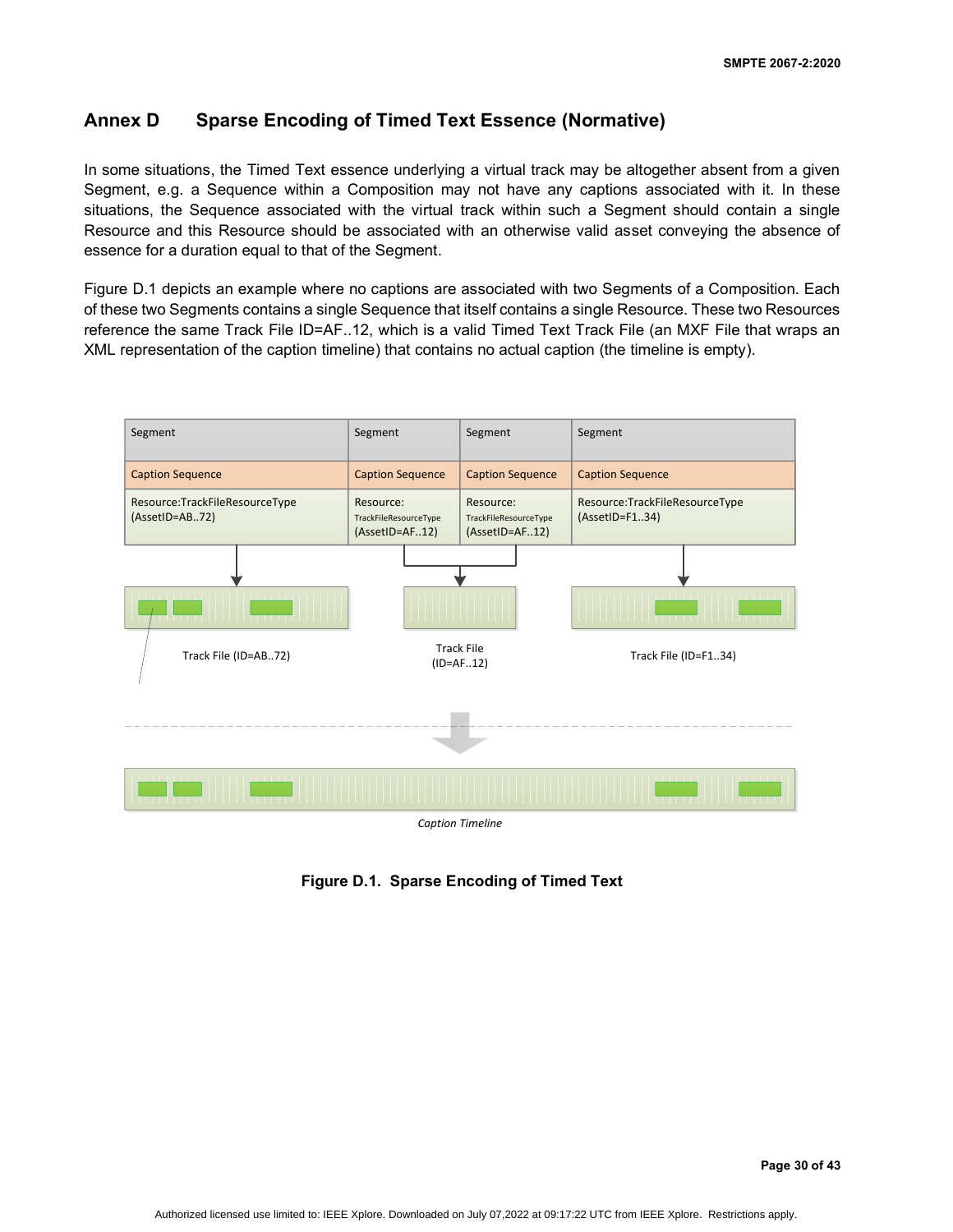# **Annex E Additional Generic Sound Essence Descriptor Items (Normative)**

# **E.1 General**

Annex E shall specify items for the Generic Sound Essence Descriptor (see SMPTE ST 377-1).

# **E.2 Reference Image Edit Rate**

| <b>Item Name</b>                | <b>Item Symbol</b>                  | Type | Len | Local<br>Tag | <b>Item UL</b>                                                            | Rea? | <b>Meaning</b>                                                                                                                      | <b>Default</b> |
|---------------------------------|-------------------------------------|------|-----|--------------|---------------------------------------------------------------------------|------|-------------------------------------------------------------------------------------------------------------------------------------|----------------|
| Reference<br>Image Edit<br>Rate | Reference mage Edit Rate   Ration 8 | al   |     | dyn          | 06.0E.2B. Opt<br>34.01.01.<br>I01.0E.04.<br>102.01.01.<br>06.00.00.<br>00 |      | Edit rate of the image<br>essence with which<br>I the audio is intended<br>to sync.<br>For example, 24/1.001<br>fps, 24 fps, 25 fps |                |

#### **Table E.1. Specification of the Reference Image Edit Rate Item**

The Reference Image Edit Rate shall indicate the edit rate of the image to which the audio is designed to sync. Absence of the item shall indicate that the Reference Image Edit Rate is unknown.

## **E.3 Reference Audio Alignment Level**

# **Table E.2. Specification of the Reference Audio Alignment Level Item**

| <b>Item Name</b>                         | <b>Item Symbol</b>               | <b>Type</b> | Len | Local<br>Tag | <b>Item UL</b>                                                          | Rea? | <b>Meaning</b>                                                                           | <b>Default</b> |
|------------------------------------------|----------------------------------|-------------|-----|--------------|-------------------------------------------------------------------------|------|------------------------------------------------------------------------------------------|----------------|
| Reference<br>Audio<br>Alignment<br>Level | ReferenceAudioAlignm<br>entLevel | l Int8      |     | dyn          | 06.0E.2B. Opt<br>34.01.01.<br>01.0E.04.<br>02.01.01.<br>07.00.00.<br>00 |      | Reference alignment level<br>of the audio expressed in<br>dBFS.<br>For example, -20dBFS. |                |

The Reference Audio Alignment Level shall be the reference alignment level of the audio expressed in dBFS. This is the number of dB below full scale on a PPM meter that represents the analog "0 VU" nominal alignment level, for example -20 dBFS. Absence of the item shall indicate that the Audio Reference Alignment Level is unknown.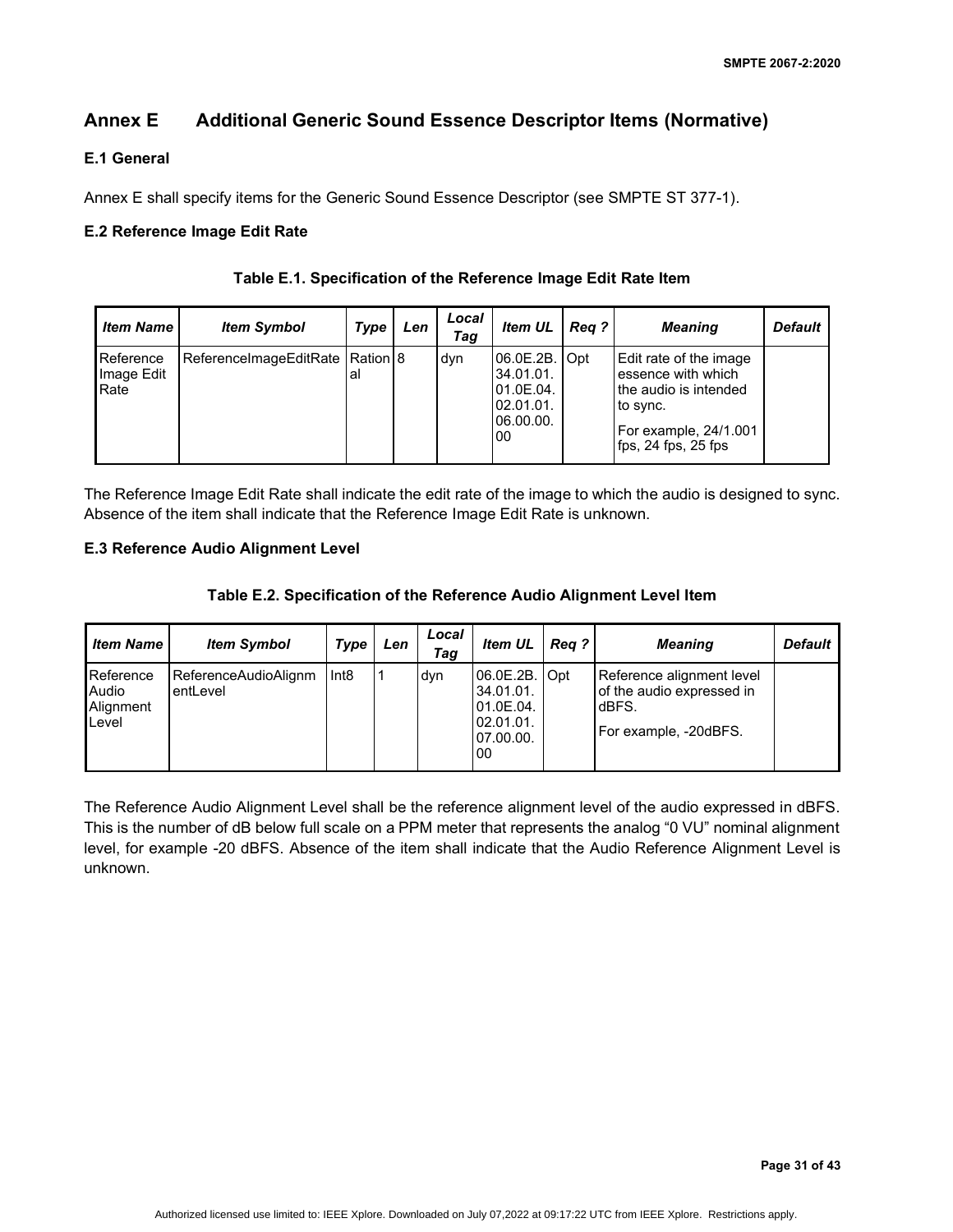# **Annex F Alternative Center Cuts (Normative)**

The following specifies an additional optional item for the Generic Picture Essence Descriptor (see SMPTE ST 377-1).

Table F.1 shall specify the Alternative Center Cuts item.

The Alternative Center Cuts item specified in Table F.1 contains zero or more Alternative Center Cut values.

| <b>Item Name</b>           | <b>Item Symbol</b>           | Type               | Len | Local<br>Tag | <b>Item UL</b>                                                          | Rea ? | <b>Meaning</b>                                                                                                                                                               | <b>Default</b> |
|----------------------------|------------------------------|--------------------|-----|--------------|-------------------------------------------------------------------------|-------|------------------------------------------------------------------------------------------------------------------------------------------------------------------------------|----------------|
| Alternative<br>Center Cuts | <b>AlternativeCenterCuts</b> | Batch Var<br>of UL |     | dyn          | 06.0E.2B. Opt<br>34.01.01.<br>01.0E.04.<br>01.03.02.<br>0B.00.00.<br>00 |       | Specifies the alternate<br>aspect ratio subset(s) of<br>the Active Area Rectangle,<br>containing all of the critical<br>action and centered on the<br>Active Area Rectangle. |                |

**Table F.1. Specification of the Alternative Center Cuts Item**

As illustrated in Figure F.1, each Alternative Center Cut value shall be a UL defining an aspect ratio for a rectangular area containing all of the critical action that is (a) centered on the Active Area Rectangle, (b) entirely contained within the Active Area Rectangle and (c) has a height or width equal to that of the Active Area Rectangle. Table F.2 defines Alternative Center Cut values, which may be used as values in the Alternative Center Cuts batch. The Active Area Rectangle is defined in Annex G.



**Figure F.1. Alternative Center Cut Example**

The presence of an Alternative Center Cut value shall not indicate that a cut is necessary, but merely that a cut is possible.

The presence of more than one Alternative Center Cut values shall indicate that more than one Alternative Center Cut are possible.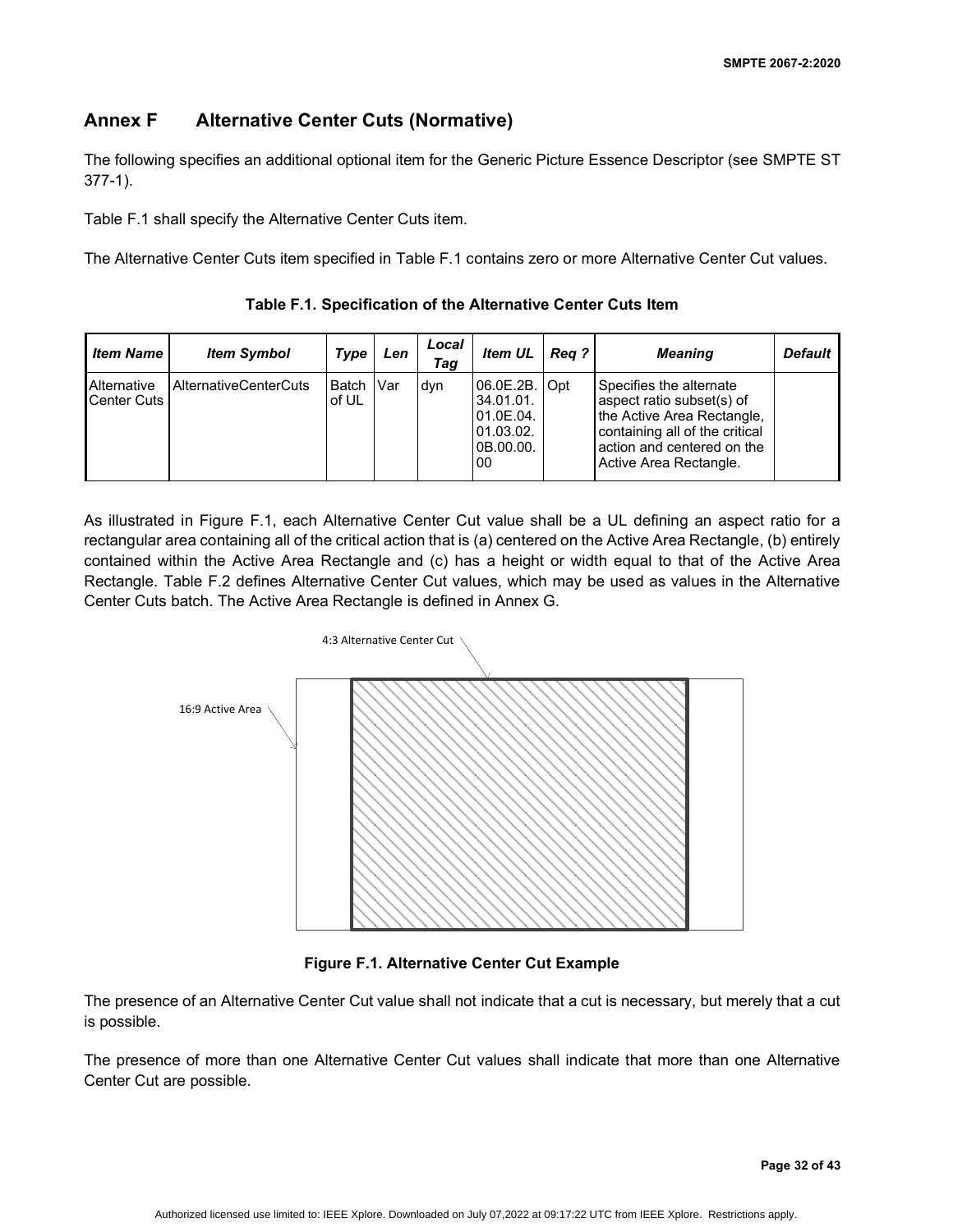When generating an output deliverable from an IMP, an Alternative Center Cut value can be used to generate an AFD word (see SMPTE ST 2016-1) or crop the image to match the aspect ratio of the output. For example, given 16:9 image content associated with a 4:3 Alternative Center Cut value, a processing device can, depending on the downstream delivery requirements, output a 16:9 deliverable that contains an AFD word signaling a 4:3 Center Cut or create a 4:3 center cut deliverable by cropping the 16:9 image.

| <b>Byte</b><br>No. | <b>Name</b>                       | Symbol                      | <b>Value</b><br>(hex) | <b>Meaning</b>                                                                                                                                                                                                                                                                          |
|--------------------|-----------------------------------|-----------------------------|-----------------------|-----------------------------------------------------------------------------------------------------------------------------------------------------------------------------------------------------------------------------------------------------------------------------------------|
| $1 - 7$            |                                   |                             |                       | See Picture Source Characteristics as specified in SMPTE register (SMPTE ST 400)                                                                                                                                                                                                        |
| 8                  | Version<br>Number                 |                             | 0 <sub>Dh</sub>       | Registry Version at the point of<br>registration of this label                                                                                                                                                                                                                          |
| $9 - 12$           |                                   |                             |                       | See Picture Source Characteristics as specified in SMPTE register (SMPTE ST 400)                                                                                                                                                                                                        |
| 13                 | Alternative<br>Center Cut         | <b>AlternativeCenterCut</b> | 04h                   | Rectangular area of specified aspect ratio<br>containing all of the critical action that is<br>(a) centered on the Active Area<br>Rectangle, (b) entirely contained within<br>the Active Area Rectangle and (c) has a<br>height or width equal to that of the Active<br>Area Rectangle. |
| 14                 | 4:3 Alternative<br>Center Cut     | CenterCut43                 | 01h                   | Indicates that the image essence can<br>accommodate an alternative center cut<br>with a 4:3 aspect ratio.                                                                                                                                                                               |
|                    | 14:9<br>Alternative<br>Center Cut | CenterCut149                | 02 <sub>h</sub>       | Indicates that the image essence can<br>accommodate an alternative center cut<br>with a 14:9 aspect ratio.                                                                                                                                                                              |

#### **Table F.2. Alternative Center Cut UL values**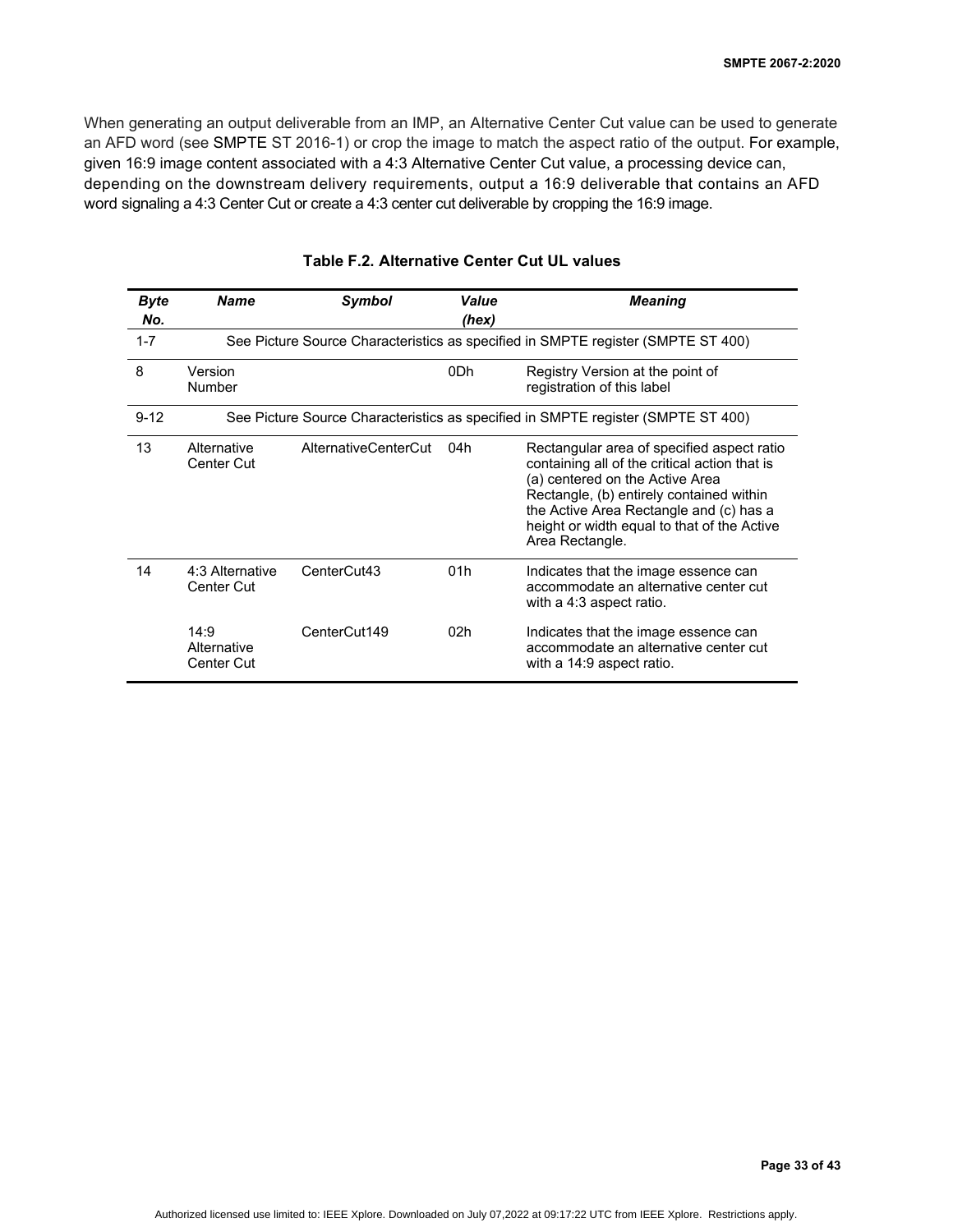# **Annex G Active Area Rectangle (Normative)**

This section specifies additional optional items for the Generic Picture Essence Descriptor (see SMPTE ST 377-1)

The items specified in Table G.1 shall define the Active Area Rectangle.

The Active Area Rectangle shall be the rectangular region which is intended to be visible to the viewer, at the sole discretion of the author. As such the Active Area Rectangle may contain letterboxing or side mattes.

As illustrated in Figure G.1, the coordinates of the Active Area Rectangle are defined relative to the Display Rectangle (see SMPTE ST 377-1).



**Figure G.1. Active Area Rectangle**

The Active Area Rectangle shall be defined by its Width and Height Properties in pixels. These Properties shall default to the same value as the Display Width and Display Height. The Active Rectangle Width and Height values shall be no greater than the Display Width and Display Height values taking into account any Active X Offset and Active Y Offset Property values.

The mapping from the Display Rectangle to the Active Area Rectangle shall be defined by the Active X Offset and Active Y Offset Properties, which give the zero-based coordinates of the Active Area Rectangle relative to the upper left corner of the Display Rectangle. Their values shall not be negative.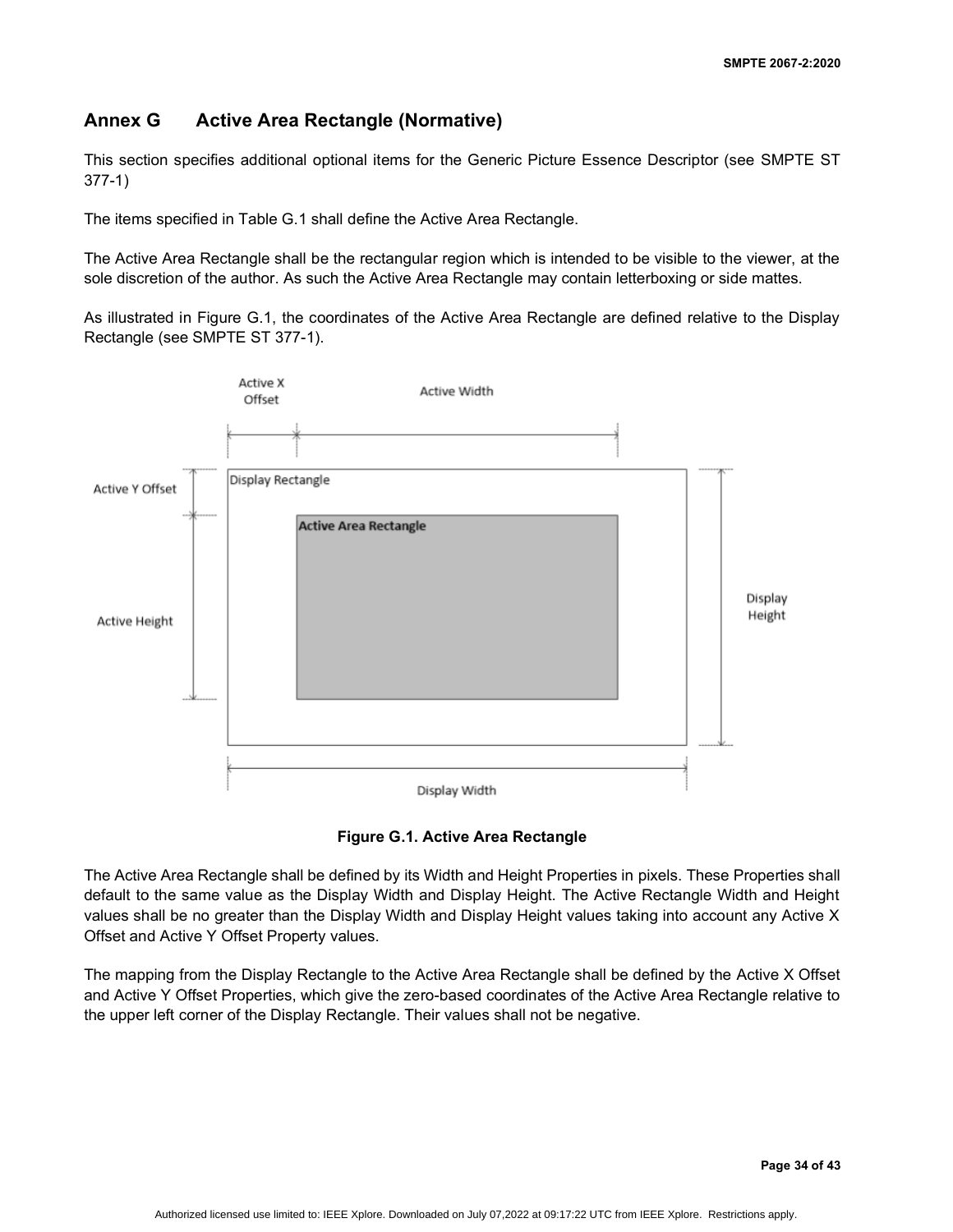| <b>Item Name</b>          | <b>Item Symbol</b>      | <b>Type</b> | Len | Local<br>Tag | <b>Item UL</b>                                                  | Reg? | <b>Meaning</b>                                                                                                           | <b>Default</b>    |
|---------------------------|-------------------------|-------------|-----|--------------|-----------------------------------------------------------------|------|--------------------------------------------------------------------------------------------------------------------------|-------------------|
| Active Height             | ActiveHeight            | UInt32      | 4   | dyn          | 06.0E.2B.34<br>.01.01.01.0<br>E.04.01.05.<br>01.13.00.00.<br>00 | Opt  | Specifies the height of the<br>Active Area Rectangle.                                                                    | Display<br>Height |
| <b>Active Width</b>       | ActiveWidth             | UInt32      | 4   | dyn          | 06.0E.2B.34<br>.01.01.01.0<br>E.04.01.05.<br>01.14.00.00.<br>00 | Opt  | Specifies the width of the<br>Active Area Rectangle.                                                                     | Display<br>Width  |
| Active X<br>Offset        | Active XOffset   UInt32 |             | 4   | dyn          | 06.0E.2B.34<br>.01.01.01.0<br>E.04.01.05.<br>01.15.00.00.<br>00 | Opt  | Specifies the horizontal<br>offset of the Active Area<br>Rectangle from the left side<br>of the Display Rectangle.       | $\Omega$          |
| <b>Active Y</b><br>Offset | ActiveYOffset UInt32    |             | 4   | dyn          | 06.0E.2B.34<br>.01.01.01.0<br>E.04.01.05.<br>01.16.00.00.<br>00 | Opt  | Specifies the vertical offset   0<br>of the Active Area<br>Rectangle from the upper<br>side of the Display<br>Rectangle. |                   |

| Table G.1. Specification of the Active Area Rectangle |  |  |
|-------------------------------------------------------|--|--|
|-------------------------------------------------------|--|--|

Figure G.2 illustrates examples of the use of the Active Area Rectangle. For instance, as shown in (a) and (b), two different users may elect to identify different portions of the same image as the Active Area Rectangle.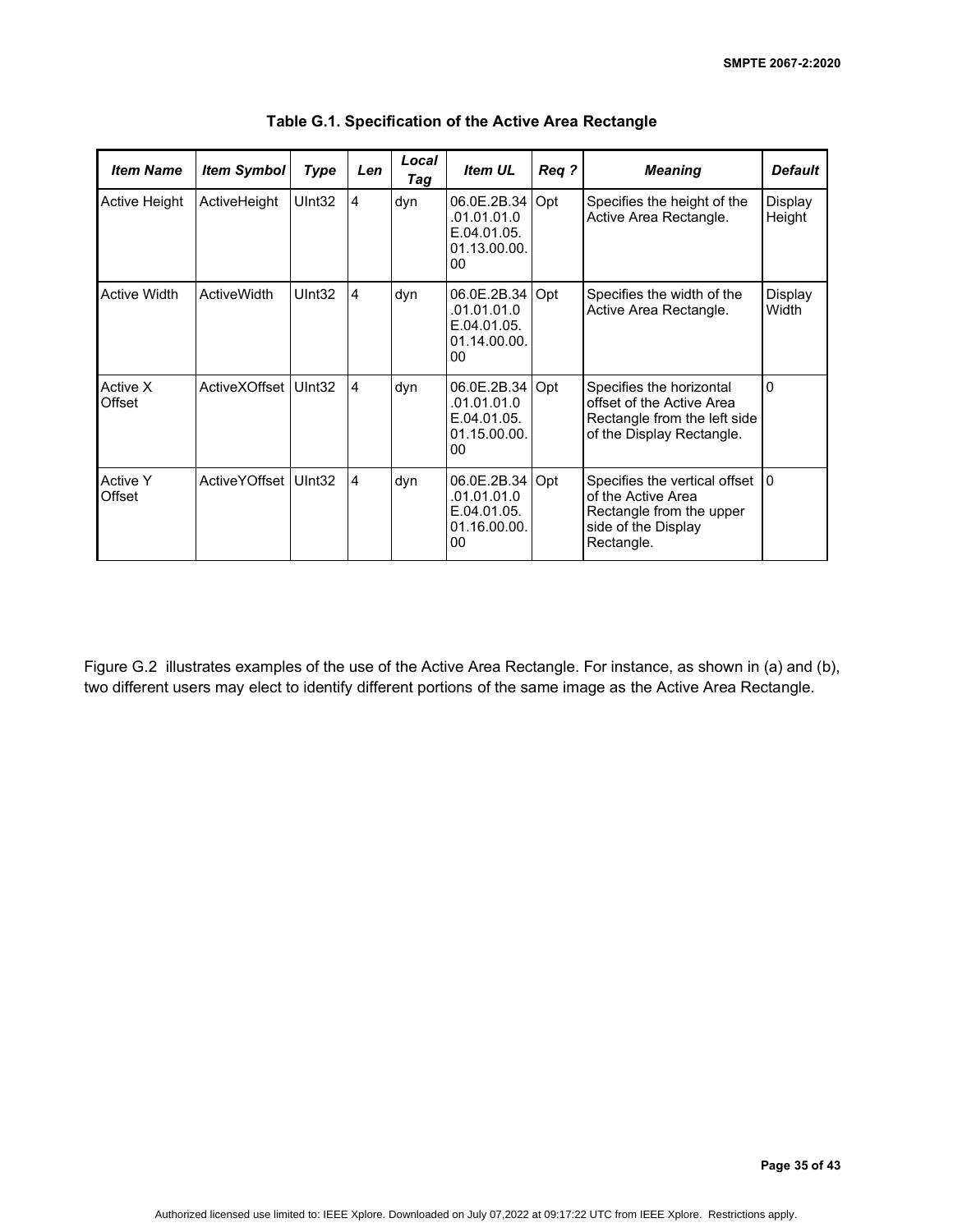

**Figure G.2. Display Rectangle and Active Area Rectangle Scenarios (Informative)**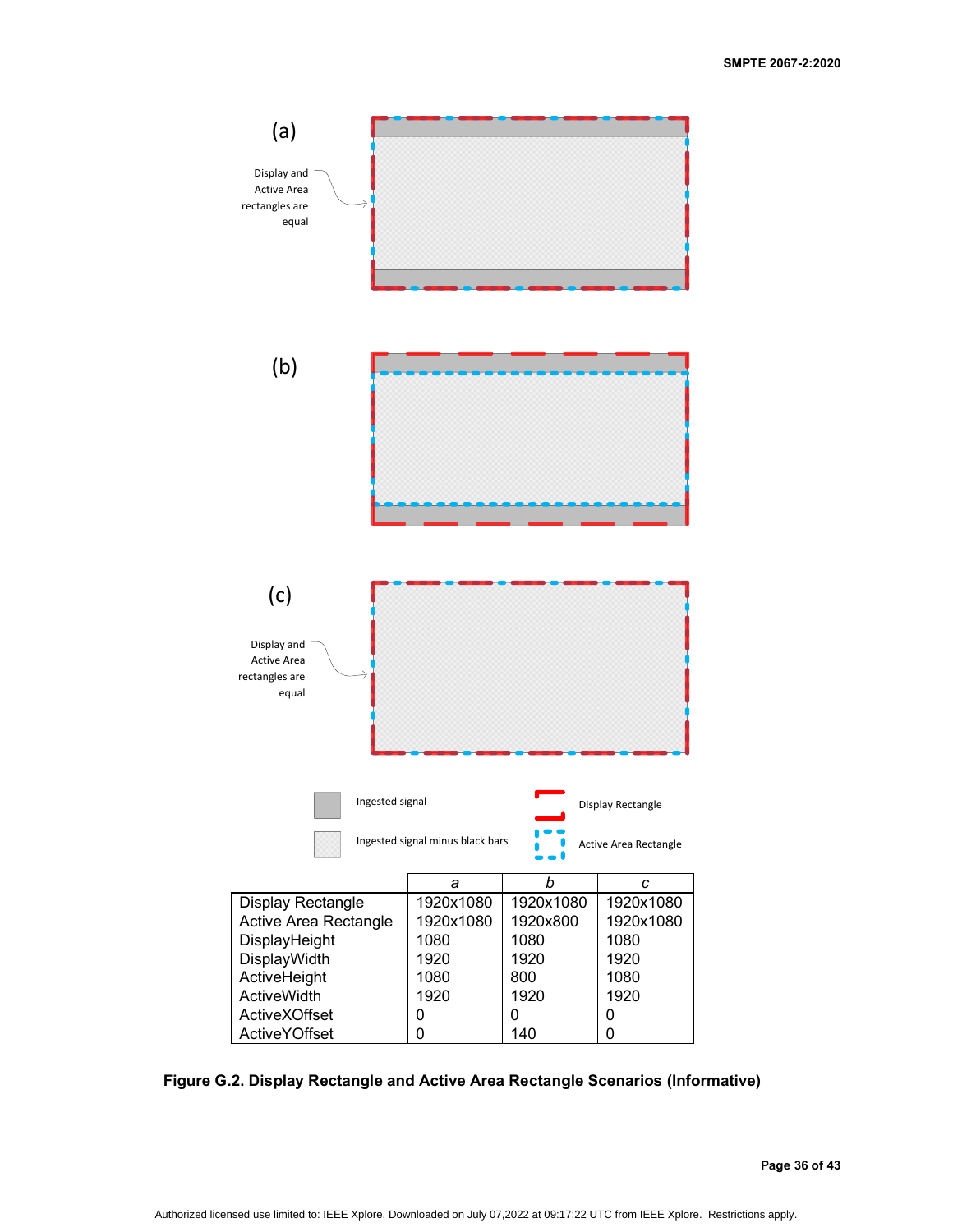# **Annex H RFC 5646 Language Tag List (Normative)**

The following specifies an additional optional item for the Timed Text Descriptor (see SMPTE ST 429-5).

Table H.1 shall define the RFC 5646 Language Tag List item.

The RFC 5646 Language Tag List item specified in Table H.1 shall contain a list of one or more Language Tags (as specified in IETF RFC 5646) using the following syntax.

RFC5646LanguageTagList = Language-Tag \*( "," Language-Tag )

| <b>Item Name</b>                        | <b>Item Symbol</b>                 | Type | Len | Local<br>Tag | <b>Item UL</b>                                                       | Rea ? | <b>Meaning</b>                                                                                  |
|-----------------------------------------|------------------------------------|------|-----|--------------|----------------------------------------------------------------------|-------|-------------------------------------------------------------------------------------------------|
| <b>RFC 5646</b><br>Language<br>Tag List | RFC5646LanguageTag   UTF16<br>List |      | Var | dyn          | 06.0E.2B.<br>34.01.01.<br>01.0E.03.<br>101.01.02.<br>02.16.00.<br>00 | Opt   | Identifies one or more<br>languages as a comma-<br>separated list of RFC 5646<br>language tags. |

#### **Table H.1. Specification of the RFC 5646 Language Tag List Item**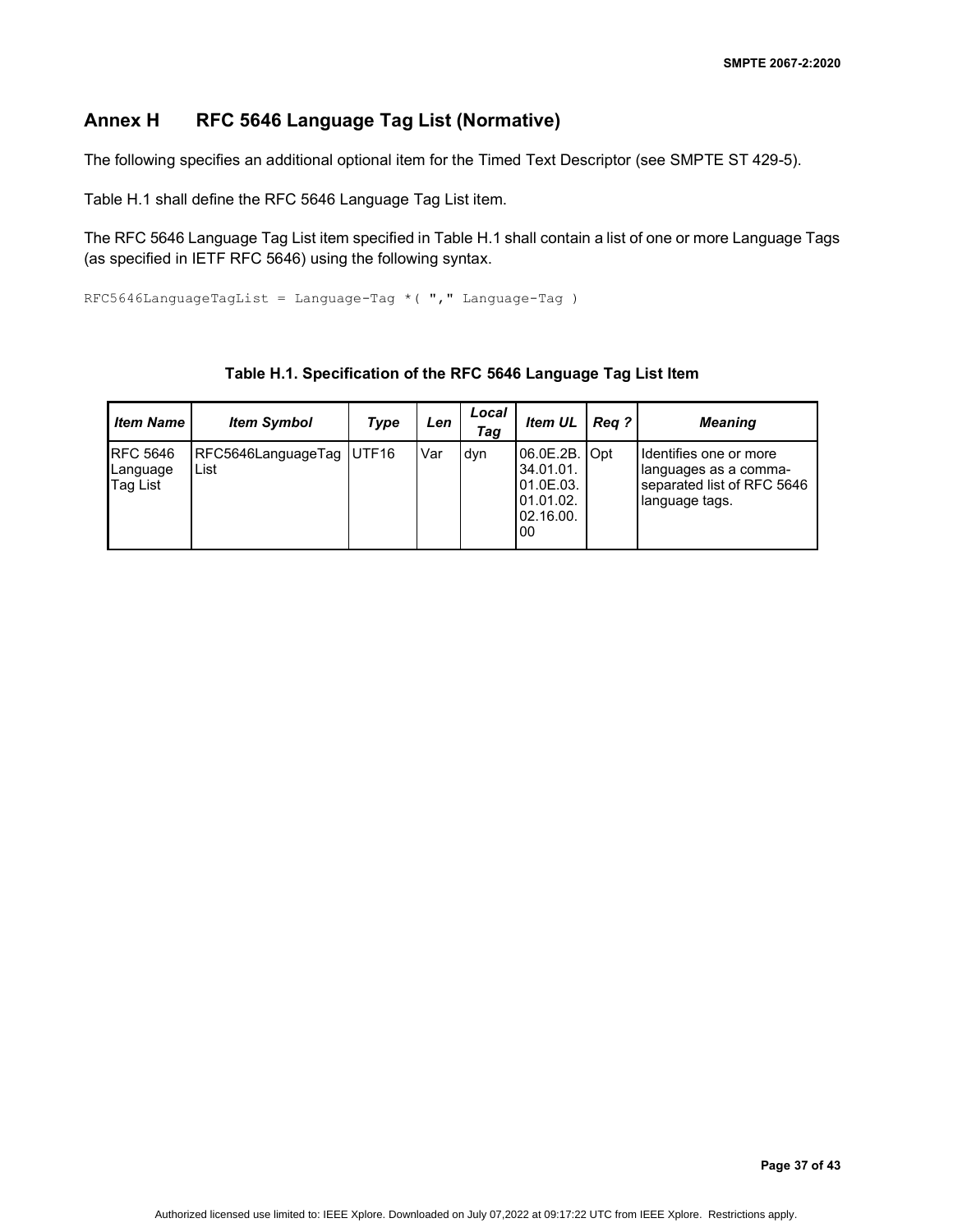# **Annex I Packaging and Delivery Examples (Informative)**

#### **I.1 Replacement Asset**

In this example, an initial Delivery A contains a Complete IMP with a single Composition Playlist B and all referenced Assets. An Asset C in Delivery A is found to be defective, e.g. illegal JPEG 2000 codestream. A Delivery D consisting of the following Assets is created to address this issue:

- Composition Playlist E
- $\blacksquare$ Asset F

Asset F corrects the problems of Asset C but is otherwise identical. Similarly, Composition Playlist E is identical to Composition Playlist B with the following exceptions:

- Asset F is referenced instead of Asset C.  $\blacksquare$
- Id  $\blacksquare$
- IssueDate

Composition Playlist B and Asset C can be removed from the system if desired.

#### **I.2 Original Version (OV) and Version File (VF)**

## **I.2.1 General**

Composition Playlist A is targeted at English-speaking audiences, while Composition Playlist B is targeted at Spanish-speaking audiences. Composition Playlist B reuses the image and audio Assets of Composition Playlist A, but introduces additional Spanish audio assets.

A Complete IMP C (the "Original Version") is created with Composition Playlist A and all Assets referenced by Composition Playlist A.

An Incomplete IMP D (the "Version File") is created with Composition Playlist B and all Assets referenced by Composition Playlist B not already included in IMP C.



**Figure I.1. Original Version and Version File IMP**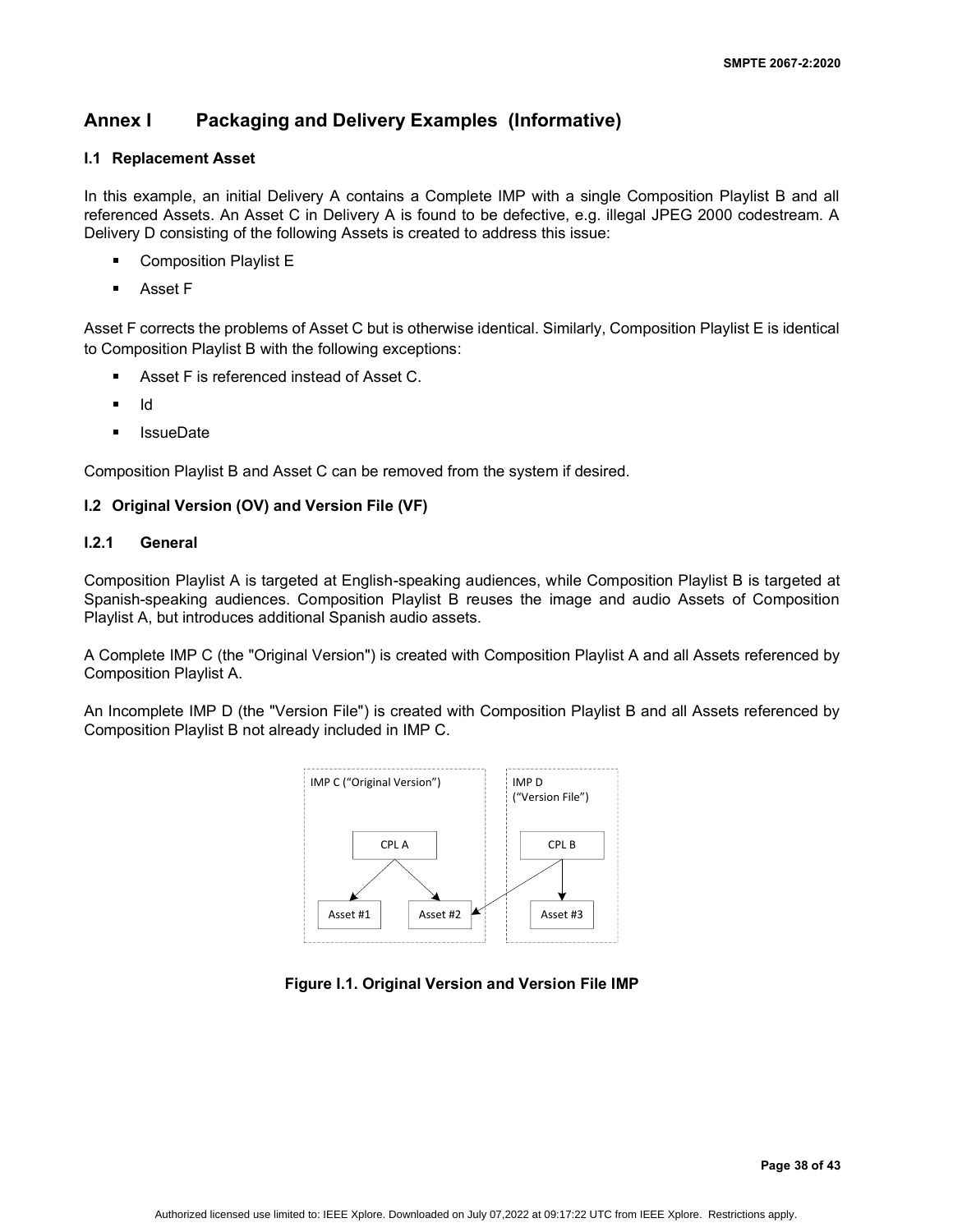# **I.2.2 Scenario #1**

A Delivery E containing IMP C is sent to recipients interested in Composition Playlist A.

A Delivery F containing both IMP C and D is sent to recipients interested in Composition Playlist B.



**Figure I.2. Version File Single Delivery**

# **I.2.3 Scenario #2**

A Delivery E containing IMP C is sent both to recipients interested in Composition Playlist A and to recipients interested in in Composition Playlist B.

A Delivery G containing IMP D only is also sent to recipients interested in Composition Playlist B.



**Figure I.3. Version File Dual Delivery**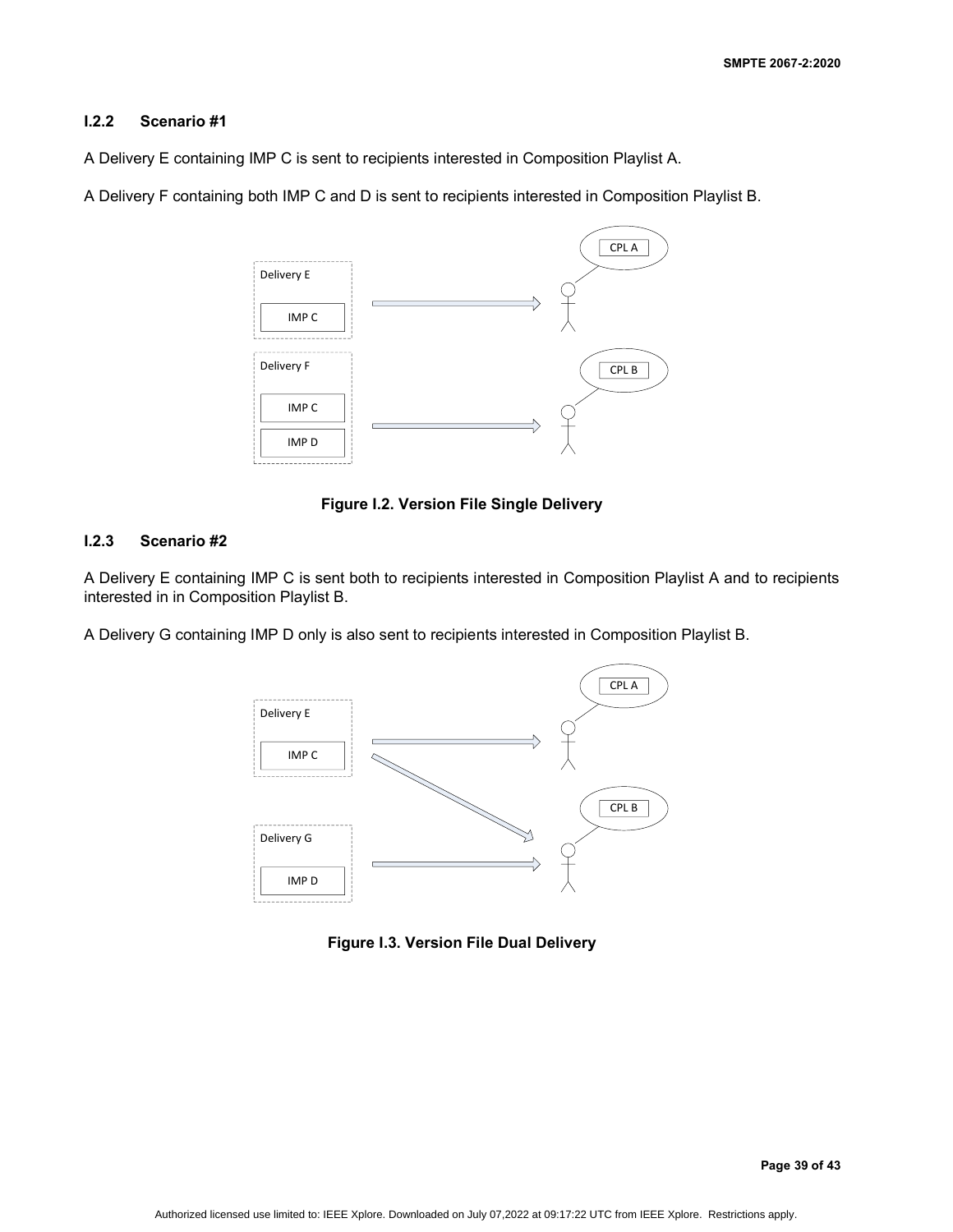# **Annex J IMF Packing List (Normative)**

The IMF Packing List document shall be a Packing List document as specified in SMPTE ST 429-8, with the following modifications.

The namespace name http://www.smpte-ra.org/schemas/429-8/2007/PKL shall be replaced with http://www.smpte-ra.org/schemas/2067-2/2016/PKL

The XML schema definition of the Asset element shall conform to Table J.1.

#### **Table J.1. Asset Element XML schema definition**

```
<xs:element name="Asset" type="pkl:AssetType"/>
<xs:complexType name="AssetType">
 <xs:sequence>
   <xs:element name="Id" type="pkl:UUID"/>
   <xs:element name="AnnotationText" type="pkl:UserText" minOccurs="0"/>
    <xs:element name="Hash" type="xs:base64Binary"/>
   <xs:element name="Size" type="xs:positiveInteger"/>
   <xs:element name="Type" type="xs:string"/>
   <xs:element name="OriginalFileName" type="pkl:UserText" minOccurs="0"/>
    <xs:element name="HashAlgorithm" type="ds:DigestMethodType"/>
 </xs:sequence>
</xs:complexType>
```
As detailed in W3C XML Signature Syntax and Processing, the algorithm used to compute the value of the Hash element shall be specified by the HashAlgorithm element.

Implementations shall support the algorithms listed in Table J.2.

#### **Table J.2. Hash Algorithms**

| Algorithm attribute of the HashAlgorithm element Defining specification |                                         |
|-------------------------------------------------------------------------|-----------------------------------------|
| http://www.w3.org/2000/09/xmldsig#sha1                                  | W3C XML Signature Syntax and Processing |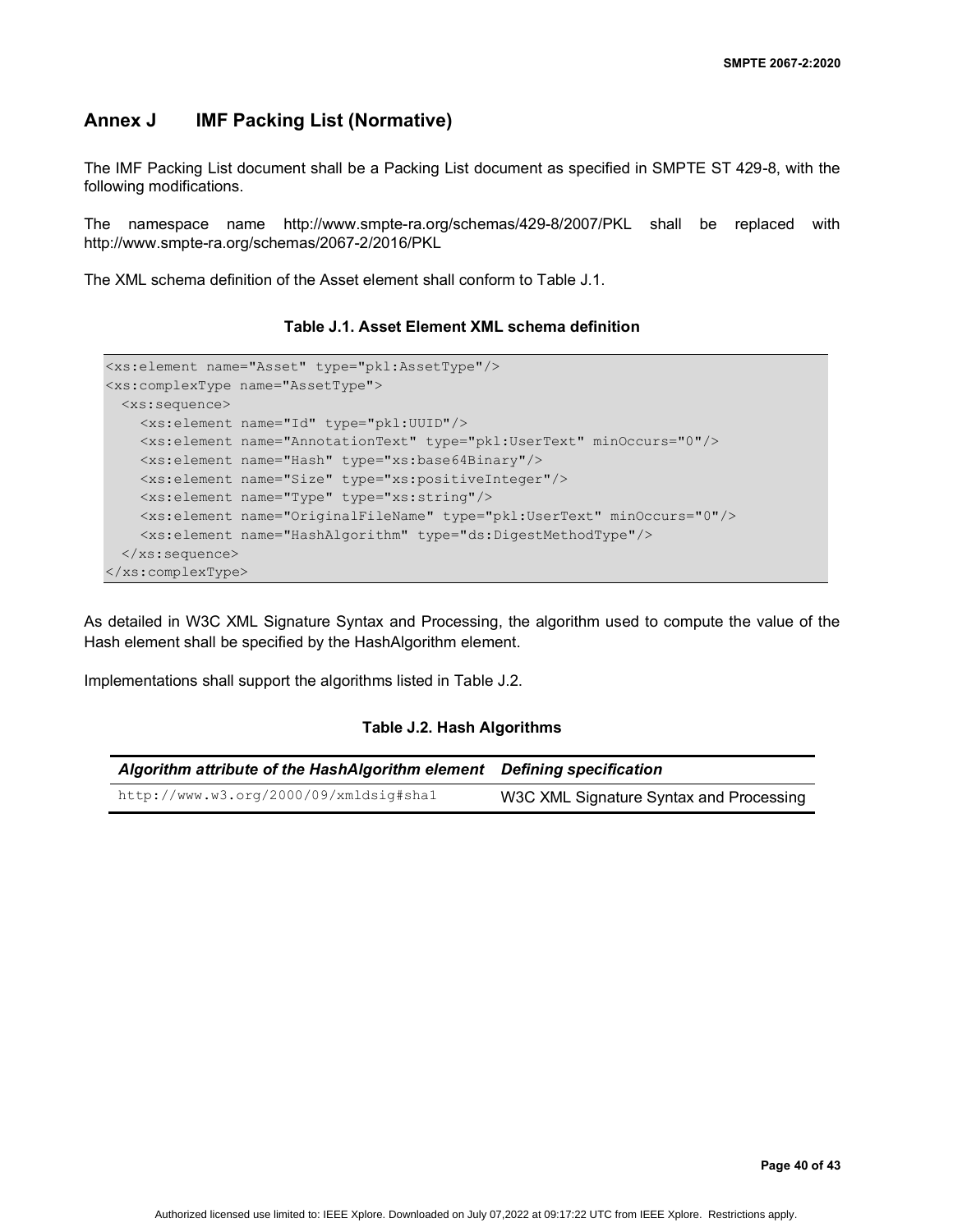# **Annex K IMF HTTP Map Profile (Normative)**

#### **K.1 General (Informative)**

The IMF HTTP Map Profile allows a single Mapped File Set to be retrieved using HTTP or HTTPS.

#### **K.2 Asset Map Location and Encoding**

The Asset Map document shall be identified by an absolute-URI that conforms to the following:

- the scheme shall be "http" or "https"; and
- the last path segment shall be equal to "ASSETMAP. xml".

The Asset Map document shall be encoded using the UTF-8 encoding as specified in W3C Extensible Markup Language 1.0

Note 1: The means by which the Asset Map URI is communicated to the recipient of the Mapped File Set is outside the scope of this specification.

Note 2: Fragments and query components in the Asset Map URI are not constrained by this specification.

#### **K.3 Asset Location and Path Constraints**

Each Path element of the Asset Map shall be a relative-path reference as specified in RFC 3986. No query or fragment component shall be present.

Each Asset referenced by the Asset Map shall be identified by an absolute-URI constructed by resolving, as specified in RFC 3986, its Path element relative to the Asset Map URI.

Every location traversed by this resolved relative-path reference shall be at the same or deeper hierarchical level than the Asset Map URI.

EXAMPLE: For an Asset Map located at /foo/ASSETMAP.xml, the Path element value bar/../../foo/bar/Image.mxf is forbidden since the location bar/../.. is outside the tree rooted at /foo.

Each path segment, as specified in IETF RFC 3986, shall consist of characters from the set a-z, A-Z, 0-9, "-" (dash), " " (underscore) and "." (period). No segment shall have more than 128 characters, and the value of the Path element shall not exceed 1024 characters in length.

A Path element value shall have no more than 10 segments.

No two paths in an Asset Map shall have identical values, regardless of case.

Note 1: A relative-path reference cannot begin with a "/" character.

Note 2: "." and ".." path segments are allowed.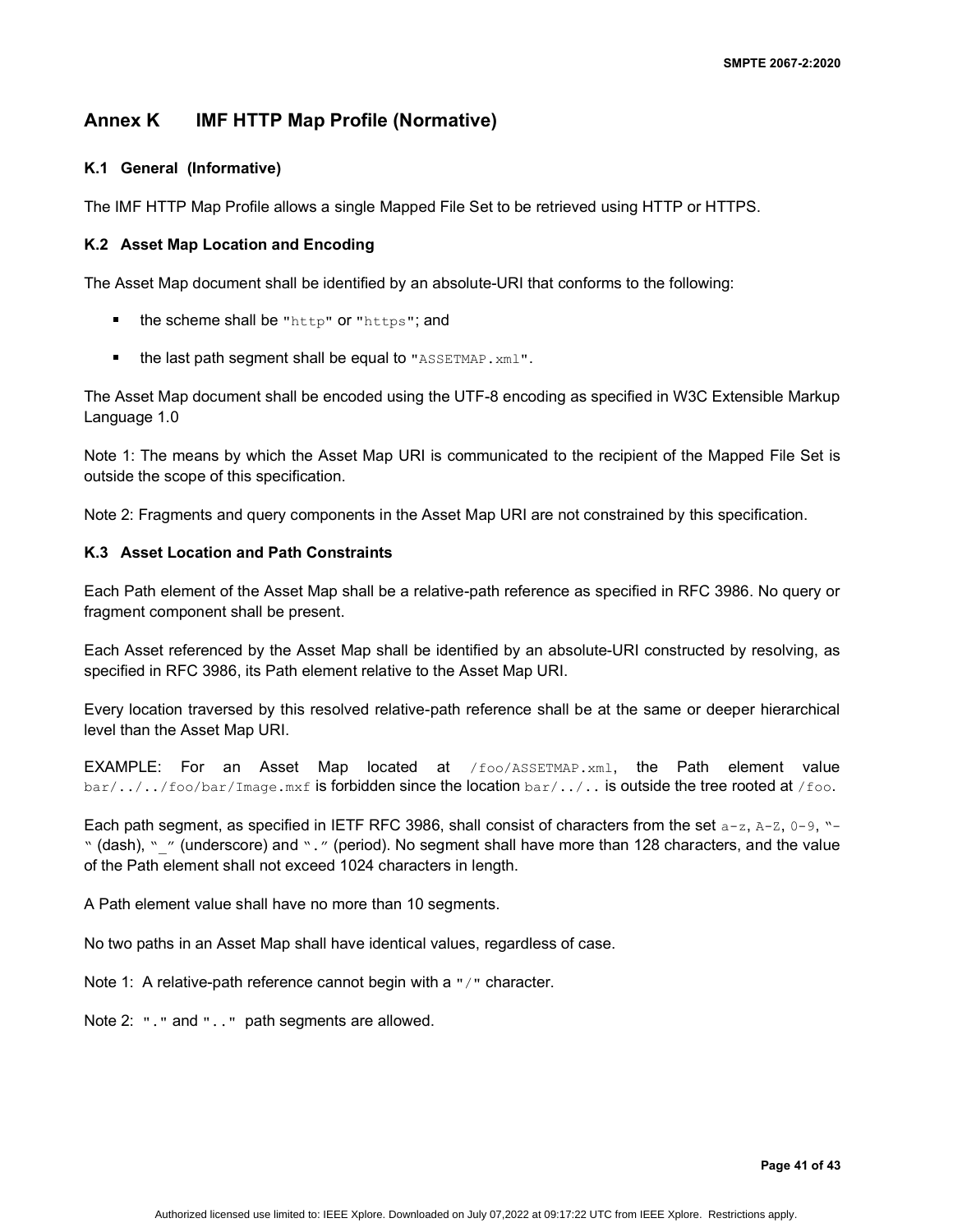### **K.4 Retrieving Resources**

The resources identified by a URI using the "http" or "https" schemes shall be retrieved as the response to a GET request to the URI.

Note: Authentication can be required to access these resources. Alternatively, Assets can be encrypted and no authentication required. Such mechanisms are outside the scope of this specification.